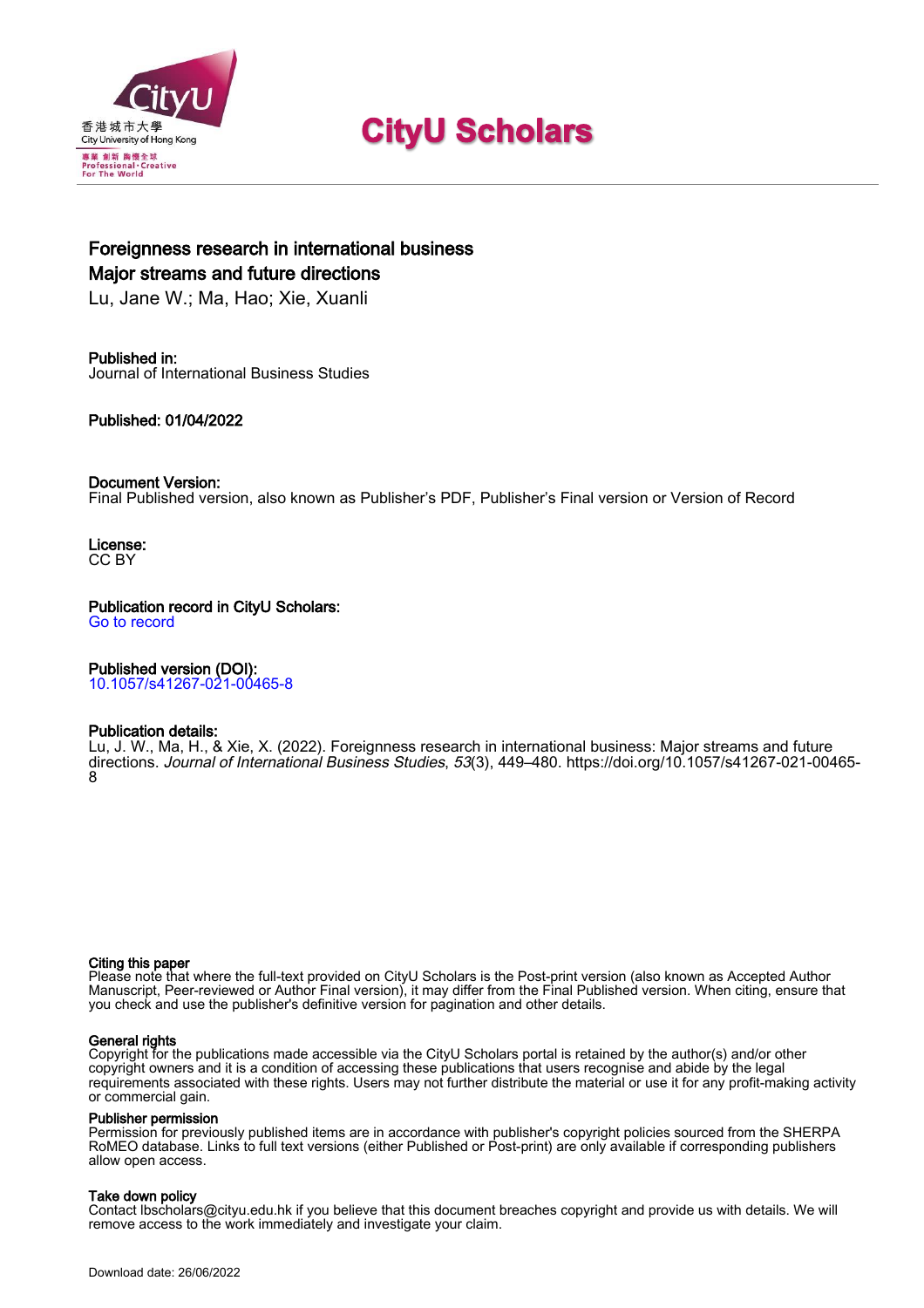REVIEW ARTICLE

## Open

# Foreignness research in international business: Major streams and future directions

Jane W. Lu<sup>1</sup>, Hao Ma<sup>2</sup> and Xuanli Xie<sup>2</sup>

<sup>1</sup> Department of Management, College of Business, City University of Hong Kong, Hong Kong, China; <sup>2</sup>National School of Development, Peking University, Beijing, China

Correspondence: X Xie, National School of Development, Peking University, Beijing, China e-mail: xxl@nsd.pku.edu.cn

Abstract

Foreignness has long been a central construct in international business research, with research streams examining its conceptualizations, manifestations, and consequences. Researchers started by taking foreignness to be a liability, then later considered the possibility of its being an asset. A still more recent view is that foreignness is an organizational identity that a firm can purposefully manage. Broadly conceived, foreignness is an umbrella construct that directly or tangentially covers research on country of origin, institutional distance, firm-specific advantages, and the ownership–location–internalization eclectic paradigm. We review the body of research on foreignness and track the evolution of its four streams, liability of foreignness, asset of foreignness, drivers of foreignness, and firm responses to foreignness. We call for a clearer conceptualization and a sounder theoretical grounding of the foreignness construct, more integration of the liability of foreignness and the asset of foreignness research streams, greater attention to the multiple strategies firms use to manage foreignness, and the extension of the field to less-explored contexts such as emerging economies, digitalization, and de-globalization.

Journal of International Business Studies (2021). https://doi.org/10.1057/s41267-021-00465-8

Keywords: liability of foreignness; asset of foreignness; MNE-host-country relations; country-of-origin effects; institutional distance; subsidiary identity

The online version of this article is available Open Access

## INTRODUCTION

Foreignness is inherent to multinational enterprises (MNEs): its conceptualization, manifestations, and consequences are central to international business (IB) research. A subset of the overall costs of doing business abroad (Hymer, [1976\)](#page-22-0) has been labeled the liability of foreignness (LOF), which hinges primarily on the social, relational, and institutional factors (Zaheer, [1995](#page-25-0), [2002\)](#page-25-0) that give rise to unfamiliarity, discrimination, and relational hazards for MNEs in their host countries (Eden & Miller, [2004\)](#page-21-0). Since the seminal work of Zaheer ([1995\)](#page-25-0), the rigor and legitimacy of research on this topic has been enhanced by sizeable literature (for surveys

Received: 30 January 2020 Revised: 9 May 2021 Accepted: 3 June 2021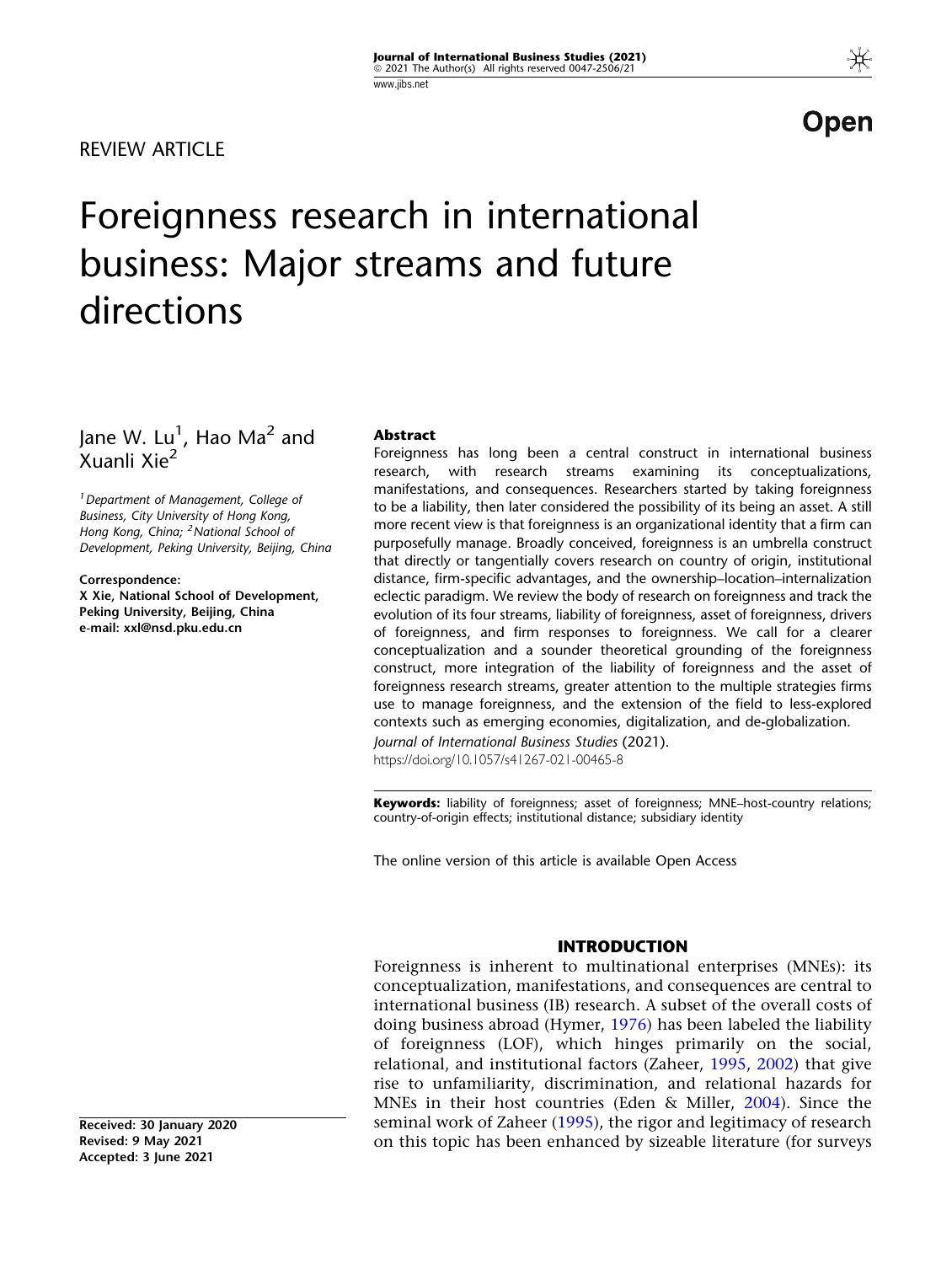see Luo & Mezias, [2002;](#page-23-0) Denk et al., [2012](#page-21-0)). Later research shows that, besides a liability, foreignness can be an asset (Kostova & Zaheer, [1999;](#page-22-0) Brannen, [2004;](#page-20-0) Sethi & Judge, [2009;](#page-24-0) Un, [2011](#page-25-0); Mallon & Fainshmidt, [2017](#page-23-0)). The asset of foreignness (AOF) concept has provided a more balanced account of the impact and outcomes of foreignness (Sethi & Judge, [2009;](#page-24-0) Edman, [2016a](#page-21-0); Mallon & Fainshmidt, [2017;](#page-23-0) Taussig, [2017;](#page-25-0) Siegel et al., [2019](#page-24-0)).

Nonetheless, concerns remain about the usefulness of the foreignness construct for theory building and testing in IB. For instance, is foreignness a binary or a continuous variable? Is it an objective country-pair level phenomenon (Zaheer, [1995;](#page-25-0) Mezias, [2002a;](#page-23-0) Eden & Miller, [2004\)](#page-21-0) or a mostly subjective perception of a host country in the minds of managers (Edman, [2016a](#page-21-0); Pant & Ramachandran, [2017](#page-23-0))? Foreignness also has multiple manifestations which, we believe, can provide fine-grained contextual qualifications of the construct and of its consequences (cf. Eden & Miller, [2004;](#page-21-0) Sethi & Judge, [2009;](#page-24-0) Ramachandran & Pant, [2010\)](#page-24-0). Some research streams are specific, e.g., that on the impact of MNE country of origin (Elango & Sethi, [2007;](#page-21-0) Ramachandran & Pant, [2010](#page-24-0)) and that on the institutional distance between MNE home and host countries (Eden & Miller, [2004;](#page-21-0) Salomon & Wu, [2012;](#page-24-0) Zhou & Guillén, [2015;](#page-25-0) Kostova et al., [2019\)](#page-22-0), while others are more general, e.g., the ownership–location–internalization (OLI) paradigm (Dunning, [1980,](#page-21-0) [2000\)](#page-21-0).

Due to differences in research objectives and theoretical perspectives, the different research streams have to a considerable extent been fragmented and incompatible, hindering conceptual clarification and theoretical development in foreignness research. We aim to provide a critical review of the various streams of foreignness research in IB, highlight the theoretical tensions and debates within each stream, and suggest potential avenues for cross-fertilization and integration.

Given that LOF research was the subject of a special issue in the Journal of International Management in 2002 and then systematically reviewed a decade later (Denk et al., [2012\)](#page-21-0), we will keep our review on LOF research succinct and devote more attention to post-2012 publications. In our review of AOF research, we build on Mallon and Fainschmidt's [\(2017](#page-23-0)) discussion of the theoretical grounding of AOF and examine its impact on innovation, its joint effect with LOF, and how the two can be simultaneously managed. We also

compare and contrast prior research on drivers of foreignness, i.e., country of origin and institutional distance, with research on LOF and AOF, and disentangle their multifaceted relationship. Finally, we go beyond Denk et al. [\(2012](#page-21-0)) by including firmlevel responses to foreignness, such as offsetting it with firm-specific advantages, mitigating it with organizational learning, overcoming it with market and non-market strategies, and managing it as identity (Edman, [2016a](#page-21-0)). At the end of our review of each stream, we summarize unresolved issues that call for further research.

## REVIEW PROCESS AND OVERALL FRAMEWORK

#### Review Process

Our review spans 25 years, from 1995 to 2019. We chose 1995 in acknowledgement of the seminal contribution of Zaheer [\(1995](#page-25-0)) in defining LOF. We conducted a comprehensive search of articles published in nine leading management journals and five top scholarly IB journals: Academy of Management Journal, Academy of Management Review, Administrative Science Quarterly, Management Science, Organization Science, Strategic Management Journal, Journal of International Business Studies, Journal of Management, Journal of Management Studies, Global Strategy Journal, Journal of World Business, International Business Review, Management International Review, and Journal of International Management. These 14 journals have frequently been included in previous reviews of IB research (e.g., Luo et al., [2019\)](#page-23-0). We searched them using a series of keywords including foreignness, liability/liabilities, liability of foreignness, assets of foreignness, foreign companies, multinational, and multinational enterprise/multinational corporation (MNE/MNC). We used the keywords and their combinations to search article titles, abstracts, and keywords in the ABI/Inform, EBSCO Premier Business, and Web of Science databases. We then used a snowballing approach in which we successively tracked relevant articles cited in the retrieved papers on a rolling basis. Following this procedure, we identified 155 articles. The "Appendix" provides a full list of selected papers.

The majority of the articles (78%) were published in IB-oriented journals, with Journal of International Business Studies having the most (32), followed by Journal of International Management (30), including ten articles in the LOF special issue, and then by Journal of World Business (20). While fewer articles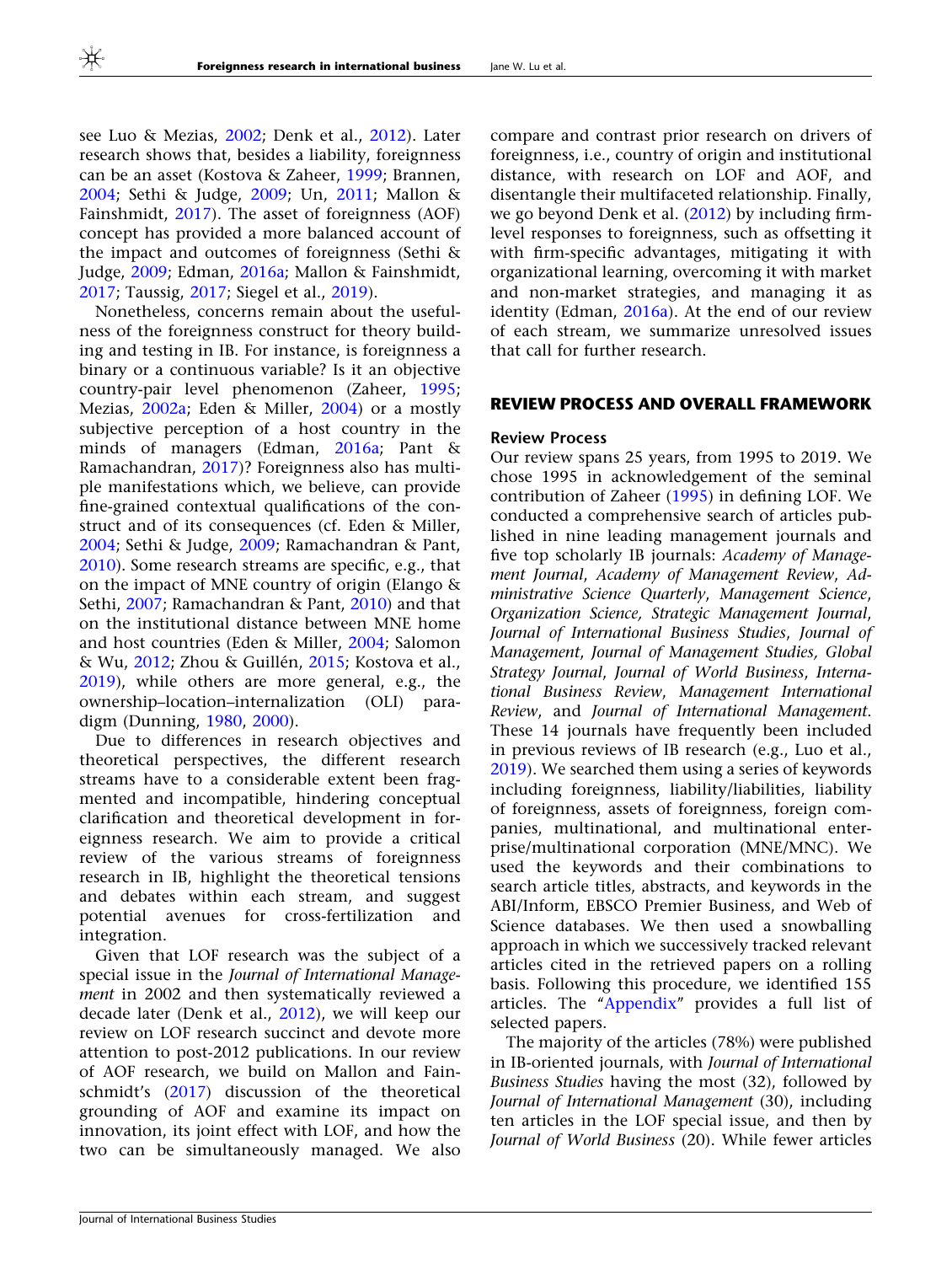on the topic have appeared in general management-oriented journals, Strategic Management Journal has published a good number (19). From 1995 to 2019, the number of articles published on foreignness increased significantly, with two-thirds (106/155) appearing in the most recent decade.

#### Review Structure

We organize our review around four major foreignness research streams: LOF, AOF, drivers of foreignness, and firm responses to foreignness. To some extent, our classification of foreignness research reflects the chronological evolution of the literature. It also allows us to pinpoint differences between research streams and the extent of their integration.

We first review the literature on LOF, which was the focus of early research on foreignness (Hymer, [1976;](#page-22-0) Hennart, [1982;](#page-22-0) Zaheer, [1995](#page-25-0)) and which continues to dominate the field (Zaheer & Mosakowski, [1997](#page-25-0); Luo & Mezias, [2002;](#page-23-0) Johanson & Vahlne, [2009](#page-22-0); Denk et al., [2012;](#page-21-0) Wu & Salomon, [2017;](#page-25-0) Newenham-Kahindi & Stevens, [2018;](#page-23-0) Chen et al., [2019\)](#page-21-0). Later, attention was paid to the advantages of foreignness (Brannen, [2004](#page-20-0); Insch & Miller, [2005](#page-22-0); Sethi & Judge, [2009;](#page-24-0) Nachum, [2010;](#page-23-0) Mallon & Fainshmidt, [2017](#page-23-0); Taussig, [2017](#page-25-0); Siegel et al., [2019](#page-24-0)), countering and complementing that on LOF. AOF is the second stream of research reviewed in this paper.

While Zaheer ([1995\)](#page-25-0) treats LOF as something which affects an MNE subsidiary in a particular host country, other researchers focus on the impact of the country of origin of its MNE parent (Elango & Sethi, [2007;](#page-21-0) Ramachandran & Pant, [2010\)](#page-24-0), on the host-country factors that favor or disfavor an MNE (Arikan & Shenker, [2013](#page-20-0); Sharma, [2015](#page-24-0)), on the institutional distance between an MNE's home and host countries (Eden & Miller, [2004](#page-21-0); Zhou & Guillén, [2015](#page-25-0)), and on MNE firm-specific advantages (Dunning, [1980,](#page-21-0) [2000](#page-21-0)). These streams of research are closely linked to research on LOF and AOF, but the connection needs to be more clearly identified. Take institutional distance for example, some studies treat it as a driver of LOF (Eden & Miller, [2004;](#page-21-0) Insch & Miller, [2005\)](#page-22-0), others as a moderator of the impact of LOF (Añón Higón  $\&$ Manjón Antolín, [2012\)](#page-20-0), and still others as a control variable used when studying the impact of foreignness (Lindorfer et al., [2016](#page-22-0); Tupper et al., [2018\)](#page-25-0). As with the rise of research on LOF, a growing number of strategies have been identified to offset, mitigate, overcome and reshape foreignness. The interconnectedness among these strategies and their connection with the core foreignness research are yet to be clarified.

To ensure the clarity and parsimony of the review, we categorize these different research streams by their relation to foreignness construct: drivers of foreignness vs. responses to foreignness. The third area of foreignness research reviewed here focuses on the drivers of foreignness, including country of origin, host-country factors, and institutional distance. The fourth one focuses on how firms manage foreignness, including the use of firm-specific advantages to offset LOF, imitation and innovation strategies to overcome it, organizational learning to mitigate it and identity management to strategically shape it.

Figure [1](#page-4-0) highlights the core ideas behind the research streams, the relationships between those streams, the remaining issues and debates, and avenues for future research. The balloon in the center features the core concepts of LOF and AOF which we see as two sides of the foreignness coin. We use Yin and Yang to illustrate their interconnectedness. The left-hand box lists the research streams centered on the drivers of foreignness. They are mainly at the country level and include country of origin, host-country factors, and home– host-country distance. The arrow pointing to the right illustrates that these factors may influence, moderate, or qualify foreignness. The right-hand box summarizes the literature on firm responses to foreignness, with an arrow pointing to the left to indicate how they can offset, overcome, and manage foreignness.

#### RESEARCH ON LIABILITIES OF FOREIGNNESS

#### From Costs of Doing Business Abroad to LOF

It is well documented in the IB literature that doing business abroad incurs additional costs (Hymer, [1976;](#page-22-0) Dunning, [1977](#page-21-0); Hennart, [1982\)](#page-22-0). Hymer [\(1976](#page-22-0)) takes a rather broad perspective on this identifying two major types of costs. First, there are the additional costs MNEs incur when operating abroad compared to operating in their home country (Buckley & Casson, [1998](#page-20-0)). Second, MNEs have costs to which indigenous firms in a host country are not subject.

Zaheer ([1995;](#page-25-0) 342–343) introduced the term LOF and defined it as ''the costs of doing business abroad that result in a competitive disadvantage for an MNE subunit ...broadly defined as all additional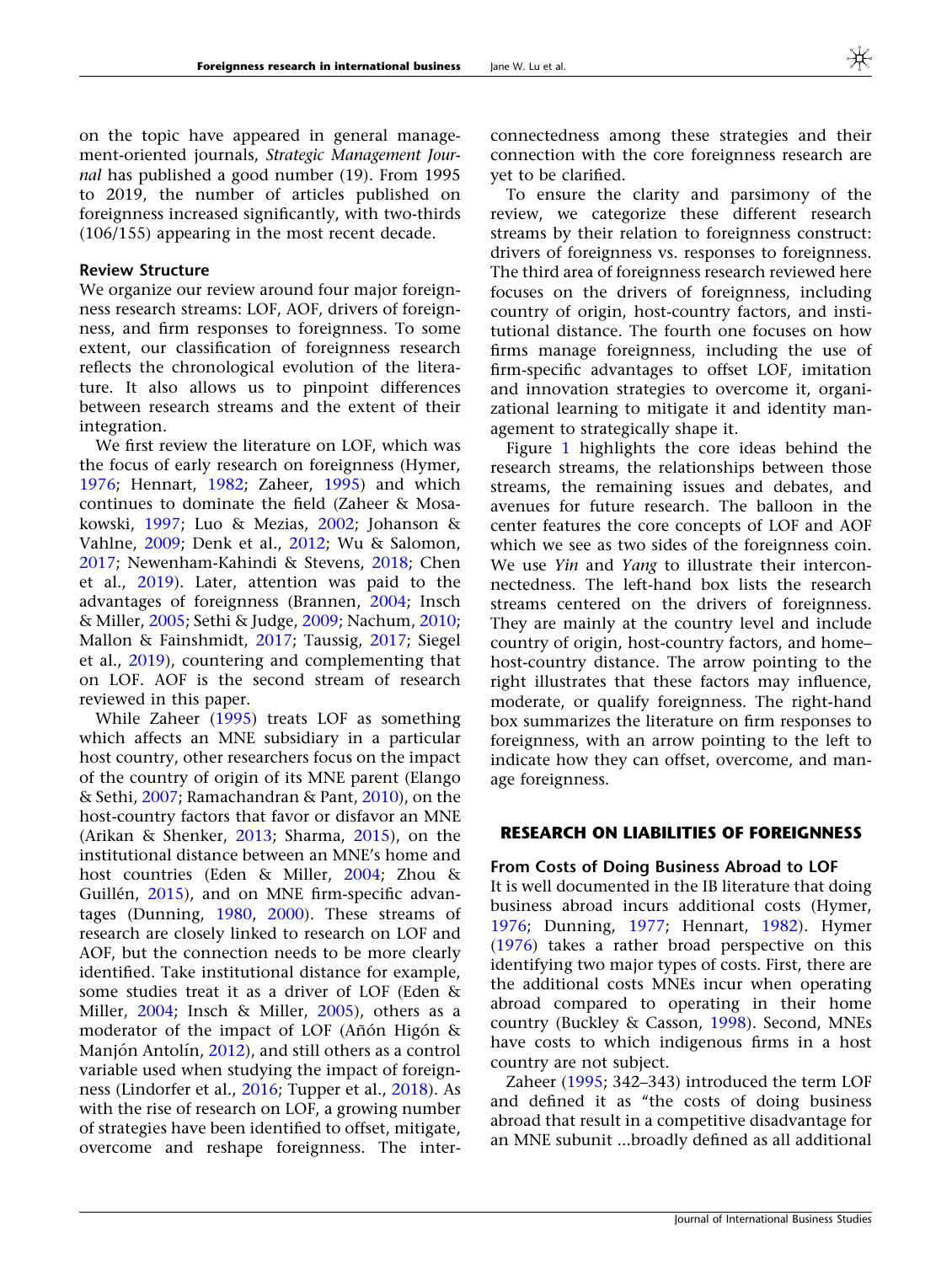<span id="page-4-0"></span>

Note: LOF=Liability of foreignness, AOF=Asset of foreignness, FSA=Firm specific advantage

Figure 1 Overall framework for the review of foreignness research.

costs a firm operating in a market overseas incurs that a local firm would not incur''. While the original conceptualization of the costs of doing business abroad covers both the economic (spatial and market) factors and social pressures, LOF tends to place more emphasis on the impacts of sociopolitical factors (Zaheer, [2002;](#page-25-0) Eden & Miller, [2004\)](#page-21-0) or what Zaheer [\(2002](#page-25-0)) would label as structural/relational or institutional factors that affect MNEs' access to and acceptance in a host country. She specifically identifies four sets of costs: those associated with spatial distance such as travel and transportation, those related to host-country unfamiliarity and lack of embeddedness, those arising from discrimination by host-country actors (e.g., economic nationalism), and those due to constraints imposed by home-country policies (e.g., restrictions on high-technology sales to certain countries imposed on US-owned MNEs).

Eden and Miller ([2004\)](#page-21-0) break LOF down into three categories: unfamiliarity, discrimination, and relational hazards, which clearly align with the social, political, and institutional aspects of LOF. A lack of legitimacy, coupled with information asymmetry and economic nationalism in host countries, gives rise to a lack of trust in foreign firms and sometimes discrimination against them (Baik et al., [2013;](#page-20-0) Elango, [2009](#page-21-0); Kim, [2019;](#page-22-0) Kim & Jensen,

[2014;](#page-22-0) Krug & Hegarty, [2001](#page-22-0); Li, [2008](#page-22-0); Li, Poppo, & Zhou, [2008;](#page-22-0) Obadia, [2013](#page-23-0); Wu & Salomon, [2017\)](#page-25-0).

## Theoretical Grounding of LOF

Which theories have been used to explain LOF? Of the papers reviewed, 11% do not have a clear theoretical underpinning while 13% use more than one. Among the papers with at least one clear theoretical perspective, institutional theory is the most frequently used at 60%, followed by the resource-based view 17%, MNE/transaction cost theories 17%, and social network theories 5%. Since 2010 (the end of review period of Denk et al., [2012](#page-21-0)) there has been increased emphasis on institutional and social network theories and a decline in the use of resource-based view and MNE/transaction cost theories.

Institutional theory suggests that institutional norms vary from one country to another and are often tacit in nature, making it difficult for foreign subsidiaries to identify, understand, and imple-ment them (Peng et al., [2008](#page-23-0); García-García et al., [2019\)](#page-21-0). The institutional differences between home and host countries usually results in an LOF (Zaheer, [1995](#page-25-0); Petersen & Pedersen, [2002;](#page-24-0) Eden & Miller, [2004\)](#page-21-0).

Following DiMaggio and Powell ([1983\)](#page-21-0), researchers have implicitly or explicitly seen interorganizational mimetic behavior as a way to overcome LOF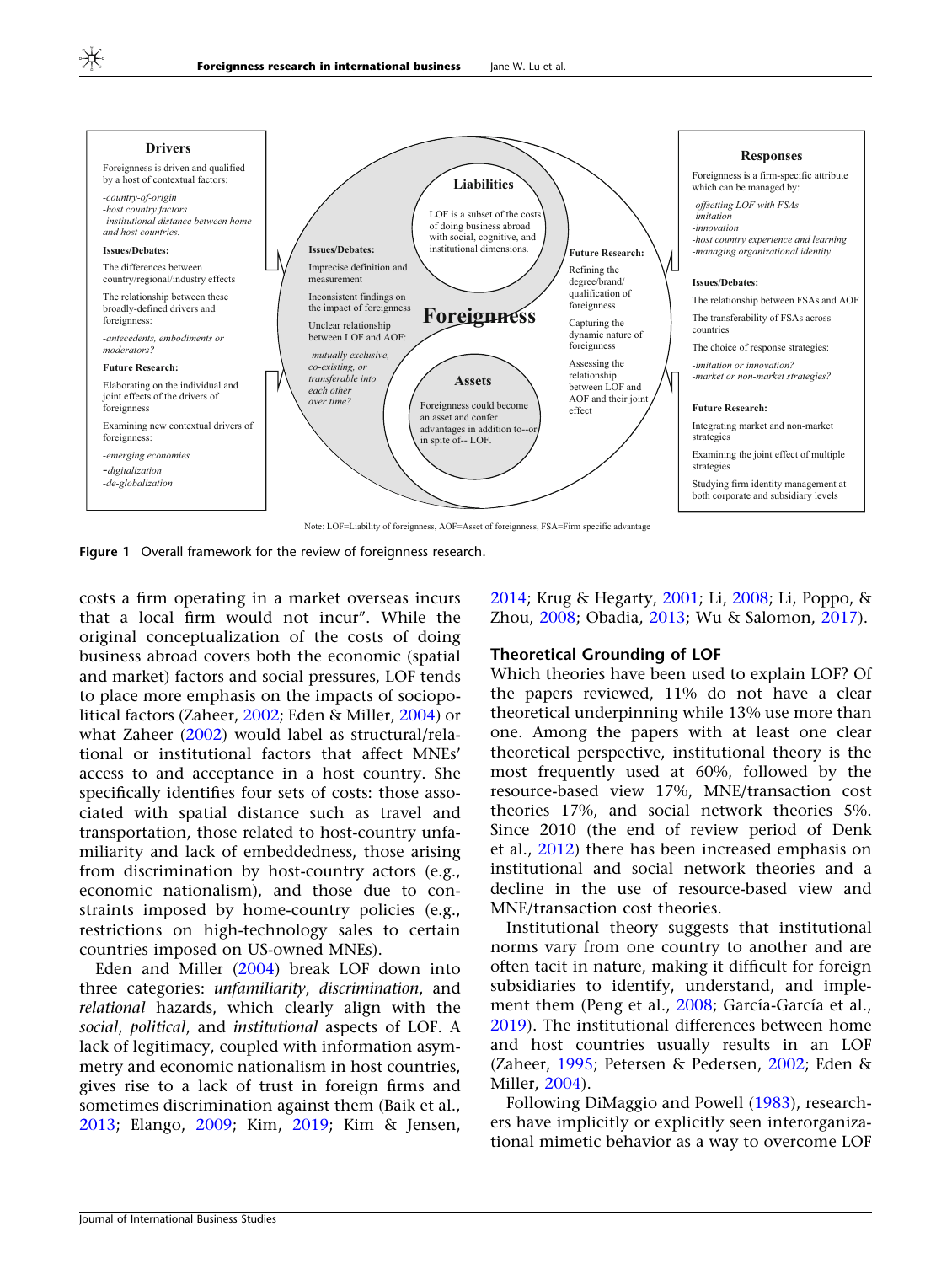(Bell et al., [2012;](#page-20-0) Salomon & Wu, [2012;](#page-24-0) Wu & Salomon, [2016](#page-25-0)). A strong assumption underlying this approach is that a larger distance between host and home-country institutions results in a greater LOF, and hence lower legitimacy and poorer performance (Bae & Salomon, [2010;](#page-20-0) Kostova et al., [2019](#page-22-0)). Some researchers have questioned this assumption (Shenkar et al., [2008;](#page-24-0) Luo & Shenkar, [2011](#page-23-0)) and taken a more agentic approach while still using an institutional lens (Regnér  $\&$ Edman, [2014](#page-24-0); Edman, [2016a](#page-21-0); Newenham-Kahindi & Stevens, [2018\)](#page-23-0). This line of research emphasizes that institutions are not static and should not be taken for granted. Instead, MNEs could take a proactive role and shape institutions (Phillips et al., [2009;](#page-24-0) Cantwell et al., [2010](#page-20-0); Caussat et al., [2019\)](#page-20-0). It has been documented that MNEs can escape from the pressure to conform to (Kostova & Roth, [2002;](#page-22-0) Luo et al., [2002\)](#page-23-0), or even deviate from institutional norms (Regnér & Edman, [2014](#page-24-0); Fortwengel & Jackson, [2016\)](#page-21-0). Thus, MNE subsidiaries do not always need to conform to be considered legitimate (Edman, [2016a](#page-21-0), [2016b](#page-21-0)).

According to MNE/transaction cost theories, firms decide to expand abroad based on a systematic analysis of the costs and benefits associated with internationalization (Hymer, [1976;](#page-22-0) Dunning, [1980;](#page-21-0) Hennart, [1982](#page-22-0)); and that the costs, or LOF, will increase with cultural, economic, and geographic distance (Asmussen, [2009](#page-20-0); Johanson & Vahlne, [2009](#page-22-0)). The resource-based view suggests that LOF arises from the difficulty of transferring ownership advantages/resources to host countries or from the lack of complementary resources there (Cuervo-Cazurra et al., [2007](#page-21-0)). Beyond economic calculations, sociological perspectives stress social and relational context as a driver of LOF. The social capital/network perspective emphasizes the lack of embeddedness of foreign subsidiaries in local networks (Mezias, [2002a](#page-23-0), [2002b;](#page-23-0) Johanson & Vahlne, [2009;](#page-22-0) Kim, [2019](#page-22-0)) and the need to develop ties with host-country stakeholders to alleviate the relational hazards of LOF (Rangan & Drummond, [2004;](#page-24-0) Li et al., [2008;](#page-22-0) Guo et al., [2018;](#page-21-0) Valentino et al., [2018\)](#page-25-0).

#### Impact of LOF

Since Zaheer's [\(1995\)](#page-25-0) original empirical study, other ones have found that LOF is likely to have a negative impact on MNE performance. There is evidence that foreign firms perform poorly compared to indigenous rivals in host countries (Zaheer, [1995;](#page-25-0) Buchner et al., [2018\)](#page-20-0). For example, foreign banks have lower X-efficiency compared to their host-country counterparts in the global banking industry (Miller & Parkhe, [2002](#page-23-0)), and are deterred from entering the US by domestic banks (Li, [2008\)](#page-22-0); also, some foreign firms exit host countries due to LOF (Hennart et al., [2002;](#page-22-0) Mata & Freitas, [2012\)](#page-23-0), face more US labor-related lawsuits than US firms (Mezias, [2002b\)](#page-23-0), have less access to financial markets (Bell et al., [2012](#page-20-0); Gu et al., [2019](#page-21-0)), are less likely to be able to influence US decision makers (Kim, [2019\)](#page-22-0), and finally, have exit rates higher than those of their local rivals (Zaheer & Mosakowski, [1997;](#page-25-0) Mata & Alves, [2018\)](#page-23-0).

However, the results of many studies appear mixed, with a number of findings contradictory to the predictions of LOF theories (Nachum, [2003;](#page-23-0) Kronborg & Thomsen, [2009;](#page-22-0) Denk et al., [2012](#page-21-0)). For instance, Mata and Portugal [\(2002](#page-23-0)) observe that, among new Portuguese firms, there is little difference between foreign and domestic firms in survival rates and exit patterns. Nachum [\(2003](#page-23-0)) reports that foreign banks in London do not suffer from LOF, and in fact are more profitable, grow faster, and survive longer than local banks. Kronborg and Thomsen [\(2009\)](#page-22-0) find that foreign firms in Denmark actually enjoy a survival premium over local firms, at least when the density of foreign firms is low in that country. Taken together, these results point to the importance of clarifying the theoretical mechanisms through which foreignness works and of considering the potential advantages of foreignness as well as other contextual factors that qualify and moderate its effects (Luo & Mezias, [2002;](#page-23-0) Mezias, [2002a](#page-23-0); Sethi & Judge, [2009](#page-24-0); Edman, [2016a\)](#page-21-0).

As the "Overcoming the liability of foreignness" title of Zaheer's [\(1995](#page-25-0)) article indicates, while foreignness is considered a burden, hindrance, or disadvantage, MNEs can sometimes offset, reduce, or overcome it (Eden & Miller, [2004](#page-21-0); Elango, [2009;](#page-21-0) Kim & Jensen, [2014](#page-22-0); Wu & Salomon, [2016,](#page-25-0) [2017](#page-25-0)). As such, the extent to which an MNE is aware of its LOF, motivated to respond, and capable of overcoming it, will affect the relationship between LOF and MNE performance.

#### Summary of LOF Research

Our review shows a literature with interesting yet inconsistent findings. We believe that this has to do with the very definition of foreignness. Is foreignness a yes-no binary variable, or are there different degrees, brands, or manifestations of it? Is foreignness a country-pair level phenomenon (Zaheer, [1995;](#page-25-0) Mezias, [2002a;](#page-23-0) Eden & Miller, [2004](#page-21-0)) or a firm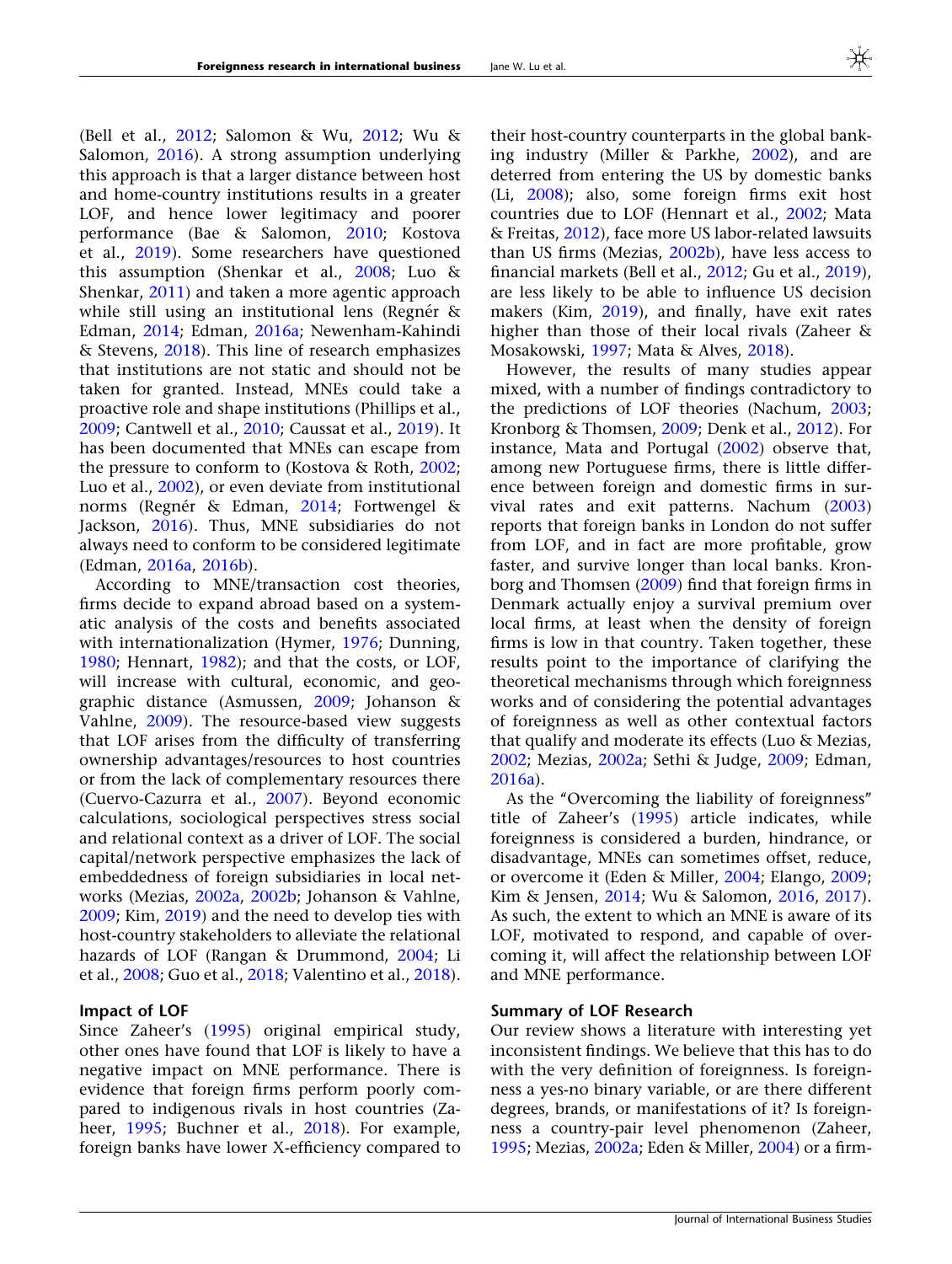level variable (Edman, [2016a;](#page-21-0) Pant & Ramachandran, [2017\)](#page-23-0)? Previous research has tended to feature a rather broad and somewhat varied definition of LOF (e.g., Sethi & Judge, [2009](#page-24-0)), which is often undifferentiated from similar terms commonly used in the literature (Mallon & Fainshmidt, [2017\)](#page-23-0).

In addition to lacking a precise definition, the LOF construct is often poorly specified and operationalized. Although many studies use the concept of foreignness in the development of a theoretical framework, not all of them measure it directly. Many of those which do use a foreign/local dichotomy, that is, whether firms or individuals operate in a foreign or a domestic country. There are significant differences in the way foreignness as a continuous variable has been measured, ranging from the distance between home and host countries (geographic, political, economic, cultural, and regulatory), to the density of foreign firms or the amount of foreign direct investment (FDI) in a host country. Moreover, probably due to data limitations, many studies simply use poor or declining MNE performance as an indication of LOF, which is potentially tautological. Such inconsistency in measurement could be another reason for the mixed findings obtained in empirical tests of LOF.

Besides measurement, there is considerable variation across studies in terms of data sources, time spans, empirical settings, and methodologies used. Although arguably this enhances the richness and complexity of empirical tests, it also means that a definitive picture continues to elude us. For example, foreignness is often taken to be invariant in time, but as MNEs gain experience in a host country, their LOF may decrease or indeed eventually disappear (Zaheer, [1995;](#page-25-0) Zaheer & Mosakowski, [1997;](#page-25-0) Delios & Beamish, [2001;](#page-21-0) Lu & Beamish, [2001,](#page-22-0) [2004;](#page-22-0) Gaur & Lu, [2007\)](#page-21-0). Differences across studies in the age and stage of foreign subsidiaries sampled may also explain, at least in part, the mixed findings on the impact of LOF.

#### RESEARCH ON ASSETS OF FOREIGNNESS

Although the literature on foreignness has often emphasized liability, an increasing body of work demonstrates the existence and impact of positive aspects. This research stream argues that, in addition to or despite the effects of LOF, foreignness may grant specific advantages to foreign firms relative to local rivals or it may allow them to offset the negative impact of LOF (e.g., Nachum,

[2003;](#page-23-0) Brannen, [2004;](#page-20-0) Kronborg & Thomsen, [2009;](#page-22-0) Sethi & Judge, [2009](#page-24-0); Mallon & Fainshmidt, [2017](#page-23-0)). Thus, foreignness may be an asset. While the asset of foreignness concept can be traced back to Kindleberger's ([1969](#page-22-0)) observation that foreignness can confer advantages to MNEs by enabling them to access favorable treatment unavailable to local firms (Mezias,  $2002a$ ), the debates on legitimacy have contributed to the growth in the AOF research (Kostova & Zaheer, [1999](#page-22-0)). More recently, Sethi and Judge [\(2009](#page-24-0)) formally advance the AOF concept, and Mallon and Fainshmidt [\(2017](#page-23-0)) discuss its theoretical underpinnings.

#### Legitimacy as a Benefit of Foreignness

Although Zaheer ([1995\)](#page-25-0) begins by emphasizing the liability aspects of foreignness, she also alludes to the potential for AOF (Kostova & Zaheer, [1999](#page-22-0)). She argues that one of the key aspects of foreignness is legitimacy. Indeed, lack of legitimacy is often cited as an attribute of LOF or as evidence of its presence. However, foreign firms may actually possess more legitimacy than local companies, some of which may not be trusted by locals. Subsequent work by Kostova and Roth ([2002\)](#page-22-0) contend that MNEs may not need to conform to local institutions or be isomorphic with local firms because their foreignness can act as a buffer, particularly when they are powerful and thus less dependent on host countries.

Building on this reasoning, Insch and Miller [\(2005](#page-22-0)) expand on the concept of ''benefit of foreignness'' and empirically examine favorable or unfavorable perceptions of foreignness in different host countries. They report that industrial buyers in the US and Mexico have different perceptions of it; it is a liability in the US but a benefit in Mexico. There is also evidence that consumers in lessdeveloped countries tend to view companies from more developed countries more favorably than they do their local firms (Yildiz & Fey, [2012](#page-25-0)). Similarly, in host countries where there is extensive corruption, foreignness can have a positive effect. Firms originating from countries that are perceived to be less corrupt may be more trusted by local partners than local firms, and this can give foreign firms a competitive advantage (Calhoun, [2002](#page-20-0)).

#### AOF as a Benefit of Doing Business Abroad

On the conceptual front, Sethi and Judge [\(2009](#page-24-0)) provide one of the earliest formal accounts of AOF. Using the overarching terms costs of doing business abroad and benefits of doing business abroad, they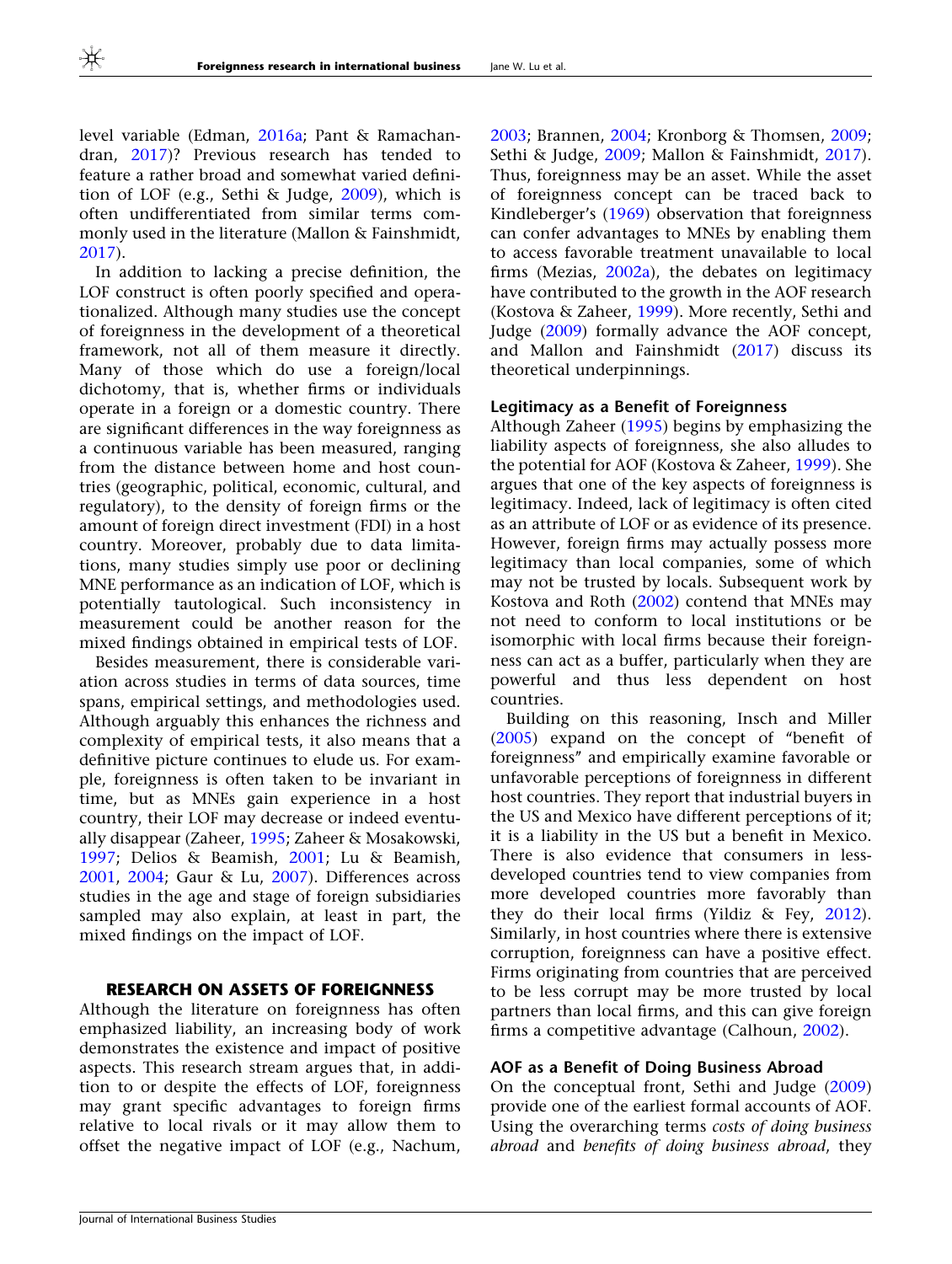systematically compare and contrast the components of LOF and AOF. However, they do not differentiate clearly between foreignness and firmspecific advantages, as their AOF list includes incentives from host countries, brand image and superior proprietary technology, first-mover advantages, and ability to influence the national legislation and policy of the host country. While the first item on the list, which would include preferential treatment by a host-country government eager to bring in foreign capital, or upgrade technology, or generate employment opportunities (Sethi & Judge, [2009](#page-24-0); Yildiz & Fey, [2012;](#page-25-0) Anderson & Sutherland, [2015](#page-20-0)), is unequivocally an advantage that can be attributed to foreignness, most of the other items are firmspecific attributes that do not necessarily relate to foreignness per se but are nonetheless benefits of doing business abroad.

In one of the earliest accounts of AOF, Brannen [\(2004](#page-20-0)) shows that whether foreignness is a liability or an asset depends on the host-country context and how an MNE portrays itself. She shows that Disney's particular foreign image was a liability in France when developing a theme park, but an asset in Japan where the brand, in fact American culture in general, is more favorably received.

As Sethi and Judge [\(2009](#page-24-0)) suggest, first-mover advantage can also be an AOF for MNEs. In a study of the health care industry in South Africa, Wöcke and Moodley ([2015\)](#page-25-0) document that foreign firms were typically the first movers, operating for almost twice as long as local firms. Foreign firms often help set the industry standard and thereby influence host-country government policies, giving them an advantage over local firms.

Kronborg and Thomsen ([2009\)](#page-22-0) show that foreign firms in Denmark enjoy a survival premium, although it does decline over time and disappears entirely when the entry of more foreign firms intensifies competition. Foreign firms are also found to be more resilient than their local competitors during economic recessions (Varum & Rocha, [2011\)](#page-25-0). Likewise, foreign entrepreneurs may enjoy advantages by leveraging their home-country connections, which helps them build relationships and gain legitimacy in host countries (Kulchina, [2017;](#page-22-0) Stoyanov et al., [2018\)](#page-25-0).

## Theoretical Grounding of AOF

Mallon and Fainshmidt [\(2017](#page-23-0)) start from the fundamental question of why AOF exists and attempt to consolidate the conceptual foundations of AOF using the three theoretical perspectives that

dominate research in the field, institutional theory, the resource-based view, and transaction cost economics. In our review, institutional theory was used in 42% of the studies, followed by MNE/transaction cost theories in 31%, and the resource-based view in 23%.

With 97% of articles grounded in at least one theoretical perspective, AOF research has a somewhat clearer theoretical focus than LOF research. As AOF is a more recent theoretical development, that high percentage shows that foreignness research has advanced over time. AOF research also relies less on the institutional perspective and more on other theories as it focuses more on firms than on their external environments. Despite these differences, LOF and AOF research share the same major theoretical foundations, reflecting the intertwined nature of these two research streams.

Peng and colleagues [\(2008](#page-23-0)), taking a broadly interpreted institutional perspective, give the following examples of AOF: location advantages (Dunning, [1980](#page-21-0)), greater survival rate (Li & Guisinger, [1991;](#page-22-0) Kronborg & Thomsen, [2009\)](#page-22-0), positive country-of-origin perceptions (Verlegh & Steenkamp, [1999](#page-25-0)), negative perceptions of local firms (Kostova & Zaheer, [1999](#page-22-0)), positive attitude toward foreign firms (Nachum, [2010](#page-23-0); Newburry, Gardberg, & Belkin, et al., [2006](#page-23-0)), and technological advances in the home country of a foreign firm (Insch & Miller, [2005](#page-22-0)). According to the resource-based view, foreign firms derive competitive advantages from their access to unique resources unavailable to local firms (Nachum, [2003](#page-23-0); Kronborg & Thomsen, [2009;](#page-22-0) Boehe, [2011](#page-20-0); Demirbag et al., [2016\)](#page-21-0) and from tangible and intangible ownership advantages originating in their home countries (Dunning, [1980](#page-21-0)). MNE/transaction cost theories stress internalization advantages enjoyed (Dunning, [1980\)](#page-21-0) and subsidies and incentives received by MNEs (Sethi et al., [2002;](#page-24-0) Sethi & Judge, [2009](#page-24-0)).

Edman ([2016a](#page-21-0)) attempts to consolidate the different theoretical foundations of LOF and of AOF by arguing that a firm's foreignness is not just a country-level imprint but also a firm-level identity that can be purposefully managed. This identitybased framework represents the first attempt at explaining how LOF and AOF can be actively managed by MNEs.

#### Impact of AOF

As we wrote earlier, the impact of AOF is reflected in higher foreign firm legitimacy (Kostova & Zaheer, [1999](#page-22-0); Insch & Miller, [2005\)](#page-22-0), better brand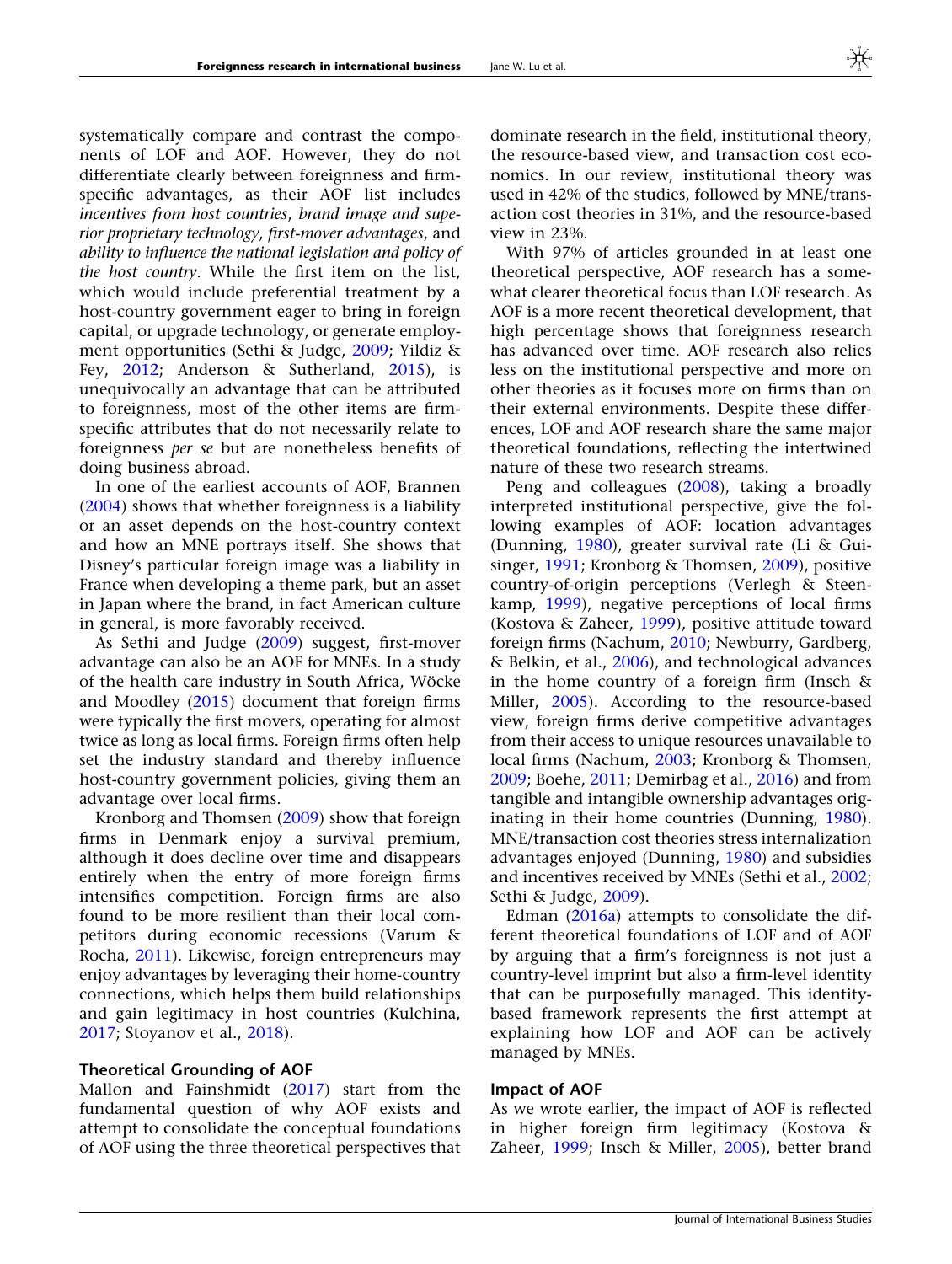image (Brannen, [2004\)](#page-20-0), and greater survival rates (Kronborg & Thomsen, [2009](#page-22-0)). Recent studies show additional advantages to being foreign, including access to unique talent pools (Yildiz & Fey, [2012;](#page-25-0) Siegel et al., [2019](#page-24-0)), more adaptability to underdeveloped host-country institutional environments (Cuervo-Cazurra & Genc, [2008\)](#page-21-0), entrepreneurial learning advantages (Zhou et al., [2010](#page-25-0)), and more opportunities to leverage global reach and presence (Taussig, [2017](#page-25-0)). And product innovation, a relatively new dependent variable in the foreignness research (Un, [2011](#page-25-0), [2016](#page-25-0)).

Un [\(2011](#page-25-0)) argues that an MNE subsidiary is likely to be more innovative than its local rivals because it has to compete vigorously with its peers operating in other host countries to receive subsidies from its parent for its innovative efforts. A second reason for greater innovativeness is that a foreign subsidiary often faces stronger pressure from host-country customers who tend to have higher expectations of foreign firms than local ones. Un [\(2016](#page-25-0)) further examines the competitive disadvantage of a domestic firm vis-à-vis the subsidiary of a foreign MNE. She argues that the employees of local firms are usually more monocultural, and this limits their ability to identify, transfer, and integrate the diverse body of knowledge necessary for innovation. This study, along with that of Jiang and Stening ([2013\)](#page-22-0), adds to the body of research that views the liability of localness (LOL), a term coined by Perez-Batres and Eden  $(2008)$  $(2008)$ , as an alternative way to look at AOF.

#### Summary of the AOF Research

While AOF research has deepened our understanding of foreignness by showing its positive side, it suffers from the same limitations as LOF research, namely the lack of a precise definition and measurement. Despite the comprehensive treatment offered by Sethi and Judge [\(2009](#page-24-0)) and Mallon and Fainshmidt ([2017\)](#page-23-0), how AOF arises is not clearly specified in empirical studies (Kronborg & Thomsen, [2009](#page-22-0); Varum & Rocha, [2011\)](#page-25-0). Further explanation is needed to differentiate similar but different concepts in future studies. For instance, does the fact that some firms derive advantages from their foreignness automatically means that local firms face a corresponding disadvantage because of their localness (Perez-Batres & Eden, [2008\)](#page-23-0)?

Another key issue is the relationship between LOF and AOF. Are they always conceptualized and compared on the same dimensions? Could an LOF change into an AOF or vice versa? Are they mutually exclusive, or can they coexist? How do they jointly affect MNE performance in a host country? Integration of LOF and AOF research is needed to address these questions. It is important to consider the context, for instance the level of economic development of host and home countries (Pant & Ramachandran, [2012](#page-23-0); Bhaumik et al., [2016\)](#page-20-0), because an MNE's foreignness can be an asset in one host country but a liability in another (e.g., Brannen, [2004](#page-20-0)). In other words, foreignness per se can be either a liability or asset, depending on the context.

AOF research has also broadened the scope of dependent variables used in foreignness research. In addition to the usual variables, such as financial performance or survival, AOF researchers have examined the effect that foreignness has on MNE innovation (e.g., Un, [2011](#page-25-0)). Future research could look at the impact of foreignness on other MNE decisions, such as location, speed, mode, and scale of foreign market entry and at how LOF and AOF jointly affect MNE host-country entries and exits over time.

#### RESEARCH ON DRIVERS OF FOREIGNNESS

In the studies on LOF and AOF, foreignness is not viewed by all scholars as a simple binary concept but is qualified by and imbued with contextual attributes of home and host countries/regions. Three research streams have looked at the country-level drivers of foreignness, country of origin (Peterson & Jolibert, [1995;](#page-24-0) Elango & Sethi, [2007](#page-21-0)), host-country factors (Regnér & Edman, [2014](#page-24-0); Taussig, [2017\)](#page-25-0), and institutional distance (Eden & Miller, [2004](#page-21-0); Salomon & Wu, [2012](#page-24-0); Zhou & Guillén, [2015;](#page-25-0) Kostova et al., [2019\)](#page-22-0). Two of the three, country of origin and institutional distance, were initially separate research streams, but are now increasingly seen as different manifestations of foreignness.

#### Country of Origin and Foreignness

Country-of-origin effects have long been of interest to researchers in international marketing. Bilkey and Nes [\(1982](#page-20-0)) suggest that they act as a cue to host-country buyers who tend to link a stereotypical view of a country with the quality of the products it manufactures. Porter's [\(1990](#page-24-0)) treatment of the competitive advantage of nations also emphasizes a home-country's imprint on the image and competitiveness of its firms. Subsequent meta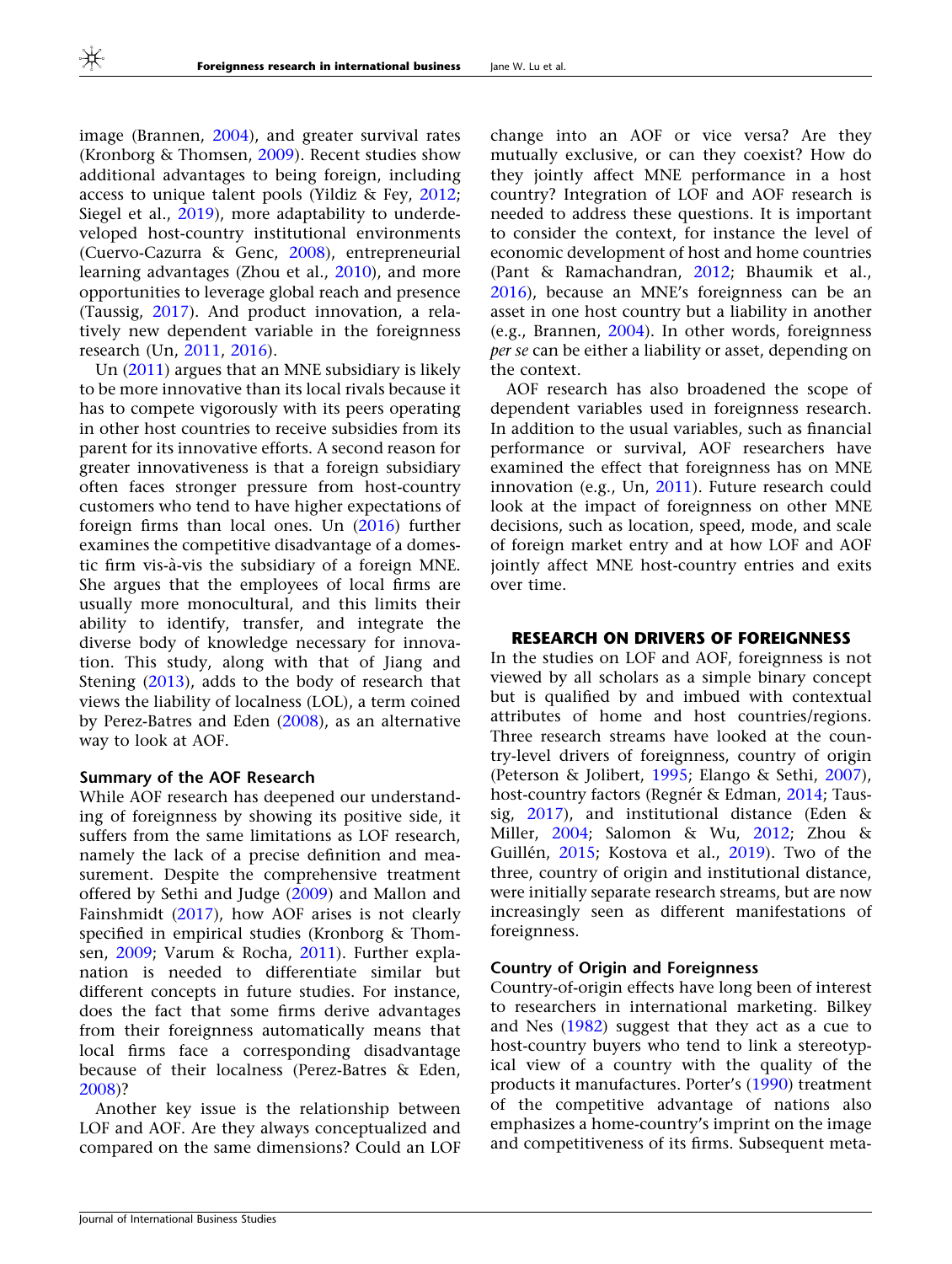analyses have confirmed the existence of a countryof-origin effect (Peterson & Jolibert, [1995\)](#page-24-0) and its relationship to country competitiveness (Verlegh & Steenkamp, [1999](#page-25-0)).

In the IB literature, Sethi and Elango [\(1999\)](#page-24-0) argue that a country's physical and human resources, as well as its political and cultural institutions, can provide its firms with competitive advantages. Specifically, they cite three components of country of origin: national government's economic and industrial policies, economic and physical resources and industrial capabilities, and cultural values and institutional norms.

Ramachandran and Pant ([2010\)](#page-24-0) suggest that an MNE's identity is shaped by home-country imprinting, which could lead to disadvantages in doing business abroad. This has been called the liability of origin. A liability of this kind can stem from the macro context, such as a country's economic and institutional infrastructure, or from the micro context, a firm's structures, rules, and routines, which are assumed to reflect home-country culture. Moeller et al. [\(2013](#page-23-0)) systematically uncover a host of country-of-origin factors that hinder the acceptance of foreign firms by host-country stakeholders and then encourage foreign firms to develop proactive strategies to address ''negativism'' in their host countries.

It is important to recognize that the country-oforigin effect can be positive and thus contribute to an MNE's AOF. Eden and Miller ([2004\)](#page-21-0) argue that foreignness can be an advantage, depending on the country of origin. French wines, Swiss watches, Cuban cigars, and Hollywood films do not enjoy brand premiums because of their foreignness per se, but because they originate in countries where those products are known for uniqueness and quality. As such, it is not foreignness per se in general, but foreignness related to certain home countries, which constitutes AOF originating from those home countries (cf. Mata & Portugal, [2002](#page-23-0); Moeller et al., [2013\)](#page-23-0).

It should be noted that the country-of-origin effect could be either homogeneous at the country level (Bilkey & Nes, [1982;](#page-20-0) Verlegh & Steenkamp, [1999\)](#page-25-0) or varying by product categories (Josiassen et al.,  $2013$ ; Andéhn et al.,  $2016$ ). On the one hand, country-of-origin effects, whether positive or negative, can apply to many, or even all, of the products and firms from a given country. A country that is itself less competitive and more xenophobic might take for granted that all of the firms based in a more prestigious foreign country will produce

better products than any local firms can. On the other hand, the country-of-origin effect may only apply to certain product categories. After all, just because people tend to favor Cuban cigars does not mean that they also prefer Cuban caviar.

On the topic of a home-country's role in doing business abroad, the policies and regulations of the home country of MNEs could present incentives or hindrances for their internationalization, even if not necessarily related to foreignness per se. For instance, they may prefer doing business abroad if exports are encouraged by tax exemptions or other policies (Sethi & Elango, [1999;](#page-24-0) Luo et al., [2010](#page-23-0)). Moreover, the presence of institutional voids, such as home-country corruption and bureaucracy, may create incentives for emerging economy MNEs to internationalize (Cuervo-Cazurra & Genc, [2008;](#page-21-0) Stoian & Mohr, [2016\)](#page-25-0). On the other hand, homecountry governments do sometimes impose restrictions on the internationalization of firms in certain industries (Sofka & Zimmermann, [2008\)](#page-24-0).

Country-of-origin research has several implications for foreignness research. First, country of origin is not only an important source of LOF and AOF but it is also a fresh perspective through which to understand foreignness as it focuses on customer perceptions. Second, the country-of-origin literature does not necessarily look on foreignness as a liability, but also sees its possibility as a premium, depending on the relative positions of two countries and specific characteristics of products. Finally, country-of-origin research suggests that firms can strategically manage foreignness. As the globalization of value chain tends to hide the country of origin, a firm can manage foreignness by playing on terms such as "made in" and "assembled in" to selectively highlight a prestigious location in the value chain. For instance, to project a Californian image, Apple downplays the fact that its iPhone is assembled in China.

#### Host-Country Factors and Foreignness

As the foreignness of MNEs is defined and interpreted by actors in a particular host country, it is logical to take into consideration the characteristics of that country. One of the earliest treatments of a host country's role can be found in the OLI framework, one of the dominant paradigms in IB (Dunning, [1980](#page-21-0), [2000](#page-21-0)). The OLI paradigm suggests that MNEs derive advantages from international activities through the configuration of ownershipspecific advantages (O), location-bound endowments (L), and internalization advantages (I). The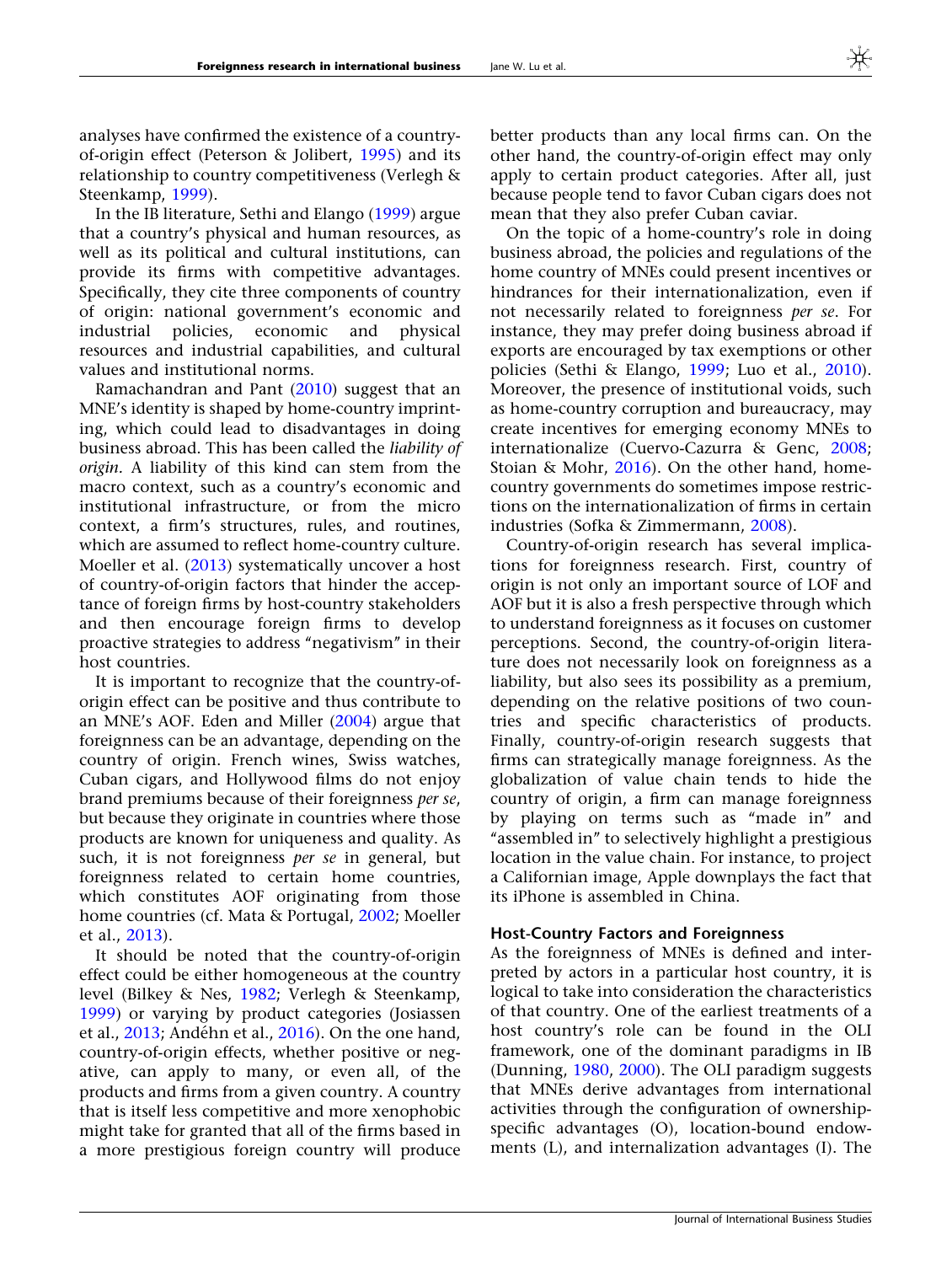location factor is especially relevant to the study of foreignness as it focuses on the particular endowments of a host country, its factor and product markets, and its policies and regulations. The extent to which MNEs can access these hostcountry-specific advantages depends, however, on their transactional characteristics (Rugman & Verbeke, [1992](#page-24-0); Hennart, [2009](#page-22-0)).

Xenophilia and xenophobia have important ramifications for how the foreignness of MNEs is perceived in a host country (Arikan & Shenkar, [2013;](#page-20-0) Sharma, [2015;](#page-24-0) Edman, [2016a\)](#page-21-0). To mitigate the negative impact of LOF, MNEs often choose to enter xenophilic host countries where highly trained employees are more willing to work for foreign than for local firms and where they can access land and other inputs on preferential terms. In xenophobic host countries, a hostile or conservative attitude toward foreignness can increase the level of LOF. In response to social pressure or government policies, consumers may shun foreign products (Shimp & Sharma, [1987;](#page-24-0) Balabanis & Diamantopoulos, [2004;](#page-20-0) Sharma, [2015](#page-24-0)).

It is also interesting to note that the impact of foreignness can be neutral or irrelevant under certain host-country conditions. For instance, in countries with many foreign firms, foreignness is no longer an alien phenomenon or a substantive source of either liability or asset (Nachum, [2003;](#page-23-0) Goerzen et al., [2013](#page-21-0)).

#### Institutional Distance and Foreignness

The distance between an MNE's home and host countries often qualifies the nature and degree of foreignness. Distance is a multidimensional construct which includes geographic (e.g., Buchner et al., [2018\)](#page-20-0), psychic (e.g., Johanson & Vahlne, [1977;](#page-22-0) O'Grady & Lane, [1996](#page-23-0); Evans & Mavondo, [2002;](#page-21-0) Ellis, [2008](#page-21-0)), cultural (e.g., Kogut & Singh, [1988;](#page-22-0) Morosini et al., [1998](#page-23-0); Brouthers & Brouthers, [2001;](#page-20-0) Shenkar, [2001](#page-24-0); Tihanyi et al., [2005](#page-25-0)), and institutional distance (e.g., Xu & Shenkar, [2002;](#page-25-0) Eden & Miller, [2004;](#page-21-0) Berry et al., [2010](#page-20-0); Gu & Lu, [2011\)](#page-21-0). Ghemawat ([2001\)](#page-21-0) further proposes a CAGE model that incorporates cultural, administrative, geographic, and economic factors.

The type of distance most widely covered in the literature – and most relevant to research on foreignness – is institutional distance (Kostova et al., [2019](#page-22-0)). Its relationship to foreignness is multifaceted and complicated. Defined as the degree of similarity between the institutional environments of two countries (Gaur & Lu, [2007\)](#page-21-0),

institutional distance is believed to be at the root of LOF (Bae & Salomon, [2010\)](#page-20-0) and its key driver (Eden  $\&$  Miller, [2004](#page-21-0)). Bell et al. ([2012\)](#page-20-0) argue that institutional distance, information costs, unfamiliarity with the local environment, and cultural distance are the four main sources of LOF. Research also suggests that institutional distance reduces the willingness and ability of firms to implement certain LOF-reducing strategies, such as engaging in CSR activities (Campbell et al., [2012](#page-20-0)). Institutional distance also interacts with firm factors. Añón Higón and Manjón Antolín ([2012\)](#page-20-0) show that it accentuates the negative impact of foreignness on R&D productivity.

Institutional distance can be measured along formal and informal dimensions, with the formal ones including regulatory, political, and economic institutions and the informal ones social, cultural, and cognitive aspects (Bae & Salomon, [2010](#page-20-0)). These dimensions are usually correlated, and their impact on specific firm outcomes often not uniform (Bae & Salomon, [2010;](#page-20-0) Buchner et al., [2018](#page-20-0)). Most studies tend to focus on just one or two specific dimensions, and their measurement has been inconsistent, leading to mixed findings (Bae & Salomon, [2010\)](#page-20-0).

Most studies of institutional distance use objective measures and overlook the role played by managers (Zaheer et al., [2012;](#page-25-0) Maseland et al., [2018\)](#page-23-0) who make decisions on the basis of subjective rather than objective distance (Azar & Drogendijk, [2019](#page-20-0)). Evans and Mavondo ([2002\)](#page-21-0) and O'Grady and Lane [\(1996\)](#page-23-0) have pointed to a paradox related to distance: managers tend to underestimate distance to familiar countries. Recent research points to a nonlinear impact of distance when taking into account both firms' anticipation of and adaptation to institutional distance (Dinner et al., [2019](#page-21-0)).

MNEs often make sequential entries, expanding into new markets after accumulating experience in other host countries. Such a pattern makes homecountry-based distance measures less accurate (Nachum & Song, [2011;](#page-23-0) Zaheer et al., [2012](#page-25-0)). Furthermore, some recent literature suggests considering distance at a subnational (Sofka & Zimmermann, [2008;](#page-24-0) Maggioni et al., [2019\)](#page-23-0) or regional level (Asmussen & Goerzen, [2013;](#page-20-0) Pla-Barber, Villar, & Madhok, [2018](#page-24-0); Qian et al., [2013](#page-24-0)) rather than at a country level, since institutions may differ within a country (Arregle et al., [2016\)](#page-20-0).

Research on distance has several implications for foreignness research. The first is that distance is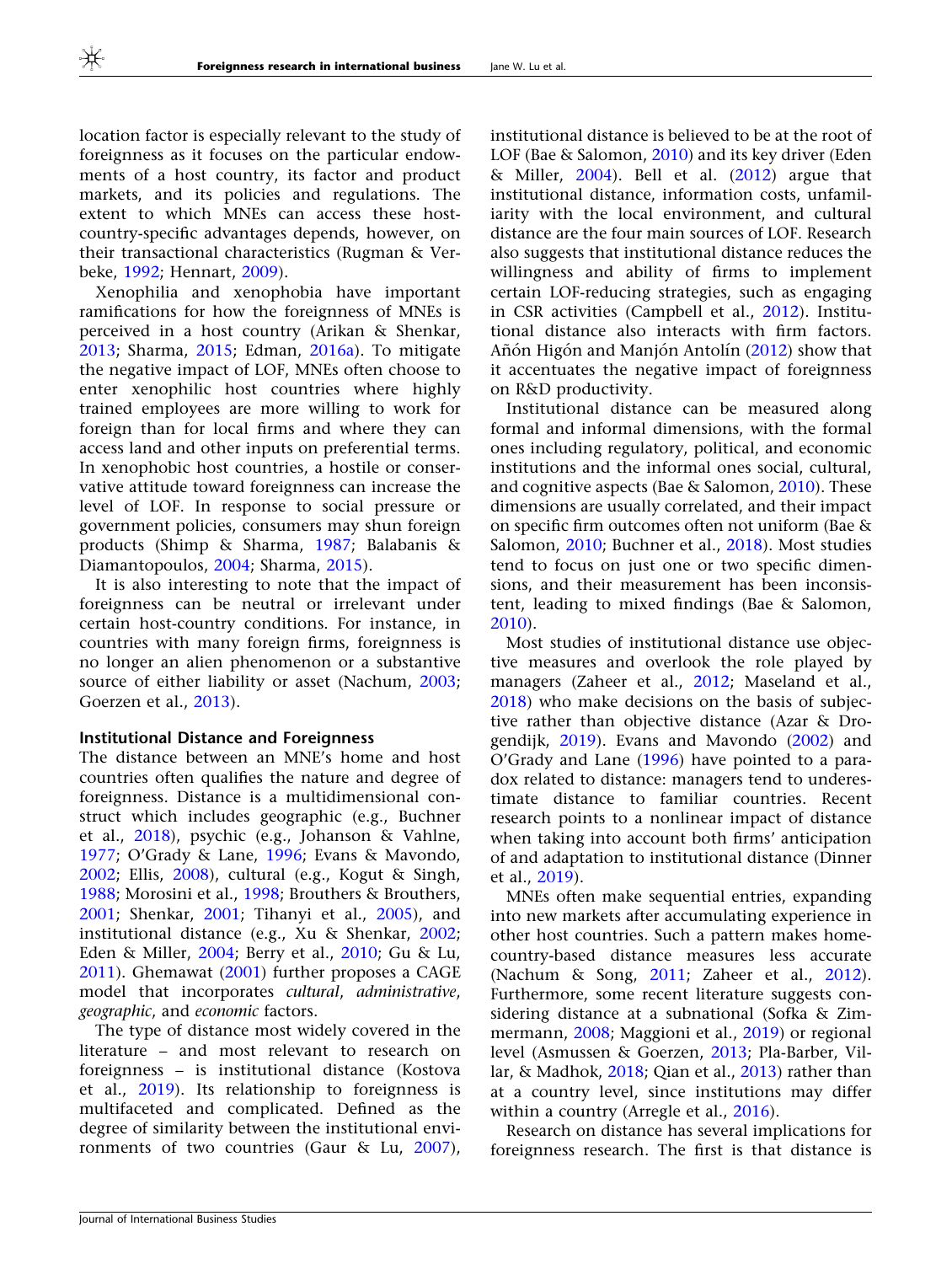quantifiable. Hence, correlating foreignness with the distance between home and host countries enables us to measure it as a continuous variable. Second, while most studies use the absolute difference between countries as a measure of distance, positive and negative differences do not have the same ramifications (Shenkar, [2001](#page-24-0); Zaheer et al., [2012\)](#page-25-0). Given the same institutional distance, an MNE based in a country with a higher level of institutional development investing into one with a lower level of institutional development may find that foreignness is an asset, while it may be a liability for a firm based in a country with less developed institutions investing in one with more developed institutions. This means that foreignness can have both positive and negative effects. Perhaps it is the difference, rather than the distance, that really matters (Maseland et al., [2018:](#page-23-0) 1160).

Moreover, institutional distance may not be static since MNEs can shape institutions (Phillips et al., [2009\)](#page-24-0). This line of research is echoed in recent work on foreignness that acknowledges the proactive role of firms (e.g., Caussat et al., [2019;](#page-20-0) Edelman, [2016a,](#page-21-0) [2016b](#page-21-0); Regnér & Edman, [2014\)](#page-24-0). Research in this area shows that MNEs can take advantage of variations in institutional strength, thickness, and resources to overcome institutional distance (Fortwengel, [2017\)](#page-21-0), thus escaping from institutional constraints (Fortwengel & Jackson, [2016\)](#page-21-0).

Researchers have also acknowledged that distance can generate positive effects by increasing team diversity (Stahl & Tung, [2015;](#page-24-0) Maseland et al., [2018\)](#page-23-0). For instance, distance can raise awareness of the difference between host and home countries and therefore help firms adapt, resulting in improved performance (O'Grady & Lane, [1996;](#page-23-0) Evans & Mavondo, [2002](#page-21-0)). This suggests that distance may be a potential asset for synergy, innovation, and learning, and hence a source of AOF (Zaheer et al., [2012](#page-25-0); Stahl et al., [2016](#page-25-0)).

#### Summary of Research on the Drivers of Foreignness

In this field of research, foreignness has largely been conceived as a country-pair-level construct. That is, LOF and AOF have been seen as arising from bilateral differences between home and host countries (Brannen, [2004](#page-20-0); Moeller et al, [2013\)](#page-23-0) in terms of the regions to which they belong, their economic development status, and their competence in a certain sector/industry/trade (Miller & Richards, [2002\)](#page-23-0). As such, it is meaningful and

indeed imperative to clearly specify contextual factors when conceptualizing and operationalizing foreignness. Specifically, whether foreignness is a liability or an asset may depend on an MNE's country of origin regardless of its own (Eden & Miller, [2004](#page-21-0)). Some less developed countries might excel in certain industries due to unique historical inheritance. Again, it may not be that being foreign bestows an advantage, but instead coming from a home country with particular competencies in specific industries (Mata & Portugal, [2002;](#page-23-0) Moeller et al., [2013](#page-23-0)). Prior research (particularly on LOF or AOF) seems to have ignored the fact that it is a particular brand or type of foreignness that really matters.

The ways in which research on institutional distance (as antecedent to, embodiment of, or moderator of foreignness) could complement and enhance research on LOF and AOF remains underexplored. This is a missed opportunity as the concept of institutional distance not only provides a more specific measure of the degree of foreignness, but also enriches its conceptualization by incorporating its regulatory, political, economic, social, cultural, and cognitive dimensions. Moreover, the institutional distance research to date suggests that distance may not always be a disadvantage, as it can also provide opportunities for innovation. This line of research could be particularly beneficial in advancing AOF theory.

The above summary implies that introducing a greater country variety to the foreignness research could be very important, as this would afford a significant opportunity to examine how MNEs from different home countries learn and adapt to different host-country settings. Our review shows, however, that to date research has focused on a relatively small set of countries and regions (Oetzel & Doh, [2009\)](#page-23-0), with 47% of the empirical articles focusing on European countries and 31% on the US. African countries have received minimal attention, although parts of the continent are increasingly attracting MNEs from both developed and developing countries (Newenham-Kahindi & Stevens, [2018\)](#page-23-0). The lack of attention to developing countries leaves a space for the further conceptualization of foreignness.

#### RESEARCH ON RESPONSES TO FOREIGNNESS

Following the hints of Hymer ([1976\)](#page-22-0) and Zaheer [\(1995](#page-25-0)), the LOF research tends to look first at whether or how MNEs rely on their firm-specific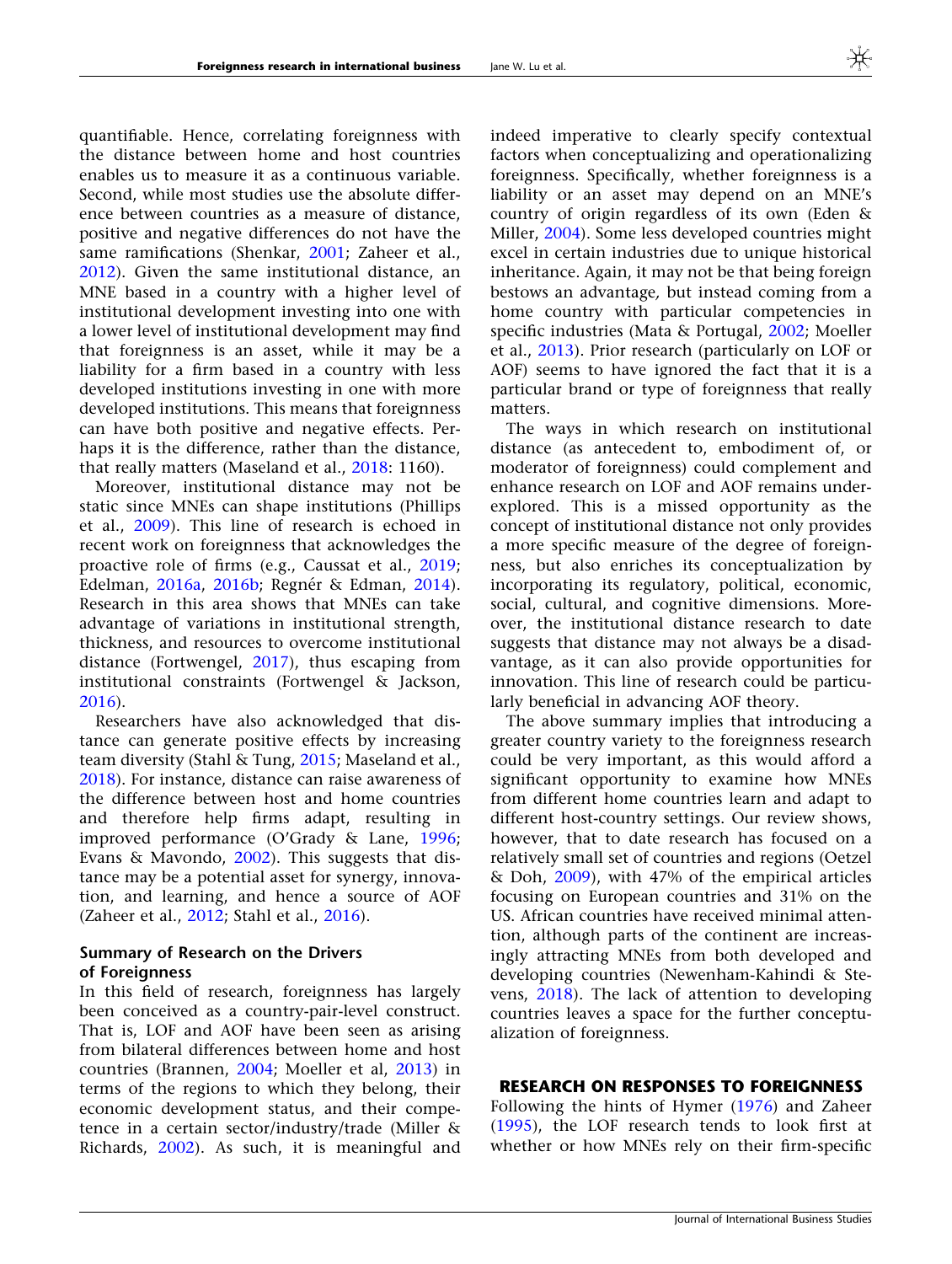advantages arising from unique resources and capabilities to compensate for or mitigate LOF (Zaheer & Mosakowski, [1997](#page-25-0); Nachum, [2003;](#page-23-0) Rangan & Drummond, [2004\)](#page-24-0). After all, firm-specific advantages are cited as the primary rationale for MNEs doing business abroad, given the existence and impact of LOF (Buckley & Casson, [1976;](#page-20-0) Caves [1971,](#page-20-0) [1996;](#page-20-0) Hymer, [1976;](#page-22-0) Zaheer, [1995\)](#page-25-0). Firmspecific advantages might offset the negative impact of LOF on MNE subsidiary performance, but they do not directly reduce or minimize LOF per se. Over time, MNEs have adopted a variety of strategies to reduce LOF include learning – at MNE level and subsidiary level, imitation, innovation, and other market and non-market strategies. Recent research perceives foreignness as a firm identity and points to new strategies to manage it. Below we look at five such strategies: (1) use of firmspecific advantages to offset it, (2) imitation and (3) innovation to overcome it, and (4) organizational learning and (5) identity shifting to manage it.

#### Firm-specific Advantages

Firm-specific advantages are not directly related to a firm's foreignness. They are, by definition, firmlevel factors so neither are they necessarily related to the country of origin per se. We spell this out as firm-specific advantages can confound the effects of foreignness. Foreignness research in IB has taken firm-specific advantages to be the most effective defense against the negative impact of LOF on MNE performance (Zaheer, [1995;](#page-25-0) Rugman & Verbeke, [2001;](#page-24-0) Denk et al., [2012](#page-21-0); Hillemann & Gestrin, [2016\)](#page-22-0).

Long before the resource-based view came to prominence, the OLI Framework emphasized the importance of ownership advantages. Ownershipbased, firm-specific advantages include human capital and organizational culture, patents and technical know-how, trademarks and brand images, marketing prowess, and organizational routines and competencies (Dunning, [1980,](#page-21-0) [2000](#page-21-0); Singh & Kundu, [2002](#page-24-0)) that allow MNEs to remain viable despite the presence and impact of LOF in host countries (Zaheer, [1995](#page-25-0); Nachum, [2003;](#page-23-0) Rangan & Drummond, [2004](#page-24-0); Stoian & Mohr, [2016\)](#page-25-0). In the information age, an MNE may have to tap into an even broader scope of factors to deal with its foreignness. Specifically, ownership advantages need to incorporate an MNE's ability to acquire and recombine knowledge from diverse sources; location ones become increasingly clustered while remaining interconnected, and internationalization ones go

beyond internal facilities and traditional arm's length transactions to include network-based ecosystems (Alcácer et al., [2016](#page-20-0)).

Obviously, OLI refers to the whole MNE, while LOF and AOF look at MNE subsidiaries in given host countries. As the parent-subsidiary relationship is an important factor when examining how a subsidiary can reduce its LOF in a particular one, the OLI literature now considers subsidiary-specific advantages. Here, firm- and country-specific advantages combine to make the subsidiary a springboard that takes on the role of a regional headquarter (Pla-Barber et al., [2018](#page-24-0); Villar et al., [2018\)](#page-25-0).

#### Imitation

As the essence of foreignness is the unfamiliarity with a host country due to the dissimilarity between home and host countries (Kindleberger, [1969;](#page-22-0) Hymer, [1976](#page-22-0); Brannen, [2004](#page-20-0)), an obvious way of attempting to reduce LOF is to imitate indigenous firms in an effort to create an isomorphic fit with the host country (Kostova & Zaheer, [1999;](#page-22-0) Eden & Miller, [2004;](#page-21-0) Salomon & Wu, [2012;](#page-24-0) Wu & Salomon, [2016\)](#page-25-0). A number of tools are identified in the literature, such as local networking, input localization, and legitimacy improvement (Luo et al., [2002\)](#page-23-0); bonding, signaling, organizational isomorphism, and reputational endorsements (Bell et al., [2012](#page-20-0)); and reassurance, measurement, co-option, collective action, and validation (Pant & Ramachandran, [2012\)](#page-23-0).

Becoming embedded locally and gaining acceptance within the local business network are extremely challenging. An MNE might work towards legitimization by recruiting locally (Mezias, [2002b;](#page-23-0) Goodall & Roberts, [2003\)](#page-21-0); by finding a way to tap into host-country entrepreneurial and managerial networks (Li et al., [2016](#page-22-0); Kulchina, [2017;](#page-22-0) Guo et al., [2018;](#page-21-0) Mata & Alves, [2018;](#page-23-0) Valentino et al., [2018](#page-25-0)); by leveraging pre-existing geographic, colonial, linguistic, or institutional ties between the home and host country (Rangan & Drummond, [2004\)](#page-24-0); or by taking on local investors (Chittoor et al., [2015;](#page-21-0) Jiménez et al.,  $2017$ ).

Does imitation reduce LOF? Just as LOF is dynamic and may diminish over time (Zaheer & Mosakowski, [1997\)](#page-25-0), so too may the imitation strategy intended to mitigate it wane. Wu and Salomon [\(2016\)](#page-25-0) found that foreign banks operating in the US initially benefit from an imitation strategy, but that the effect diminishes over time. Moreover, isomorphism is not always feasible – or even desirable (Orr & Scott, [2008\)](#page-23-0). It can be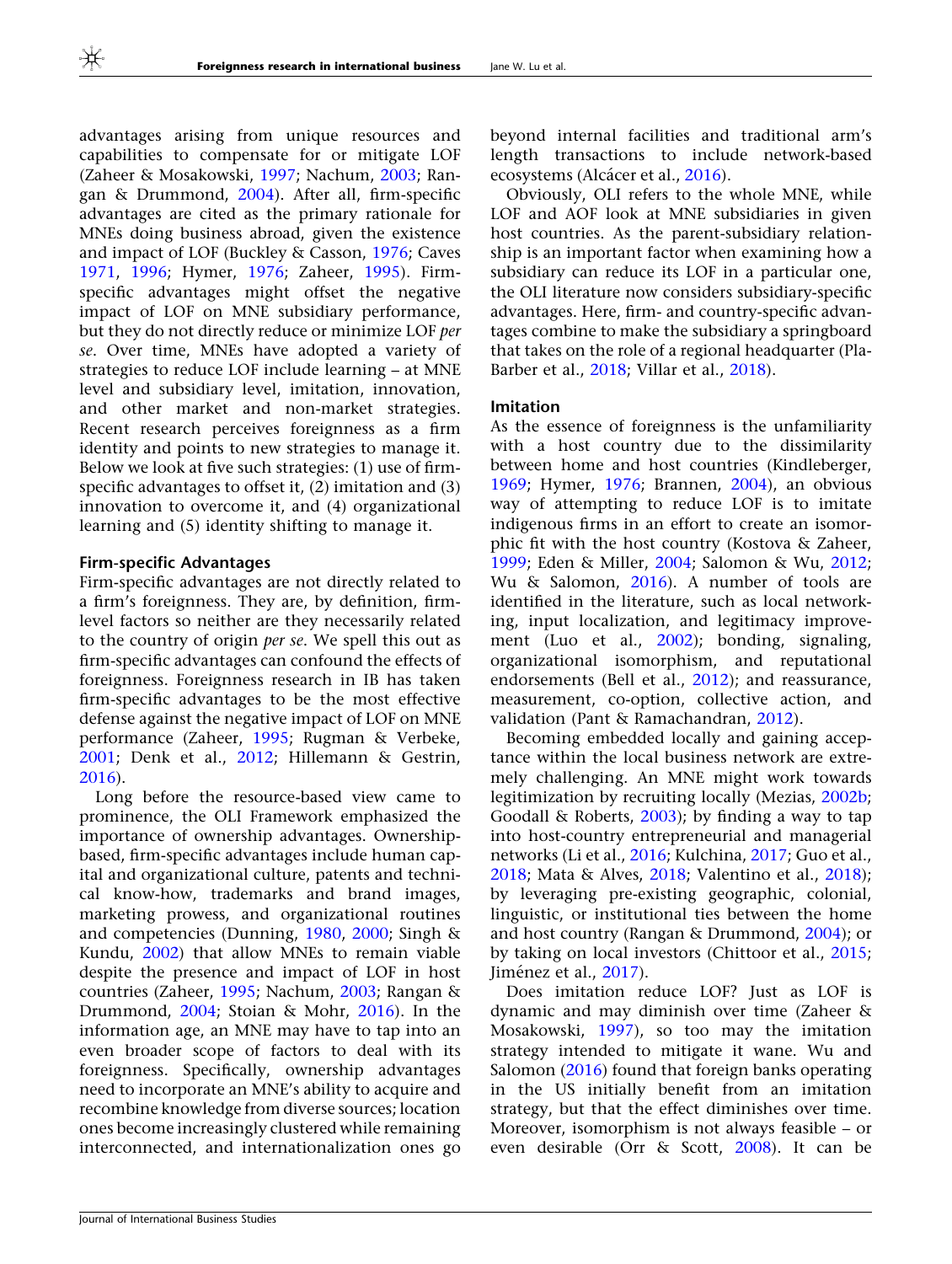inconsistent with MNE home-country activities and jeopardize global economies of scale (Kostova & Zaheer, [1999\)](#page-22-0), indeed it might reduce an MNE's uniqueness, possibly the very reason why it is attractive to the host country in the first place (Cuervo-Cazurra & Genc, [2008](#page-21-0); Cantwell, et al., [2010\)](#page-20-0).

## Innovation

Innovation in business practices has often been seen as a way to overcome LOF. Firms can innovate in three areas: the product market, the factor market, and the non-market arena. Elango ([2009\)](#page-21-0) found that to be accepted in a host country, foreign firms need to be creative and to differentiate themselves from local firms. This may account for foreign firms in the US tending to have greater product variety and to sell in more states than US firms themselves do (cf. Garg & Delios, [2007\)](#page-21-0). Foreign firms may engage in other product market adaptation practices as well, such as focusing on niche markets or reconfiguring product portfolios (Khan & Lew, [2018](#page-22-0)).

MNEs may also strategically manage their access to factor markets to overcome LOF. One possibility is to reduce dependence on local resources (Yildiz & Fey, [2012\)](#page-25-0). Factor market strategies can be a valuable way to overcome LOF in capital markets (Lindorfer et al., [2016](#page-22-0)). Foreign firms may co-locate with other foreign firms to benefit from agglomerative economies and knowledge spillovers (Lamin & Livanis, [2013](#page-22-0)). Other factor market strategies include early entry and preemptive access to market resources (Hsu et al., [2017\)](#page-22-0) and proactive rhetoric strategies (Caussat et al., [2019\)](#page-20-0).

In addition to this research on innovative market strategies, there is a proliferation of studies on overcoming LOF through non-market strategies such as corporate social responsibility (CSR) (Campbell et al., [2012](#page-20-0); Maruyama & Wu, [2015;](#page-23-0) Crilly et al., [2016](#page-21-0); Del Bosco & Misani, [2016;](#page-21-0) Mithani, [2017](#page-23-0)) and corporate political strategy (Sojli & Tham, [2017;](#page-24-0) Wu & Salomon, [2017;](#page-25-0) Bucheli & Salvaj, [2018](#page-20-0); Kim, [2019](#page-22-0); Kline & Brown, [2019\)](#page-22-0). Crilly et al. ([2016\)](#page-21-0) write that foreign firms can minimize LOF by engaging in "do-good" CSR activities, i.e., activities that generate positive externalities, but that merely engaging in ''do-noharm'' CSR activities, i.e., activities that just seek to attenuate negative externalities, is often taken locally as a sign that a firm is not genuinely motivated to reduce the negative impact of its business activities, which may well increase LOF.

Campbell and colleagues ([2012\)](#page-20-0), using a sample of foreign banks in the US, found that the higher the CAGE distance (Ghemawat, [2001](#page-21-0)) between the US and the home country of the bank, the lower the CSR engagement. MNEs can also reduce LOF through philanthropy. In a study that looks at philanthropic contributions following a natural disaster in India, Mithani ([2017\)](#page-23-0) shows that MNEs contributed more to relief than domestic firms did, and it appears that the impact on performance was stronger for MNEs than for domestic firms. In one way or another, all of these studies highlight the strategic role played by CSR in mitigating LOF.

Corporate political strategy can also reduce LOF. Kline and Brown [\(2019](#page-22-0)) find that foreign franchisors have a greater propensity to lobby the US government – and do it more intensely – than their US counterparts, and Kim [\(2019\)](#page-22-0) that foreign firms obtained more US Department of Defense contracts if they hired local professional lobbyists who are trustworthy political insiders. Sojli and Tham [\(2017](#page-24-0)) show that having politicians and other politically connected individuals as shareholders improves access to a host-country's markets. Bucheli and Salvaj ([2018](#page-20-0)) issue a warning: overt connections with highly visible local elites may backfire, becoming a liability in the event of major political changes.

An approach of straddling imitation and innovation has been used to lessen LOF through the cocreation of institutional logic by MNEs and their local employees who act as key intermediaries between the competing logics of MNEs and host countries. The study of MNEs in sub-Saharan Africa conducted by Newenham-Kahindi and Stevens [\(2018](#page-23-0)) demonstrates that such practices have different degrees of success depending on their implementation. Siegel et al. ([2019\)](#page-24-0) document that foreign MNEs in Korea have improved productivity and profitability when they aggressively hire women as managers. Firms following that strategy can benefit from a largely untapped talent pool in countries where women are largely excluded from managerial positions, thus providing them with a competitive advantage, increasing both legitimacy and profit.

#### Host-Country Experience and Learning

Shortly after the introduction of LOF to the literature, Zaheer and Mosakowski [\(1997](#page-25-0)) identify the dynamic nature of LOF in that, the extent of LOF faced by foreign firms in the banking industry diminishes over the 20-year span they studied.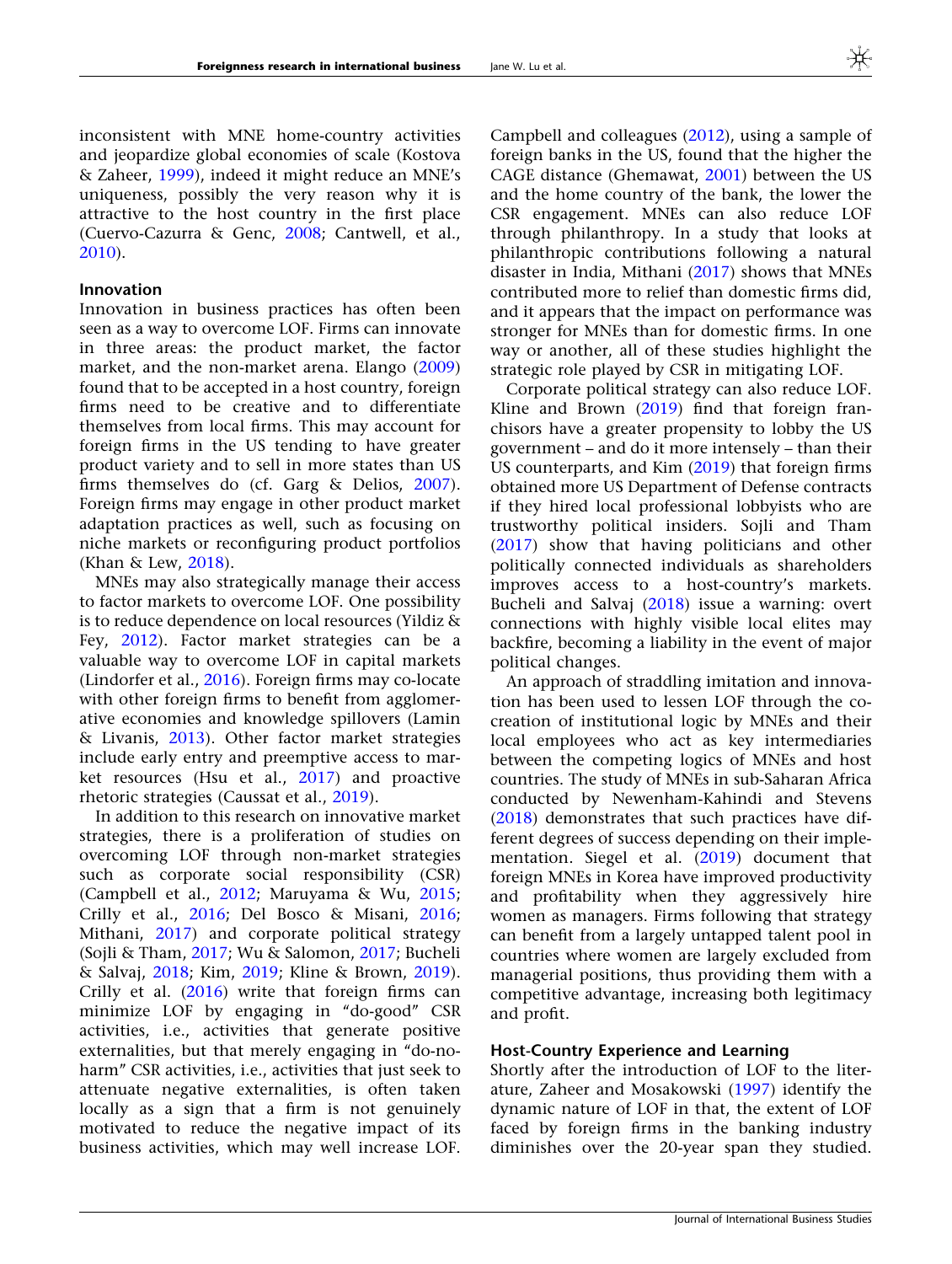They argue that this is because foreign firms become more skilled at dealing with the negative consequences of foreignness, presumably through learning (Delios & Beamish, [2001;](#page-21-0) Henisz & Delios, [2001;](#page-22-0) Petersen & Pedersen, [2002](#page-24-0); Gaur & Lu, [2007\)](#page-21-0) and adaptation (Kostova & Roth, [2002](#page-22-0); Campbell et al., [2012\)](#page-20-0).

It is clear that learning is an essential element in the adaptation process (Petersen & Pedersen, [2002\)](#page-24-0). CEOs and top management teams with members who have international education and foreign professional experience have a higher degree of tolerance for foreignness (Chittoor et al., [2015;](#page-21-0) Pisani et al., [2018;](#page-24-0) Rickley, [2019](#page-24-0)). Perhaps more importantly, as MNEs accumulate market knowledge about local customers, suppliers, and institutions, they become more familiar with hostcountry intricacies and feel more at ease (Zaheer & Mosakowski, [1997](#page-25-0); Mezias, [2002b](#page-23-0); Miller & Eden, [2006;](#page-23-0) Barnard, [2010;](#page-20-0) Wu & Salomon, [2016\)](#page-25-0). Thus, LOF can be reduced as MNEs accumulate experience in foreign countries (Mezias et al., [2002\)](#page-23-0) and build networks in them (Bucheli & Salvaj, [2018](#page-20-0)). A disadvantage can even become an advantage with the accumulation of international experience (Demirbag et al., [2016](#page-21-0)).

Moreover, MNE subsidiaries can leverage not only host-country experience but also experience gained from other countries (Regnér & Edman, [2014;](#page-24-0) Rickley & Karim, [2018](#page-24-0)). Wu and Salomon [\(2017](#page-25-0)) find that MNEs with third-country experience face fewer regulatory sanctions in a host country, while Perkins ([2014\)](#page-23-0) shows that prior regulatory experience in similar environments can significantly enhance their survival in host countries. Kim et al.  $(2012)$  $(2012)$  further demonstrate that a subsidiary's experience may benefit not only itself, but sibling subsidiaries and the MNE as a whole.

#### Foreignness as Firm Identity

One of the most recent advances in foreignness research is the identity-based framework (Edman, [2016a,](#page-21-0) [2016b](#page-21-0)). Essentially foreignness is seen as an organizational identity that can be managed. An MNE subsidiary is not a "specimen" that embodies or exemplifies its home country, thus conceptualizing foreignness as a country phenomenon is an oversimplification (cf. Zaheer, [2002](#page-25-0)). Edman [\(2016a](#page-21-0): 675) sees ''foreignness as an organizational identity, characterized by distinct internal and external attributes'' and contends that MNE subsidiaries can manage their degree of foreignness, that is, their dissimilarity to local firms (Brannen,

[2004\)](#page-20-0). For Edman ([2016a\)](#page-21-0), foreign identities have attributes that are cognitive (foreign assumptions, mindsets, and interpretive frames) and structural (foreign languages, managerial cultures, formal systems, and programs), as well as external network positions (embeddedness and number of relationships), and an image (alien and outsider status). By attenuating or accentuating those, MNE subsidiaries can affect how country-level contextual factors create advantages or liabilities. Properly managed, foreignness may facilitate innovation, increase access to unique human capital, open new market segments, capture host-country consumer preferences, and unlock governmental support. By treating foreignness as a firm-level variable with different dimensions, the identity-based framework not only brings attention back to the foreignness construct, but also has the potential to offer a single consistent explanation for both LOF and AOF.

In advancing the identity-based framework, Edman [\(2016a](#page-21-0)) proposes that MNE subsidiaries often assume ''minority identities'' as their logics are likely to deviate from the dominant logics of host countries. He argues that minority identities are not necessarily illegitimate; subsidiaries with such identities can subsist as divergent and legitimate actors. In an empirical study of the Japanese loan syndication business in the 1990s, Edman [\(2016b](#page-21-0)) demonstrates that MNE subsidiaries can cultivate a minority identity so as to create or sustain market niches that deviate from the dominant logic of the industry (Kostova & Roth, [2002;](#page-22-0) Luo et al., [2002\)](#page-23-0). That is, minority identities are not always forced upon peripheral firms, such as MNE subsidiaries, but can instead be purposeful choices made by them. The broad implication of this line of reasoning is that MNE subsidiaries can simultaneously attend to both LOF and AOF and not be confined by the pressure to conform isomorphically. In a similar vein, Shi and Hoskisson [\(2012](#page-24-0)) argue that MNEs can create advantages from their foreignness and exploit the benefits of ''creative institutional deviance" to foster innovation. Regnér and Edman [\(2014](#page-24-0)) find that foreignness can be mobilized to challenge prevailing institutions and help build new markets.

The most recent contribution to subsidiary identity management comes from Pant and Ramachandran ([2017](#page-23-0)). Following up on their earlier account of foreignness as an organizational identity in the context of emerging-economy MNEs (Ramachandran & Pant, [2010](#page-24-0); Pant & Ramachandran, [2012](#page-23-0)), they examine how Hindustan Unilever (an Indian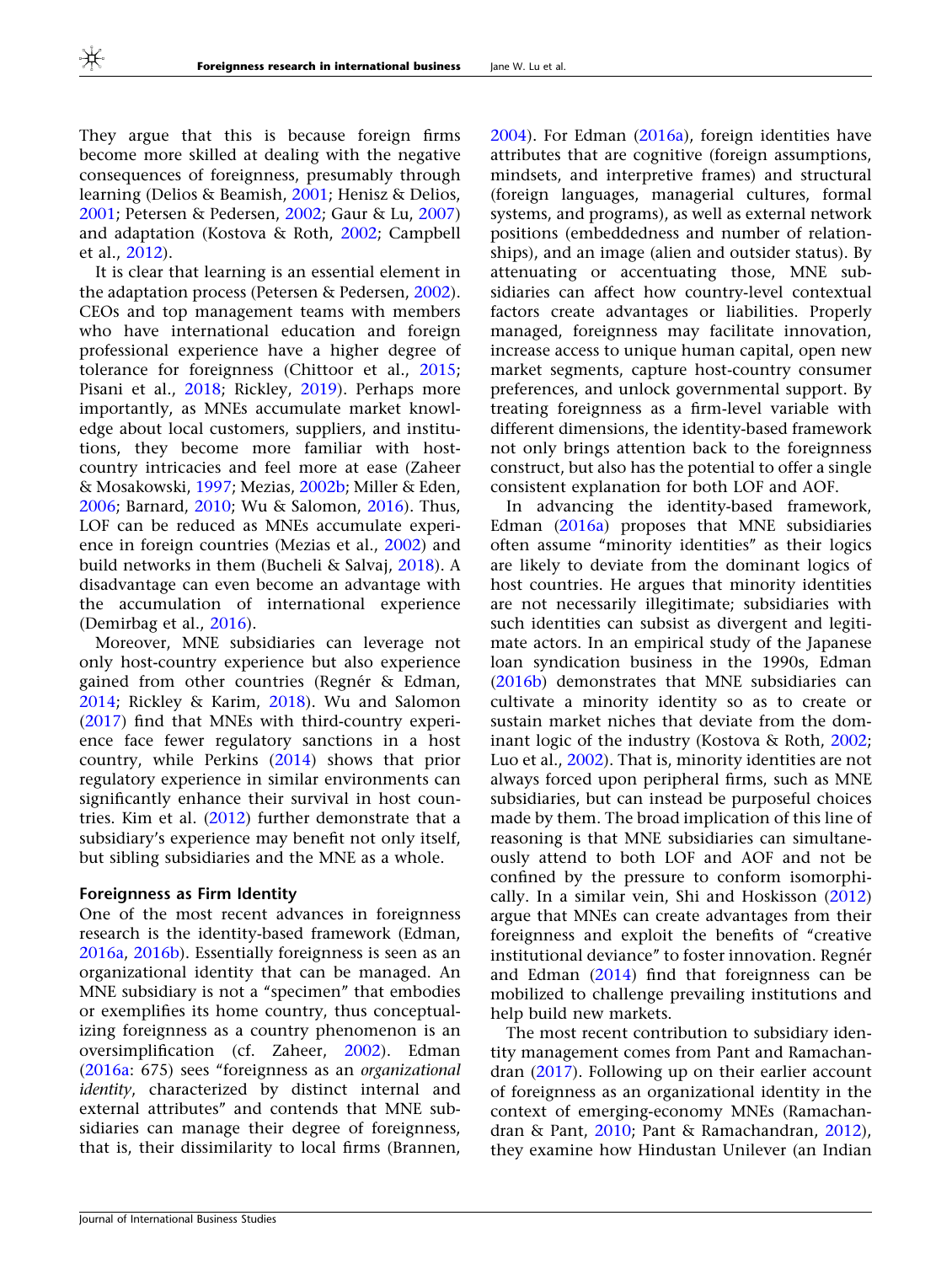subsidiary of the Anglo-Dutch MNE Unilever) manages the paradox of identity duality in India. They contend that such firms need to balance the contradictory and interdependent characteristics of the ''global'' and ''local'' identities to simultaneously satisfy the institutional demands of the parent firm and of the host country. They show that subsidiary managers sustain a dynamic balance by resorting to two modes of identity management, logic ordering (privileging one identity over the other) and logic bridging (attempting integration).

## Summary of Research on the Responses to Foreignness

Several issues emerge when examining firm responses to foreignness. Foreignness should be distinguished from firm-level traits, i.e., firm-specific advantages, although it has often been said that such advantages are the primary weapon available to MNEs attempting to offset LOF (Buckley & Casson, [1976;](#page-20-0) Caves, [1971](#page-20-0); Hymer, [1976;](#page-22-0) Zaheer, [1995\)](#page-25-0). However great such advantages may be, this does not mean that they automatically qualify as AOF, but are rather used by MNEs to better respond to LOF. Foreignness is also different from other sources of advantage accessible to MNEs operating in a given host country. For instance, there might be specific location-based advantages associated with operating in certain host countries (Dunning, [1980\)](#page-21-0). However, such advantages or benefits (e.g., low-cost labor or materials) are compared primarily to those available to MNEs in their home countries or elsewhere, rather than to those available to their indigenous rivals. Overall, in order to tease out the firm-specific effect of MNEs, researchers need to clearly differentiate firm-specific advantages from those arising from LOF and AOF (cf. Sethi & Judge, [2009\)](#page-24-0).

Furthermore, firm-specific advantages can only offset LOF if they are internationally transferable. Not only might firm-specific advantages be difficult to transfer, they may even become disadvantages when transferred across borders (Cuervo-Cazurra, et al., [2007\)](#page-21-0). It is therefore important to differentiate location- and non-location-bound firm-specific advantages when attempting to determine their effects on foreignness (Iurkov & Benito, [2018\)](#page-22-0). A similar issue arises with experience. Misapplication of experience, that is attempting to apply experience unrelated to the focal host-country's environment, would, in fact, increase the chance of failure (Perkins, [2014](#page-23-0)). This further attests to the importance of host-country-specific learning. Time plays

an important role in experience The accumulation of relevant experience takes time, time to increase local embeddedness (Zaheer, [1995](#page-25-0)), to reduce information asymmetry, and to alleviate unfamiliarity hazards (Tupper et al., [2018](#page-25-0)). While the specific time signature of an MNE's operation in a host-country needs to be considered, the relevance of experience should be distinguished from the simple passage of time that alleviates the unfamiliarity hazard.

Scholars have explored a variety of strategies to overcome LOF, ranging from imitation to innovation through market and non-market strategies. However, most studies tend to focus on a single strategy in tracking how MNEs mitigate LOF, such as firm-specific advantages, CSR, networking, and so on, leaving unanswered questions like whether innovation is more effective than imitation in mitigating LOF and when a firm should adopt innovative rather than imitative strategies. Only a few studies consider multiple strategies. One such study is conducted by Regnér and Edman  $(2014)$  $(2014)$ , who consider innovation, arbitrage, circumvention, and adaptation as four types of strategies foreign subsidiaries can use to deal with LOF. They argue that innovation strategies will be more effective when the local institutional environment is ambiguous and when a foreign subsidiary can transfer resources from diverse institutional settings. Such an approach would help enhance our understanding of the strategic choices made by MNEs to overcome LOF.

Finally, more attention paid to subsidiary-level characteristics may fill in the blanks (Caussat et al., [2019\)](#page-20-0). Is foreignness a subjective perception or an objective reality? The organizational identity perspective implies that foreignness is in the eyes of the local stakeholders. As such, subsidiaries should strategically shape their foreignness so that LOF can be mitigated or even reshaped (Edman, [2016a\)](#page-21-0).

#### AVENUES FOR FUTURE RESEARCH

Building on our review of the four major streams of research under the overarching foreignness construct, we now discuss the potential synergy between them. In doing so, we hope to identify the themes and patterns that link these streams together to inform future research. We also try to pinpoint promising new trends and opportunities emerging in more recent years, which we believe are likely to influence further work on foreignness.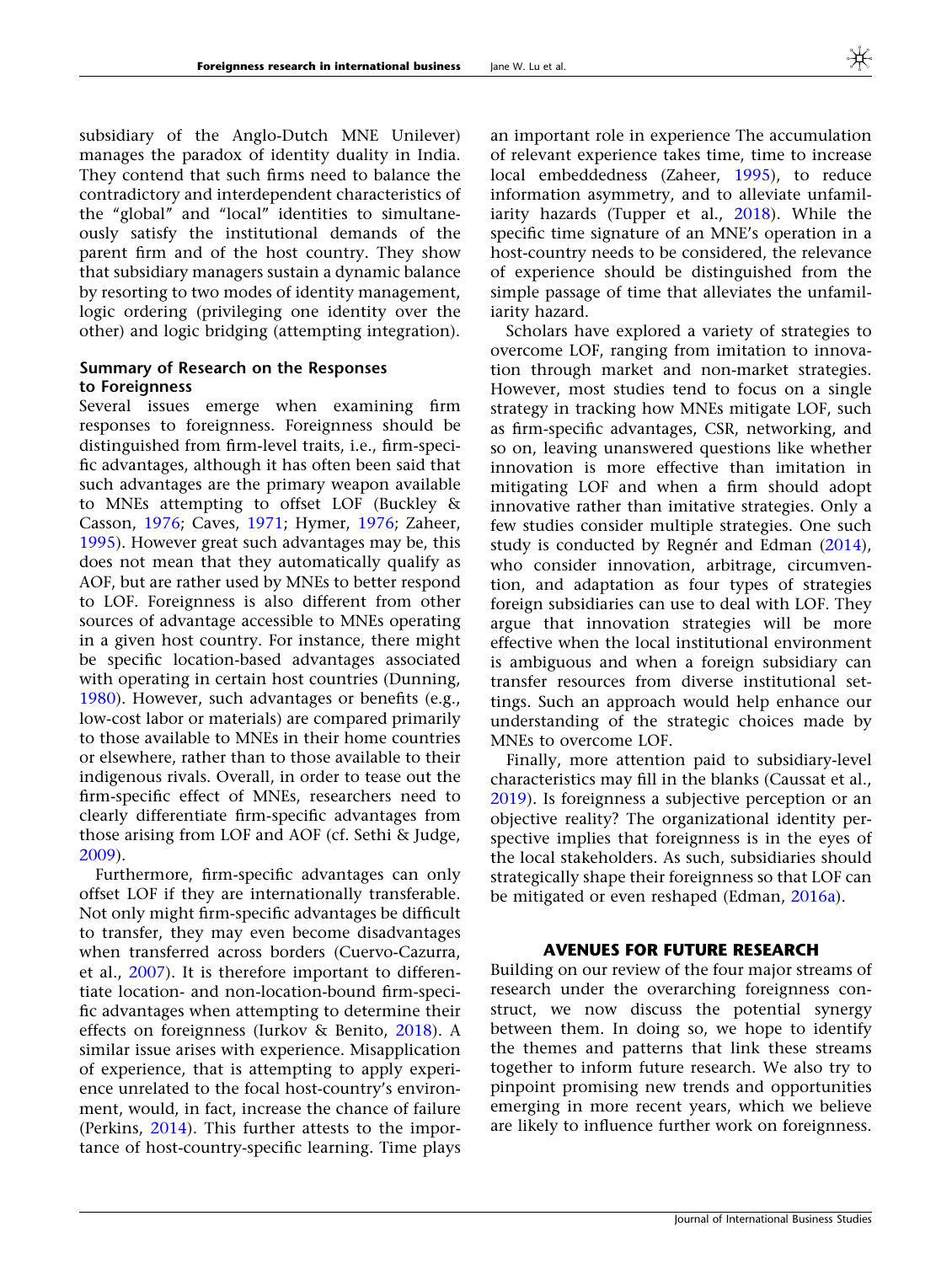Foreignness has often been treated in the literature as a binary concept and been measured using a foreign–local dichotomy. More recent studies have incorporated other factors to measure its impact, institutional distance for example. LOF or AOF typically arise from bilateral relationships between home and host countries and are further influenced by the specific regions in which they are located, and by differences between them in terms of levels of economic development and sectoral competencies (Miller & Richards, [2002;](#page-23-0) Brannen, [2004;](#page-20-0) Moeller et al., [2013\)](#page-23-0). Therefore, we call for refinement of the conceptualization of foreignness as a multidimensional construct that can vary across contexts and time, that is, both the home country and the host country and their attendant multilevel factors should all be considered. Zhou and Guillén  $(2016)$  $(2016)$  is a good example of this approach. They offer a multidimensional definition of LOF grounded firmly in one of IB's dominant paradigms, OLI (Dunning, [1980](#page-21-0)). They aim to bridge the literature on LOF and cross-national distance. The liability of outsidership (Johanson & Vahlne, [2009;](#page-22-0) Lu et al., [2018;](#page-23-0) Chen et al., [2019\)](#page-21-0), liability of regional foreignness (Rugman & Verbeke, [2007;](#page-24-0) Asmussen, [2009](#page-20-0)), liability of origin (Ramachandran & Pant, [2010\)](#page-24-0), and liability of home base (Zhou & Guillén, [2015](#page-25-0)) approaches are also commendable efforts to refine and extend the foreignness construct.

Future research could build on the attempts already made to articulate the degree and scope of foreignness and to specify its layers of components. We see a need for more exacting research on the impact of country-of-origin traits (Moeller et al., [2013\)](#page-23-0), region-specific and sector-specific traits (Asmussen & Goerzen, [2013](#page-20-0)), and the advantages and disadvantages extended to specific foreign firms in a host county (Zhou & Guillén, [2015\)](#page-25-0). Such an approach would avoid the pitfall of treating LOF and AOF as undifferentiated wholesale concepts and in doing so, we believe, lead to a better understanding of who is affected by foreignness – all foreign firms, foreign firms from certain regions or in certain industries, or foreign firms hailing from countries at a given level of economic development.

The new conceptualization of foreignness we envision would also capture its dynamic nature. LOF and AOF rise and fall with changes in perceptions and attitudes within a host country as time

passes or more widely as critical global events change people's perceptions of particular countries. Further, LOF may reduce as MNEs accumulate experience in local markets (Mezias et al., [2002;](#page-23-0) Lu & Beamish, [2004](#page-22-0)), become embedded in local networks (Bucheli & Salvaj, [2018;](#page-20-0) Lu et al., [2018](#page-23-0)), or add value to local investors (Bell et al., [2012;](#page-20-0) Tupper et al., [2018](#page-25-0)). Indeed, not only might LOF be reduced, but it might become an AOF. The last context we list above, benefiting local investors, is a case in point. A foreign firm may experience an LOF when first listing in a foreign country, but as locals benefit from their investment in shares of the foreign firm, the listing may become an AOF (Bell et al., [2012](#page-20-0); Tupper et al., [2018](#page-25-0)).

Foreignness may also increase or decrease with institutional changes in either the host or the home country. AOF might be very high initially, for instance when a host country is eager to attract foreign investment for its superior technology or advanced management techniques, or even more broadly when a host country is dependent on foreign firms for its economic prosperity (Sethi et al., [2002\)](#page-24-0), but such AOF may dissipate over time.

Finally, social and economic changes can affect host-country attitude toward foreign firms, engendering a change in LOF and AOF. For example, actors in host countries who believe that local firms engage in corrupt practices will be more likely to trust foreign firms from countries with better reputations for honesty. When that is the case, "honest country" MNE subsidiaries instantly acquire a legitimacy-related AOF (Kostova & Zaheer, [1999](#page-22-0)). MNEs may eventually lose that advantage either if local practices improve or if there is a scandal in the home country.

Taken together, foreignness is not a binary concept. As we have said, it varies with contexts and over time. Thus, foreignness needs to be explored at different levels and across different streams. In addition to examining foreignness at the regional, country, industry, firm, and expatriate levels, future research could creatively weave and integrate the various aspects and perspectives of the multiple streams of foreignness research. Such cross-fertilization would better capture the many aspects of foreignness. For instance, it would be interesting to jointly examine LOF and AOF (Sethi & Judge, [2009;](#page-24-0) Edman, [2016a](#page-21-0); Pant & Ramachandran, [2017](#page-23-0)), home and host-country factors (Miller & Richards, [2002](#page-23-0)), local and global factors (Taussig, [2017\)](#page-25-0), firm-level and country-level factors (Edman, [2016a,](#page-21-0) [2016b](#page-21-0); Zhou & Guillén, [2016](#page-25-0)), market and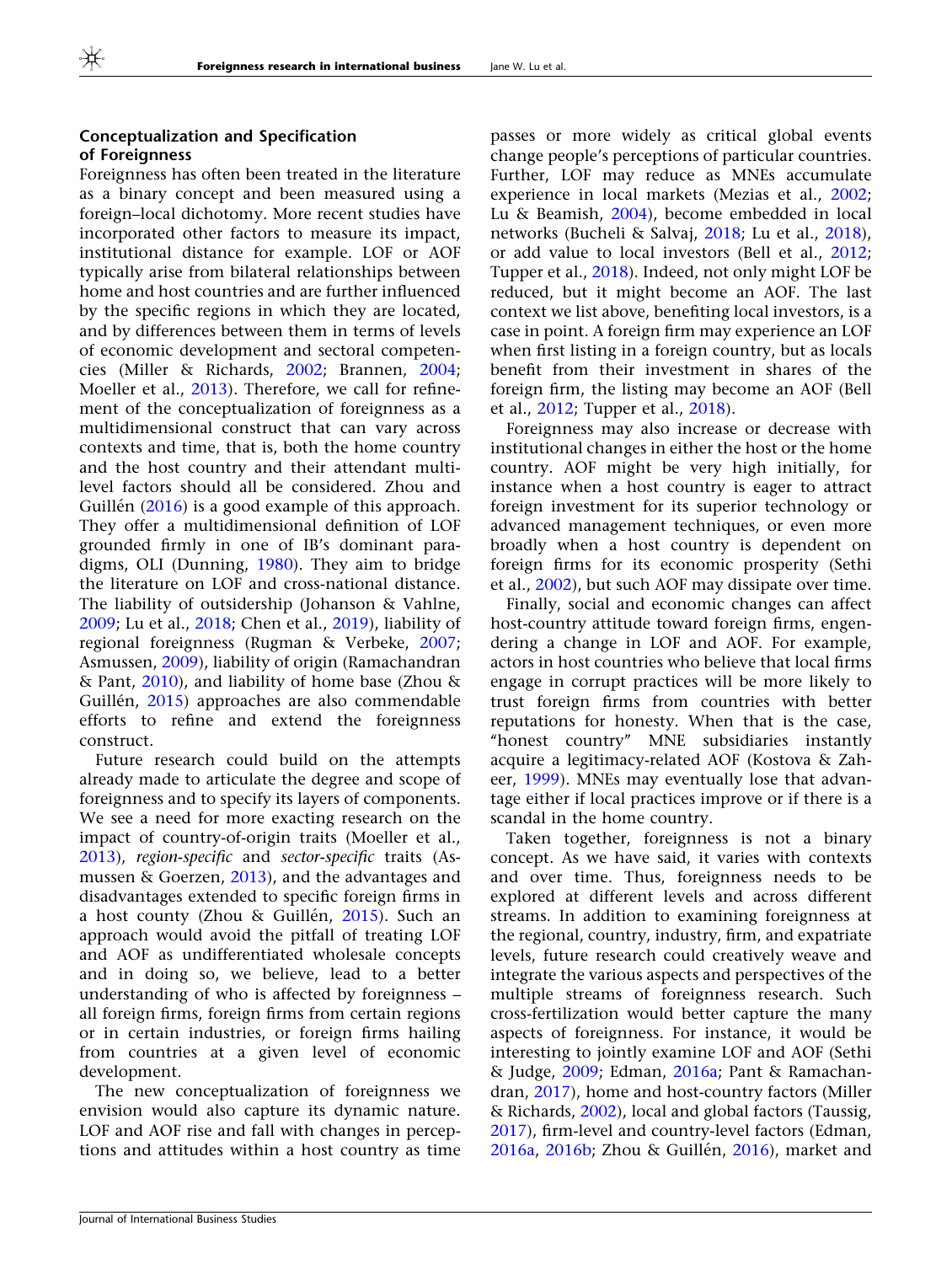non-market factors (Mithani, [2017;](#page-23-0) Kim, [2019;](#page-22-0) Siegel et al., [2019\)](#page-24-0), and different kinds of foreign MNEs in the same host country (Cuervo-Cazurra & Genc, [2008;](#page-21-0) Denk et al., [2012](#page-21-0)). Some may find it puzzling that MNEs can in the same host country both face LOF and enjoy AOF, but once one appreciates that foreignness is a multifaceted phenomenon, it is no longer a paradox. After all, the challenges faced by firms are rarely unidimensional, but often characterized by contradictions, conflicts, and significant tensions. As such, the paradoxical perspective on managerial research (Smith & Lewis, [2011](#page-24-0)) promises to be useful in tackling complex research problems, as demonstrated in Pant and Ramachandran's [\(2017](#page-23-0)) account of how an MNE subsidiary is able to manage dual identities over time, either sequentially or simultaneously.

#### Integration of LOF and AOF

Seeing foreignness as a dynamic concept can help researchers reconcile the dichotomy between LOF and AOF. It also helps in addressing LOF-AOF interrelatedness. In certain circumstances LOF and AOF are mirror images of each other, although they are at opposite ends of the same spectrum. At times, an MNE is able to turn an LOF into an AOF. We see that with Japanese automobile manufacturing MNEs: the industry-wide brand image in the US was a liability in the 1970s, but became an advantage in the 1990s.

One can also think of LOF and AOF as having their own distinct domains. Following this line of thinking, an LOF might be reduced to zero but never become an AOF, an AOF dwindle to zero but never become an LOF. This approach suggests that some aspects of MNEs' foreignness can be only a liability but not an asset, and vice versa. For example, some host countries make demands on MNEs that they do not make on local firms, e.g., stricter environmental standards for international mining companies than their local counterparts. If such demands, or even unspecified expectations, are not met, MNEs face an LOF (e.g., Mezias, [2002b;](#page-23-0) Miller & Parkhe, [2002](#page-23-0); Miller & Richards, [2002\)](#page-23-0), but at the same time, meeting them, or even going beyond them, may not yield any AOF, as it will simply be taken for granted. The best for which an MNE can hope is to achieve zero LOF. On the other hand, an MNE may not need to do anything at all to benefit from the AOF that being from a "reputable'' host country may engender (Kostova & Zaheer, [1999](#page-22-0)). The worst-case scenario for such an

MNE is that it will eventually lose the AOF if local firms improve their reputations. Even then the AOF would not become a liability, as it is relatively unlikely that trust once extended, especially if the firm has lived up to the expectation of honest business practices, would fall below that of local rivals within a reasonable time frame.

LOF and AOF can also coexist and have joint effects on the behaviors and decisions of a foreign firm and its host-country stakeholders. Foreignness can result in LOF and AOF at the same time, albeit in different domains and with different stakeholders. How does an MNE manage that? Jiang and Stening's ([2013\)](#page-22-0) study of foreign firms in China shows that it is possible for them to be subject to an LOF and benefit from an AOF at the same time. Similarly, Nachum ([2003\)](#page-23-0) argues that foreign banks in London can concurrently have LOF and AOF. In the same vein, Edman  $(2016a)$  $(2016a)$  uses identity theory to integrate LOF and AOF and contends that MNEs can manage both simultaneously. Such integrative accounts of the effects of LOF and AOF help us understand the impact of foreignness on the performance of MNE subsidiaries.

Finally, it is important to examine the effect of contextual factors, e.g., the level of economic development of host and home countries, when examining the antecedents, mechanisms, and consequences of LOF and AOF (Pant & Ramachandran, [2012;](#page-23-0) Bhaumik et al., [2016](#page-20-0)). Can an MNE's foreignness be an asset in one host country and a liability in another (e.g., Brannen, [2004\)](#page-20-0)? Can it be neither asset nor liability in some host countries? Inquiries addressing these important questions will further enhance our understanding of the effect of foreignness as a whole.

## Incorporation of New Contexts in Foreignness Research

Whether foreignness is a liability or asset to an MNE largely depends on the country, industry, and other contextual factors. The emerging-economy setting can provide fertile ground for theory building and testing and for integrating the foreignness research streams (cf. Cuervo-Cazurra & Genc, [2008;](#page-21-0) Zhou & Guillén, [2016;](#page-25-0) Newenham-Kahindi & Stevens, [2018\)](#page-23-0). We encourage researchers to systematically compare and contrast LOF and AOF as they impact MNEs from the emerging and developed economies (Pant & Ramachandran, [2012;](#page-23-0) Bhaumik et al., [2016\)](#page-20-0). Do MNEs from emerging economies moving into developed ones face more LOF than MNEs from developed countries? Will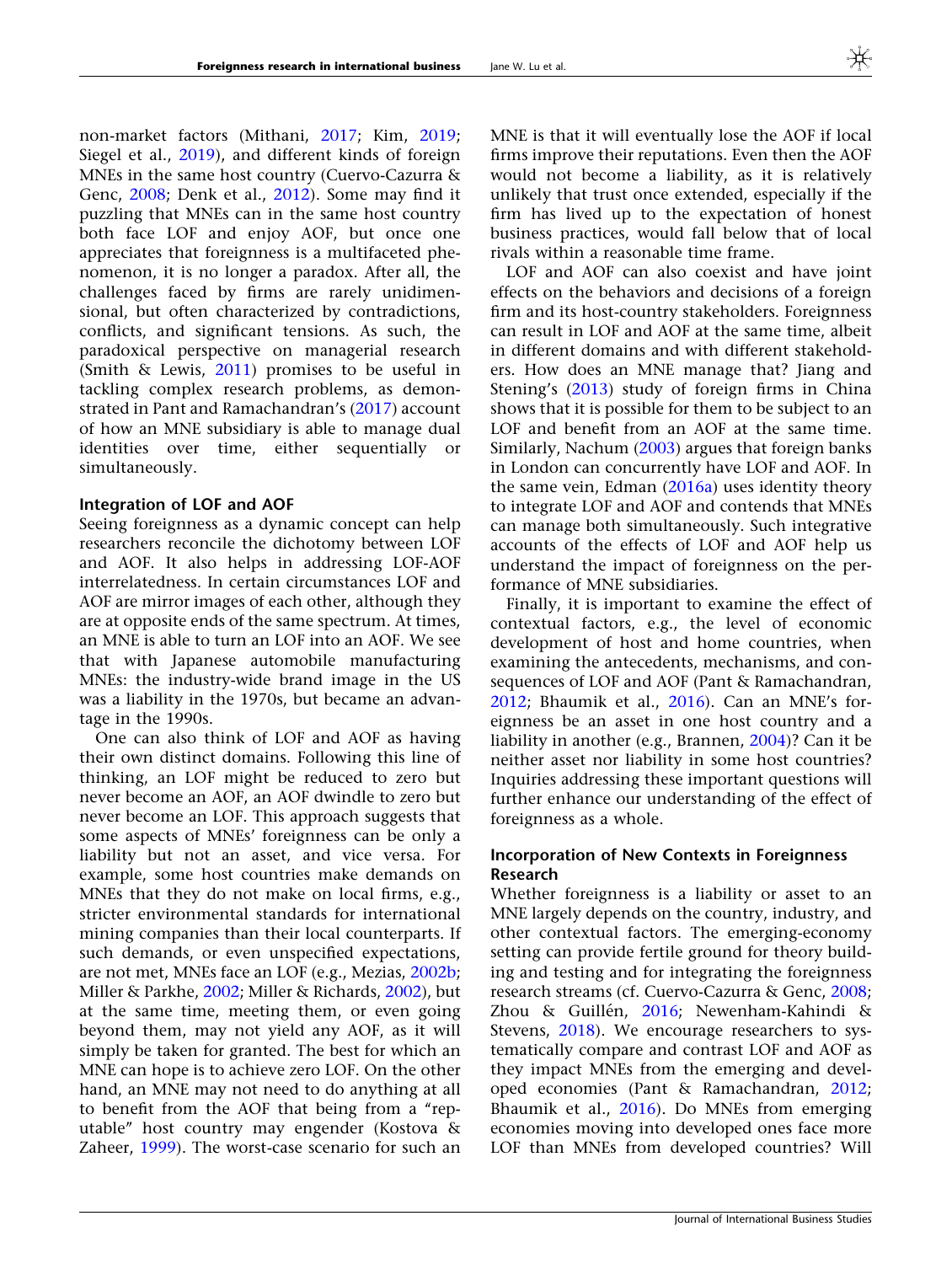MNEs moving in the reverse direction enjoy more AOF? Will firms gain more AOF in an emerging economy than their compatriots from other emerging economies operating in the same country?

Yang and Meyer's [\(2020](#page-25-0)) study of how foreign and local firms compete in emerging economies is interesting in that it simultaneously examines both LOF and LOL (Yang & Meyer, [2020\)](#page-25-0). It shows that the liability of foreignness results in weaker government ties for MNEs' subsidiaries. In contrast, the liability of localness results in weaker technological capabilities of domestic firms. Cuervo-Cazurra and Genc [\(2008](#page-21-0)) directly compare developing and developed country MNEs investing in host countries with poor regulatory quality and less control of corruption. They find that despite the competitive disadvantages faced by developing country MNEs vis-à-vis their counterparts from developed countries, they can still outperform them because they are more used to operating in such conditions. Future research should follow their lead and further this line of research to answer the above questions and help substantiate the effects of the different degrees and manifestations of foreignness and its region, country, and firm effects.

The digital transformation of business and the rise of  $i$ -business also provide fruitful contexts for further research on foreignness. Digitalization reduces transaction costs and redefines firm boundaries (Chen & Kamal, [2016](#page-21-0)) and hence affects both the antecedents of foreignness and the ability to manage it. We believe that examining the extent and type of foreignness faced by digital MNEs and their strategies in managing it would further the field. Chen and colleagues [\(2019](#page-21-0)) have already made a start by extending the liability of outsidership logic to the study of  $\mathbf{i}$ -business. Marano et al. [\(2020](#page-23-0)) have conducted a comparative case study of the sharing economy pioneers Uber and Airbnb, and proposed the term "liability of disruption" to capture how the two have dealt with internationalization. Clearly, how foreignness is perceived and used in the digital economy holds great promise for advancing theory and practice.

We would also like to see further research on the relationship between foreignness and technology, innovation, and entrepreneurship (e.g., Un, [2011,](#page-25-0) [2016;](#page-25-0) Joardar & Wu, [2017](#page-22-0); Kulchina, [2017;](#page-22-0) Mata & Alves, [2018](#page-23-0)). Do new ventures in the digital economy incur more LOF than established MNEs in the traditional economy or vice versa? Does the technological level of an MNE's home-country affect LOF and AOF in host countries (Mata &

Portugal, [2002](#page-23-0))? We would expect research on high technology and entrepreneurial firms (Zhou et al., [2010;](#page-25-0) Iurkov & Benito, [2018](#page-22-0); Khan & Lew, [2018\)](#page-22-0) to yield interesting theoretical contributions as well.

The "anti-globalization" movement (Meyer, [2017\)](#page-23-0) and de-globalization trends (Bello, [2008](#page-20-0)) also provide promising avenues for foreignness research. The rise in nationalism we have witnessed in many countries has surely increased the impact of foreignness. The complexities of the foreignness phenomenon may mean greater polarization between LOF and AOF. Even in the most nationalistic countries, firms from some foreign countries are more acceptable than firms from others, and those deemed more acceptable will enjoy an AOF. Moreover, the de-globalization trend presents opportunities for research on ''glocalization'' (Gould & Grein, [2009](#page-21-0)) and semi-globalization (Ghemawat, [2003\)](#page-21-0), which are meaningful approaches to balancing LOF and AOF. For instance, one might ask what the assets and liabilities of glocalization and semi-globalization are. How do firms simultaneously manage their local and global identities? How can the liabilities and assets of home-country origin, those of multinationality, and of globalization, and of foreignness be differentiated?

#### Juxtaposition of Different Strategies in Managing Foreignness

As our review shows, much research has been done on the drivers of foreignness, but what is more relevant to firms is how to manage it. Recent research argues that foreignness is not a fixed attribute of MNEs; rather, it varies with hostcountry perceptions and attitudes. This suggests that MNEs or foreign subsidiaries can selectively accentuate or attenuate the internal (cognitive, structural, and cultural) and external (network and image) attributes of their identities to enhance the positives and reduce the negatives associated with their foreignness (Edman, [2016b\)](#page-21-0). By exploring the cultural norms and cognitive patterns of hostcountry stakeholders, we can also better articulate the micro-foundations of foreignness. As MNEs can showcase, accentuate, and even manipulate certain aspects of their foreignness at the same time as they downplay, neutralize, or even hide other aspects, in order to enhance their AOF and mitigate their LOF, it is imperative to look further at how such strategies can be jointly applied.

We have seen in recent years a plethora of studies on how to mitigate foreignness through the use of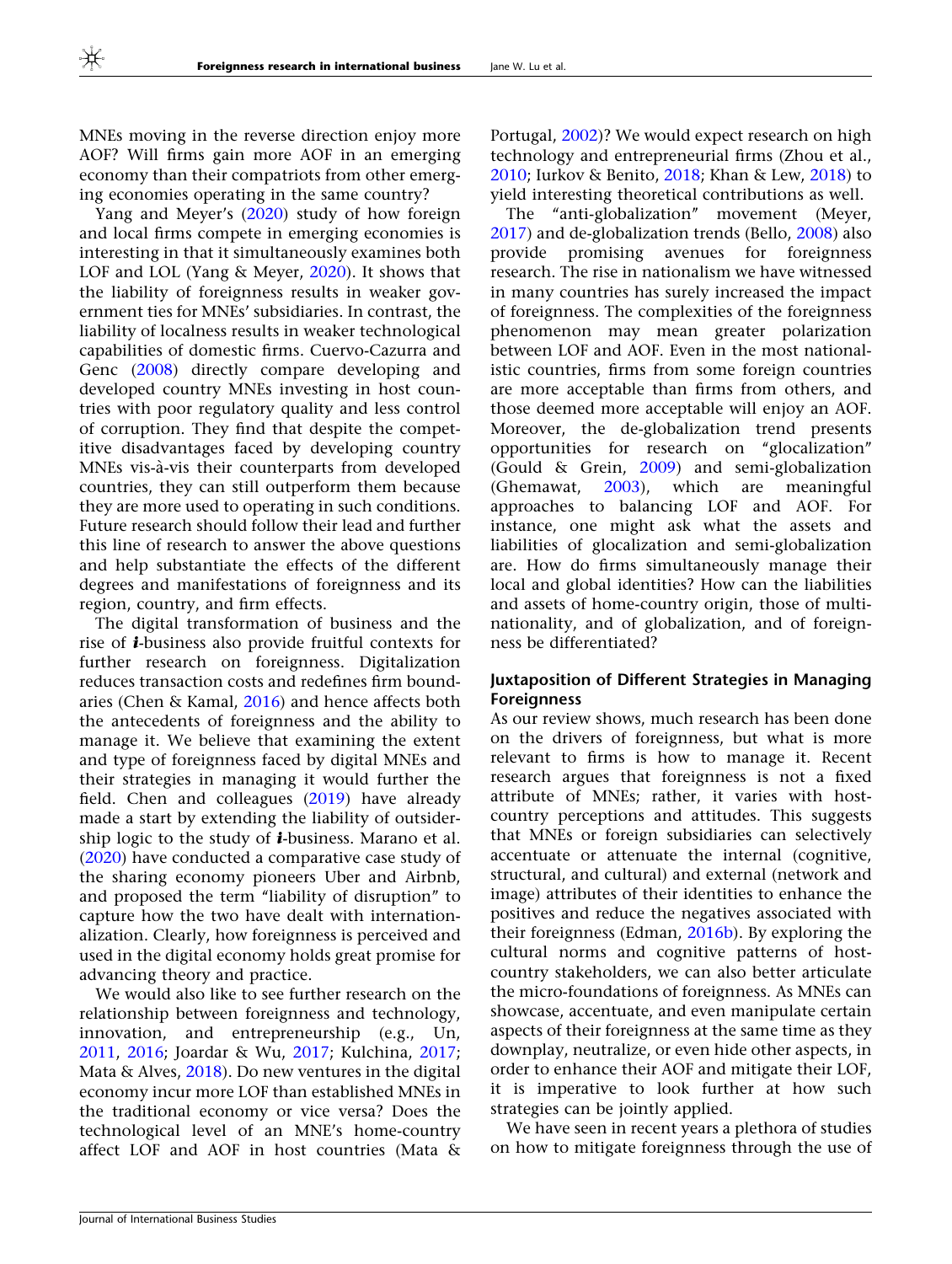non-market strategies such as CSR (Maruyama & Wu, [2015](#page-23-0); Crilly et al., [2016;](#page-21-0) Mithani, [2017\)](#page-23-0) and corporate political strategy (Wu & Salomon, [2017;](#page-25-0) Bucheli & Salvaj, [2018](#page-20-0); Kim, [2019;](#page-22-0) Kline & Brown, [2019\)](#page-22-0). Future research could examine multiple types of firm strategies at the same time in order to better understand how MNEs of different origins choose between them and the effectiveness of those strategies in various contexts. For example, how do MNEs choose between market-based (e.g., forming alliances with local firms or joining local trade associations) and non-market strategies (e.g., engaging in CSR or corporate political strategies)? Are local learning and firm identity management complements or substitutes? As foreignness is a social and institutional phenomenon with significant economic implications, research that explores the joint effects of market and non-market strategies is especially germane and salient at a time of global volatility, rising nationalism, ethnic conflicts, trade protections, and pandemics.

#### **CONCLUSION**

Since its inception, LOF has attracted considerable interest. Today there is an impressive body of theoretical and empirical research that examines the nature and effects of foreignness, as a liability/ disadvantage and/or an asset/advantage, in a variety of contexts. Many interesting insights have already emerged, and the enthusiasm and commitment of scholars continues unabated. In this review, we have tracked the evolution of the four major streams of foreignness research – LOF, AOF, the drivers of foreignness, and firm responses to it – and considered their respective interactions and integration. In taking stock of current foreignness research, we have analyzed the relationship between LOF and AOF and a number of related IB topics, from OLI to firm-specific advantages, from country of origin to institutional distance, and from country-level attributes to organizational identity.

While research on foreignness has improved our understanding of a particular set of challenges faced by MNEs and how they might respond to them, our review shows that there is still much that remains to be done to boost the theoretical value of foreignness research and realize its full potential within the IB field. We call for more theory building on foreignness and better ways to operationalize it. There is a need to further integrate multiple theoretical perspectives to capture more fully the complexity of foreignness, and indeed its richness, and also to adopt a greater range of methodologies, especially more dynamic ones, to study the drivers, manifestations, and consequences of foreignness in contexts that are both theoretically interesting and practically meaningful.

#### ACKNOWLEDGEMENTS

The authors are listed in alphabetical order, with equal authorship and contribution. We would like to express our sincere gratitude to the Editor Becky Reuber and three anonymous reviewers for their valuable guidance and insightful advice which helped vastly in the development of this work. We thank Jue Gao, Xiaoyan Sun, Miao Wang, and Xiangting Wu for their research assistance. This research was supported by the National Natural Science Foundation of China (72091310): Research on the Theory and Strategy of Innovation-Driven International Corporate Entrepreneurship (72091314).

#### OPEN ACCESS

This article is licensed under a Creative Commons Attribution 4.0 International License, which permits use, sharing, adaptation, distribution and reproduction in any medium or format, as long as you give appropriate credit to the original author(s) and the source, provide a link to the Creative Commons licence, and indicate if changes were made. The images or other third party material in this article are included in the article's Creative Commons licence, unless indicated otherwise in a credit line to the material. If material is not included in the article's Creative Commons licence and your intended use is not permitted by statutory regulation or exceeds the permitted use, you will need to obtain permission directly from the copyright holder. To view a copy of this licence, visit [http://creativecommons.org/licenses/](http://creativecommons.org/licenses/by/4.0/) [by/4.0/.](http://creativecommons.org/licenses/by/4.0/)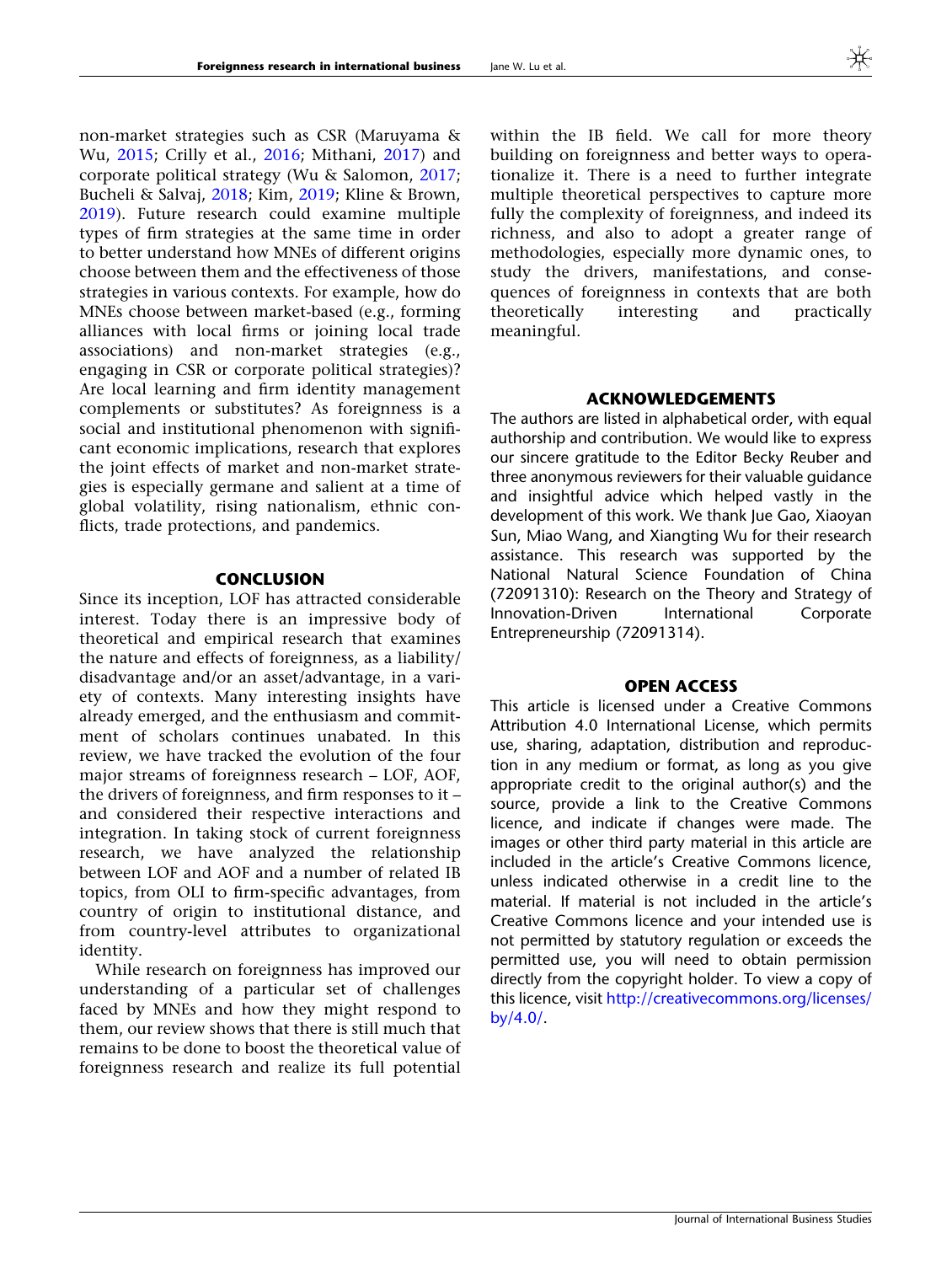#### **REFERENCES**

- <span id="page-20-0"></span>Alcácer, J., Cantwell, J., & Piscitello, L. 2016. Internationalization in the information age: A new era for places, firms, and international business networks? Journal of International Business Studies, 47(5): 499–512.
- Alkire, T., & Meschi, P. X. 2018. The decision to stay or resign following an acquisition by a Chinese or Indian company. Management International Review, 58(1): 9-42.
- Andéhn, M., Nordin, F., & Nilsson, M. E. 2016. Facets of country image and brand equity: Revisiting the role of product categories in country-of-origin effect research. Journal of Consumer Behaviour, 15(3): 225-238.
- Anderson, J., & Sutherland, D. 2015. Developed economy investment promotion agencies and emerging market foreign direct investment: The case of Chinese FDI in Canada. Journal of World Business, 50(4): 815–825.
- Añón Higón, D., & Antolín, M. 2012. Multinationality, foreignness and institutional distance in the relation between R&D and productivity. Research Policy, 41(3): 592–601.
- Arikan, I., & Shenkar, O. 2013. National animosity and crossborder alliances. Academy of Management Journal, 56(6): 1516–1544.
- Arregle, J., Miller, T. L., Hitt, M. A., & Beamish, P. W. 2016. How does regional institutional complexity affect MNE internationalization? Journal of International Business Studies, 47(6): 697–722.
- Asmussen, C. G. 2009. Local, regional, or global? Quantifying MNE geographic scope. Journal of International Business Studies, 40(7): 1192-1205.
- Asmussen, C. G., & Goerzen, A. 2013. Unpacking dimensions of foreignness: Firm-specific capabilities and international dispersion in regional, cultural, and institutional space. Global Strategy Journal, 3(2): 127–149.
- Azar, G., & Drogendijk, R. 2019. Ex-post performance implications of divergence of managers' perceptions of 'distance' from 'reality' in international business. Management International Review, 59(1): 67–92.
- Bae, J. H., & Salomon, R. 2010. Institutional distance in international business research. Advances in International Management, 23: 327–349.
- Bae, K. H., Purda, L., Welker, M., & Zhong, L. 2013. Credit rating initiation and accounting quality for emerging-market firms. Journal of International Business Studies, 44(3): 216–234.
- Baik, B., Kang, J. K., Kim, J. M., & Lee, J. 2013. The liability of foreignness in international equity investments: Evidence from the US stock market. Journal of International Business Studies, 44(4): 391–411.
- Balabanis, G., & Diamantopoulos, A. 2004. Domestic country bias, country-of-origin effects, and consumer ethnocentrism: A multidimensional unfolding approach. Journal of the Academy of Marketing Science, 32(1): 80–95.
- Bangara, A., Freeman, S., & Schroder, W. 2012. Legitimacy and accelerated internationalisation: An Indian perspective. Journal of World Business, 47(4): 623–634.
- Barnard, H. 2010. Overcoming the liability of foreignness without strong firm capabilities—The value of market-based resources. Journal of International Management, 16(2): 165–176.
- Bell, R. G., Filatotchev, I., & Rasheed, A. A. 2012. The liability of foreignness in capital markets: Sources and remedies. Journal of International Business Studies, 43(2): 107–122.
- Bello, W. 2008. Deglobalization: Ideas for a New World Economy. London: Zed Books Ltd.
- Berry, H., Guillén, M., & Zhou, N. 2010. An institutional approach to cross-national distance. Journal of International Business Studies, 41(9): 1460–1480.
- Bhanji, Z., & Oxley, J. E. 2013. Overcoming the dual liability of foreignness and privateness in international corporate

citizenship partnerships. Journal of International Business Studies, 44(4): 290–311.

- Bhaumik, S. K., Driffield, N., & Zhou, Y. 2016. Country-specific advantage, firm-specific advantage and multinationality— Sources of competitive advantage in emerging markets: Evidence from the electronics industry in China. International Business Review, 25(1): 165–176.
- Bilkey, W. J., & Nes, E. 1982. Country-of-origin effects on product evaluations. Journal of International Business Studies, 13(1): 89–100.
- Boehe, D. M. 2011. Exploiting the liability of foreignness: Why do service firms exploit foreign affiliate networks at home? Journal of International Management, 17(1): 15–29.
- Brannen, M. Y. 2004. When Mickey loses face: Recontextualization, semantic fit, and the semiotics of foreignness. Academy of Management Review, 29(4): 593–616.
- Brouthers, K., & Brouthers, L. 2001. Explaining the national cultural distance paradox. Journal of International Business Studies, 32(1): 177–189.
- Bucheli, M., & Salvaj, E. 2018. Political connections, the liability of foreignness, and legitimacy: A business historical analysis of multinationals' strategies in Chile. Global Strategy Journal, 8(3): 399–420.
- Buchner, A., Espenlaub, S., Khurshed, A., & Mohamed, A. 2018. Cross-border venture capital investments: The impact of foreignness on returns. Journal of International Business Studies, 49(5): 575–604.
- Buckley, P. J. 2014. Adam Smith's theory of knowledge and international business theory and practice. Journal of International Business Studies, 45(1): 102–109.
- Buckley, P. J., & Casson, M. C. 1976. The future of the multinational enterprise. London: Homes & Meier.
- Buckley, P. J., & Casson, M. C. 1998. Analyzing foreign market entry strategies: Extending the internalization approach. Journal of International Business Studies, 29(3): 539–561.
- Bunyaratavej, K., Hahn, E. D., & Doh, J. P. 2007. International offshoring of services: A parity study. Journal of International Management, 13(1): 7–21.
- Calhoun, M. A. 2002. Unpacking liability of foreignness: Identifying culturally driven external and internal sources of liability for the foreign subsidiary. Journal of International Management, 8(3): 301–321.
- Campbell, J. T., Eden, L., & Miller, S. R. 2012. Multinationals and corporate social responsibility in host countries: Does distance matter? Journal of International Business Studies, 43(1): 84–106.
- Cantwell, J., Dunning, J. H., & Lundan, S. M. 2010. An evolutionary approach to understanding international business activity: The co-evolution of MNEs and the institutional environment. Journal of International Business Studies, 41(4): 567–586.
- Caussat, P., Prime, N., & Wilken, R. 2019. How multinational banks in India gain legitimacy: Organizational practices and resources required for implementation. Management International Review, 59(4): 561–591.
- Caves, R. E. 1971. International corporations: The industrial economics of foreign investment. Economica, 38(149): 1–27.
- Caves, R. E. 1996. Economic analysis of the multinational enterprise. Cambridge: Cambridge University.
- Chatterji, A. K., Findley, M., Jensen, N. M., Meier, S., & Nielson, D. 2016. Field experiments in strategy research. Strategic Management Journal, 37(1): 116–132.
- Chen, H., Griffith, D. A., & Hu, M. Y. 2006. The influence of liability of foreignness on market entry strategies. International Marketing Review, 23(6): 636–649.
- Chen, L., Shaheer, N., Yi, J., & Li, S. 2019. The international penetration of ibusiness firms: Network effects, liabilities of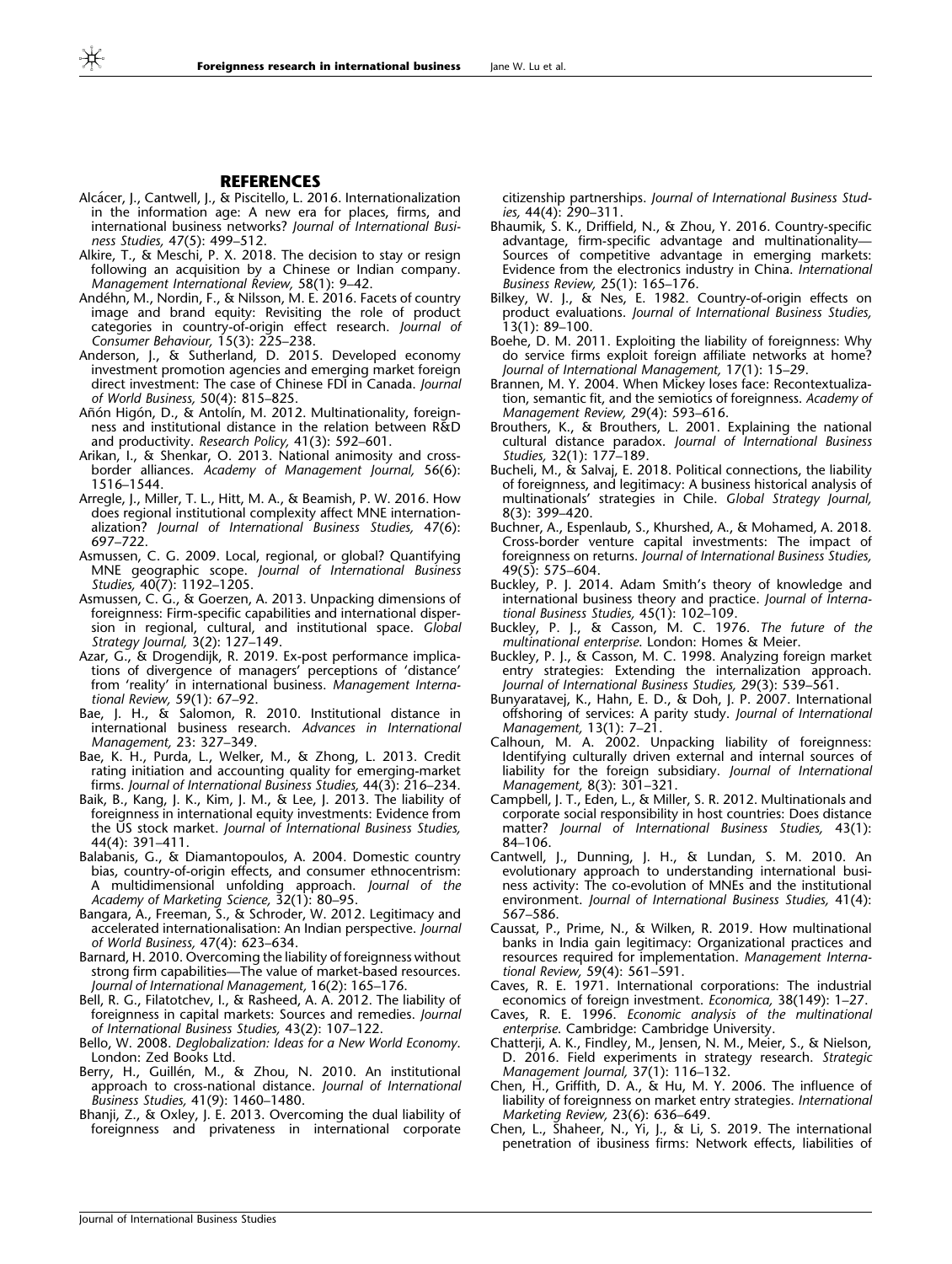<span id="page-21-0"></span>outsidership and country clout. Journal of International Business Studies, 50(2): 172–192.

- Chen, W.,  $\&$  Kamal, F. 2016. The impact of information and communication technology adoption on multinational firm boundary decisions. Journal of International Business Studies, 47(5): 563–576.
- Chittoor, R., Aulakh, P. S., & Ray, S. 2015. What drives overseas acquisitions by Indian firms? A behavioral risk-taking perspective. Management International Review, 55(2): 255-275.
- Crilly, D., Ni, N., & Jiang, Y. 2016. Do-no-harm versus do-good social responsibility: Attributional thinking and the liability of foreignness. Strategic Management Journal, 37(7): 1316–1329.
- Cuervo-Cazurra, A., & Genc, M. 2008. Transforming disadvantages into advantages: Developing countries MNEs in the least developed countries. Journal of International Business Studies, 39(6): 957–979.
- Cuervo-Cazurra, A., Maloney, M. M., & Manrakhan, S. 2007. Causes of the difficulties in internationalization. Journal of International Business Studies, 38(5): 709–725.
- Dash, R., & Ranjan, K. R. 2019. An effectual-causal view of managerial decisions in the internationalization of Indian MNEs. Journal of International Management, 25(1): 101–120.
- Del Bosco, B., & Misani, N. 2016. The effect of cross-listing on the environmental, social, and governance performance of firms. Journal of World Business, 51(6): 977–990.
- Delios, A., & Beamish, P. W. 2001. Survival profitability: The roles of experience and intangible assets in foreign subsidiary performance. Academy of Management Journal, 44(5): 1028–1038.
- Demirbag, M., McGuinness, M., Akin, A., Bayyurt, N., & Basti, E. 2016. The professional service firm (PSF) in a globalised economy: A study of the efficiency of securities firms in an emerging market. International Business Review, 25(5): 1089–1102.
- Denk, N., Kaufmann, L., & Roesch, J. F. 2012. Liabilities of foreignness revisited: A review of contemporary studies and recommendations for future research. Journal of International Management, 18(4): 322–334.
- DiMaggio, P., & Powell, W. 1983. The iron cage revisited: institutional isomorphism and collective rationality in organizational fields. American Sociological Review, 48: 147–160.
- Dinner, I. M., Kushwaha, T., & Steenkamp, J. E. M. 2019. Psychic distance and performance of MNCs during marketing crises. Journal of International Business Studies, 50(3): 339–364.
- Dunning, J. H. 1977. Trade, location of economic activity and the MNE: A search for an eclectic approach. In The international allocation of economic activity: 395-418. London: Palgrave Macmillan.
- Dunning, J. H. 1980. Towards an eclectic theory of international production: Some empirical tests. Journal of International Business Studies, 11(1): 9–31.
- Dunning, J. H. 2000. The eclectic paradigm as an envelope for economic and business theories of MNE activity. International Business Review, 9(2): 163–190.
- Eden, L., & Miller, S. R. 2004. Distance matters: Liability of foreignness, institutional distance and ownership strategy. Advances in International Management, 16(4): 187–221.
- Eden, L., & Molot, M. A. 2002. Insiders, outsiders and host country bargains. Journal of International Management, 8(4): 359–388.
- Edman, J. 2016a. Reconciling the advantages and liabilities of foreignness: Towards an identity-based framework. Journal of International Business Studies, 47(6): 674–694.
- Edman, J. 2016b. Cultivating foreignness: How organizations maintain and leverage minority identities. Journal of Management Studies, 53(1): 55–88.
- Elango, B. 2009. Minimizing effects of 'liability of foreignness': Response strategies of foreign firms in the United States. Journal of World Business, 44(1): 51–62.
- Elango, B., & Sethi, S. P. 2007. An exploration of the relationship between country-of-origin (COE) and the internationalization-

performance paradigm. Management International Review, 47(3): 369–392.

- Ellis, P. D. 2008. Does psychic distance moderate the market size–entry sequence relationship? Journal of International Business Studies, 39(3): 351–369.
- Estrin, S., Meyer, K. E., & Pelletier, A. 2018. Emerging economy MNEs: How does home country munificence matter? Journal of World Business, 53(4): 514–528.
- Evans, J., & Mavondo, F. 2002. Psychic distance and organizational performance: An empirical examination of international retailing operations. Journal of International Business Studies, 33(3): 515–532.
- Fang, T., Samnani, A. K., Novicevic, M. M., & Bing, M. N. 2013. Liability-of-foreignness effects on job success of immigrant job seekers. Journal of World Business, 48(1): 98-109.
- Filatotchev, I., Bell, R. G., & Rasheed, A. A. 2016. Globalization of capital markets: Implications for firm strategies. Journal of International Management, 22(3): 211–221.
- Fortwengel, J. 2017. Understanding when MNCs can overcome institutional distance: A research agenda. Management International Review, 57(6): 793–814.
- Fortwengel, J., & Jackson, G. 2016. Legitimizing the apprenticeship practice in a distant environment: Institutional entrepreneurship through inter-organizational networks. Journal of World Business, 51(6): 895–909.
- Gallego, A., & Casillas, J. C. 2014. Choice of markets for initial export activities: Differences between early and late exporters. International Business Review, 23(5): 1021–1033.
- García-García, R., García-Canal, E., & Guillén, M. F. 2019. International dispersion and profitability: An institution-based approach. Management International Review, 59(6): 855–888.
- Garg, M., & Delios, A. 2007. Survival of the foreign subsidiaries of TMNCs: The influence of business group affiliation. Journal of International Management, 13(3): 278–295.
- Gaur, A. S., Kumar, V., & Sarathy, R. 2011. Liability of foreignness and internationalization of emerging market firms. Advances in International Management, 24(1): 211–233.
- Gaur, A. S., & Lu, J. W. 2007. Ownership strategies and survival of foreign subsidiaries: Institutional distance and experience. Journal of Management, 33(1): 84–110.
- Ghemawat, P. 2001. Distance still matters: The hard reality of global expansion. Harvard Business Review, 79(8): 137–147.
- Ghemawat, P. 2003. Semiglobalization and international business strategy. Journal of International Business Studies, 34(2): 138–152.
- Goerzen, A., Asmussen, C. G., & Nielsen, B. B. 2013. Global cities and multinational enterprise location strategy. Journal of International Business Studies, 44(5): 427–450.
- Goodall, K., & Roberts, J. 2003. Only connect: Teamwork in the multinational. Journal of World Business, 38(2): 150–164.
- Gould, S. J., & Grein, A. F. 2009. Think glocally, act glocally: A culture-centric comment on Leung, Bhagat, Buchan, Erez and Gibson (2005). Journal of International Business Studies, 40(2): 237–254.
- Gu, Q., & Lu, J. W. 2011. Effects of inward investment on outward investment: The venture capital industry worldwide 1985–2007. Journal of International Business Studies, 42(2): 263–284.
- Gu, Y. J., Filatotchev, I., Bell, R. G., & Rasheed, A. A. 2019. Liability of foreignness in capital markets: Institutional distance and the cost of debt. Journal of Corporate Finance, 57: 142–160.
- Guo, Y., Rammal, H. G., Benson, J., Zhu, Y., & Dowling, P. J. 2018. Interpersonal relations in China: Expatriates' perspective on the development and use of Guanxi. International Business Review, 27(2): 455–464.
- Harvey, M., Novicevic, M. M., Buckley, M. R., & Fung, H. 2005. Reducing inpatriate managers' 'liability of foreignness' by addressing stigmatization and stereotype threats. Journal of World Business, 40(3): 267–280.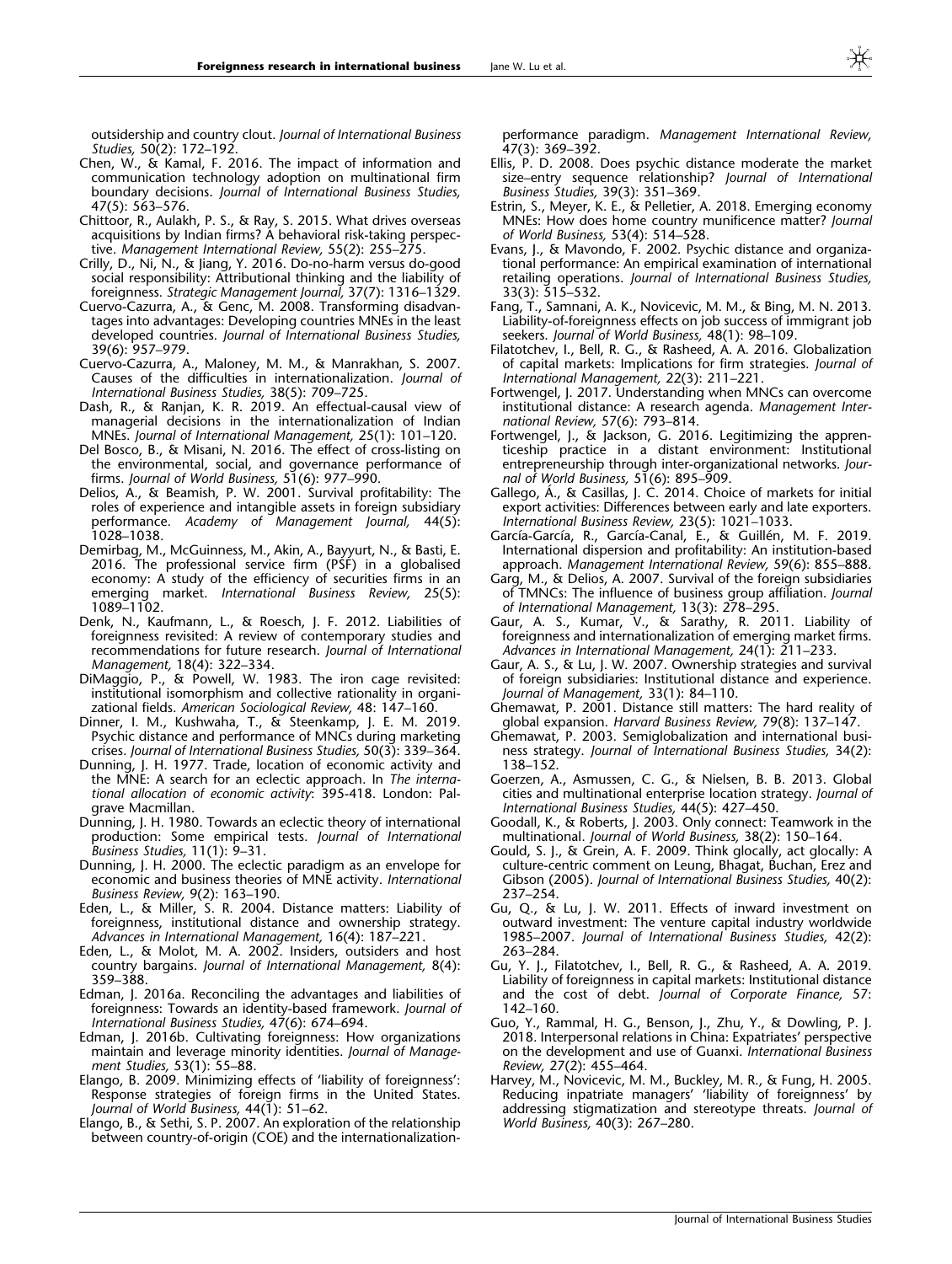- <span id="page-22-0"></span>Hashai, N., & Buckley, P. J. 2014. Is competitive advantage a necessary condition for the emergence of the multinational enterprise? Global Strategy Journal, 4(1): 35-48.
- Henisz, W. J., & Delios, A. 2001. Uncertainty, imitation, and plant location: Japanese multinational corporations, 1990–1996. Administrative Science Quarterly, 46(3): 443–475.
- Hennart, J. F. 1982. A theory of multinational enterprise. Ann Arbor: University of Michigan Press.
- Hennart, J. F. 2009. Down with MNE-centric theories! Market entry and expansion as the bundling of MNE and local assets. Journal of International Business Studies, 40(9): 1432–1454.
- Hennart, J. F., Roehl, T., & Zeng, M. 2002. Do exits proxy a liability of foreignness? The case of Japanese exits from the US. Journal of International Management, 8(3): 241–264.
- Hillemann, J., & Gestrin, M. 2016. The limits of firm-level globalization: Revisiting the FSA/CSA matrix. International Business Review, 25(3): 767–775.
- Hsu, C. W., Chen, H., & Caskey, D. 2017. Local conditions, entry timing, and foreign subsidiary performance. International Business Review, 26(3): 544–554.
- Husted, B. W., Montiel, I., & Christmann, P. 2016. Effects of local legitimacy on certification decisions to global and national CSR standards by multinational subsidiaries and domestic firms. Journal of International Business Studies, 47(3): 382–397.
- Hymer, S. H. 1976. The international operations of national firms: A study of direct investment. Cambridge: MIT Press.
- Insch, G. S., & Miller, S. R. 2005. Perception of foreignness: Benefit or liability? Journal of Managerial Issues, 17(4): 423–438.
- Iurkov, V., & Benito, G. R. 2018. Domestic alliance networks and regional strategies of MNEs: A structural embeddedness perspective. Journal of International Business Studies, 49(8): 1033–1059.
- Jiang, F., & Stening, B. W. 2013. Do indigenous firms incur a liability of localness when operating in their home market? The case of China. Journal of World Business, 48(4): 478–489.
- Jiménez, A., Russo, M., Kraak, J. M., & Jiang, G. F. 2017. Corruption and private participation projects in Central and Eastern Europe. Management International Review, 57(5): 775–792.
- Joardar, A., & Wu, S. 2017. Liabilities and benefits: Examining the two sides of the foreignness coin from entrepreneurial perspective. International Business Review, 26(6): 1157–1167.
- Johanson, J., & Vahlne, J. E. 1977. The internationalization process of the firm: A model of knowledge development and increasing foreign market commitments. Journal of International Business Studies, 8(1): 23–32.
- Johanson, J., & Vahlne, J. E. 2009. The Uppsala internationalization process model revisited: From liability of foreignness to liability of outsidership. Journal of International Business Studies, 40(9): 1411–1431.
- Josiassen, A., Lukas, B. A., Whitwell, G. J., & Assaf, G. 2013. The halo model of origin images: Conceptualisation and initial empirical test. Journal of Consumer Behaviour, 12(4): 253–266.
- Khan, Z., & Lew, Y. K. 2018. Post-entry survival of developing economy international new ventures: A dynamic capability perspective. International Business Review, 27(1): 149–160.
- Kim, H., & Jensen, M. 2014. Audience heterogeneity and the effectiveness of market signals: How to overcome liabilities of foreignness in film exports? Academy of Management Journal, 57(5): 1360–1384.
- Kim, J. H. 2019. Is your playing field unleveled? US defense contracts and foreign firm lobbying. Strategic Management Journal, 40(12): 1911–1937.
- Kim, Y. C., Lu, J. W., & Rhee, M. 2012. Learning from age difference: Interorganizational learning and survival in Japanese foreign subsidiaries. Journal of International Business Studies, 43(8): 719–745.
- Kindleberger, C. 1969. American business abroad. New Haven: University Press.
- Kline, W. A., & Brown, R. S. 2019. Overcoming the liability of foreignness through lobbying: An examination of franchise systems. Journal of International Management, 25(2): 1–14.
- Klossek, A., Linke, B. M., & Nippa, M. 2012. Chinese enterprises in Germany: Establishment modes and strategies to mitigate the liability of foreignness. Journal of World Business,  $47(1)$ : 35–44.
- Kogut, B., & Singh, H. 1988. The effect of national culture on the choice of entry mode. Journal of International Business Studies, 19(3): 411–432.
- Kostova, T., Beugelsdijk, S., Scott, R., Kunst, V. E., Chua, C. H., & van Essen, M. 2019. The construct of institutional distance through the lens of diverse institutional perspectives: Review, analysis, and future directions. Journal of International Business Studies, 51: 467–497.
- Kostova, T., & Roth, K. 2002. Adoption of an organizational practice by subsidiaries of multinational corporations: Institutional and relational effects. Academy of Management Journal, 45(1): 215–233.
- Kostova, T., & Zaheer, S. 1999. Organizational legitimacy under conditions of complexity: The case of the multinational enterprise. Academy of Management Review, 24(1): 64–81.
- Kronborg, D., & Thomsen, S. 2009. Foreign ownership and long-term survival. Strategic Management Journal, 30(2): 207–219.
- Krug, J. A., & Hegarty, W. H. 2001. Predicting who stays and leaves after an acquisition: A study of top managers in multinational firms. Strategic Management Journal, 22(2): 185–196.
- Kulchina, E. 2017. Do foreign entrepreneurs benefit their firms as managers? Strategic Management Journal, 38(8): 1588–1607.
- Kuznetsov, A., & Kuznetsova, O. 2014. Building professional discourse in emerging markets: Language, context and the challenge of sensemaking. Journal of International Business Studies, 45(5): 583-599.
- Lamin, A., & Livanis, G. 2013. Agglomeration, catch-up and the liability of foreignness in emerging economies. Journal of International Business Studies, 44(6): 579–606.
- Lavie, D., & Miller, S. R. 2008. Alliance portfolio internationalization and firm performance. Organization Science, 19(4): 623–646.
- Lewis, Y., & Bozos, K. 2019. Mitigating post-acquisition risk: The interplay of cross-border uncertainties. Journal of World Business, 54(5): 100996.
- Li, J. 2008. Asymmetric interactions between foreign and domestic banks: Effects on market entry. Strategic Management Journal, 29(8): 873–893.
- Li, J., & Guisinger, S. 1991. Comparative business failures of foreign-controlled firms in the United States. Journal of International Business Studies, 22(2): 209–224.
- Li, J. J., Poppo, L., & Zhou, K. Z. 2008. Do managerial ties in China always produce value? Competition, uncertainty, and domestic vs. foreign firms. Strategic Management Journal, 29(4): 383–400.
- Li, W., Bruton, G. D., & Filatotchev, I. 2016. Mitigating the dual liability of newness and foreignness in capital markets: The role of returnee independent directors. Journal of World Business, 51(5): 787–799.
- Lindorfer, R., d'Arcy, A., & Puck, J. 2016. Location decisions and the liability of foreignness: Spillover effects between factor market and capital market strategies. Journal of International Management, 22(3): 222–233.
- Lu, J. W., & Beamish, P. W. 2001. The internationalization and performance of SMEs. Strategic Management Journal, 22(6–7): 565–586.
- Lu, J. W., & Beamish, P. W. 2004. International diversification and firm performance: The S-curve hypothesis. Academy of Management Journal, 47(4): 598–609.
- Lu, J. W., Song, Y., & Shan, M. 2018. Social trust in subnational regions and foreign subsidiary performance: Evidence from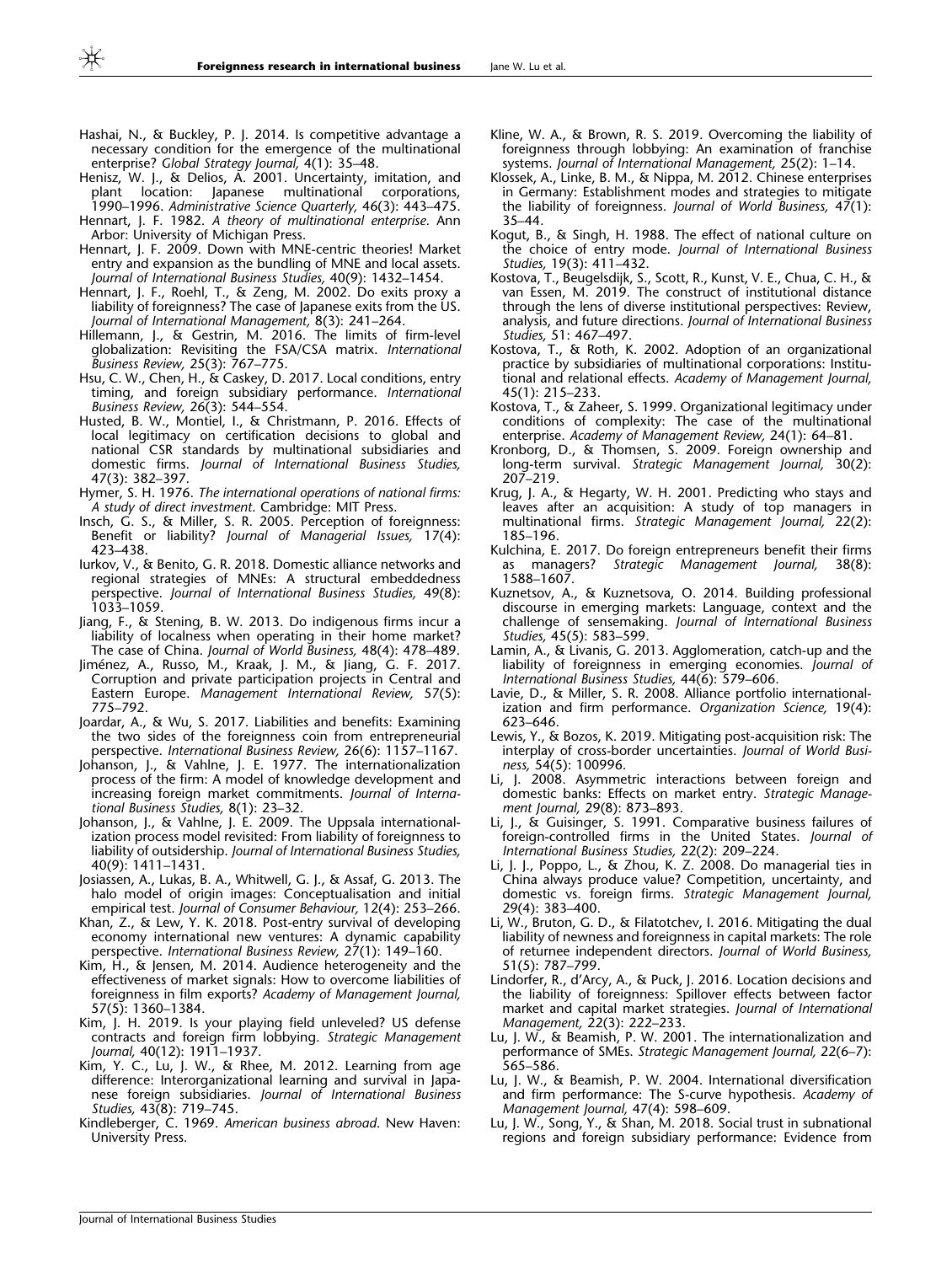<span id="page-23-0"></span>foreign investments in China. Journal of International Business Studies, 49(6): 761–773.

- Luo, Y. 2000. Dynamic capabilities in international expansion. Journal of World Business, 35(4): 355–378.
- Luo, Y., & Mezias, J. 2002. Liabilities of foreignness: Concepts, constructs, and consequences. Journal of International Management, 8(3): 217–221.
- Luo, Y., & Shenkar, O. 2011. Toward a perspective of cultural friction in international business. Journal of International Management, 17(1): 1–14.
- Luo, Y., Shenkar, O., & Nyaw, M. K. 2002. Mitigating liabilities of foreignness: Defensive versus offensive approaches. Journal of International Management, 8(3): 283–300.
- Luo, Y., Xue, Q., & Han, B. 2010. How emerging market governments promote outward FDI: Experience from China. Journal of World Business, 45(1): 68–79.
- Luo, Y., Zhang, H., & Bu, J. 2019. Developed country MNEs investing in developing economies: Progress and prospect. Journal of International Business Studies, 50(4): 1–35.
- Maggioni, D., Santangelo, G. D., & Koymen-Ozer, S. 2019. MNEs' location strategies and labor standards: The role of operating and reputational considerations across industries. Journal of International Business Studies, 50(6): 948–972.
- Mallon, M. R., & Fainshmidt, S. 2017. Assets of foreignness: A theoretical integration and agenda for future research. Journal of International Management, 23(1): 43-55.
- Marano, V., Tallman, S., & Teegen, H. J. 2020. The liability of disruption. Global Strategy Journal, 10(1): 174–209.
- Maruyama, M., & Wu, L. 2015. Overcoming the liability of foreignness in international retailing: A consumer perspective. Journal of International Management, 21(3): 200–210.
- Maseland, R., Dow, D., & Steel, P. 2018. The Kogut and Singh national cultural distance index: Time to start using it as a springboard rather than a crutch. Journal of International Business Studies, 49(9): 1154–1166.
- Mata, J., & Alves, C. 2018. The survival of firms founded by immigrants: Institutional distance between home and host country, and experience in the host country. Strategic Management Journal, 39(11): 2965–2991.
- Mata, J., & Freitas, E. 2012. Foreignness and exit over the life cycle of firms. Journal of International Business Studies, 43(7): 615–630.
- Mata, J., & Portugal, P. 2002. The survival of new domestic and foreign-owned firms. Strategic Management Journal, 23(4): 323–343.
- Matsuo, H. 2000. Liability of foreignness and the uses of expatriates in Japanese multinational corporations in the United States. Sociological Inquiry, 70(1): 88–106.
- Meyer, K. E., 2017. International business in an era of antiglobalization. Multinational Business Review, 25(2): 78–90.
- Mezias, J. M. 2002a. How to identify liabilities of foreignness and assess their effects on multinational corporations. Journal of International Management, 8(3): 265–282.
- Mezias, J. M. 2002b. Identifying liabilities of foreignness and strategies to minimize their effects: The case of labor lawsuit judgments in the United States. Strategic Management Journal, 23(3): 229–244.
- Mezias, S. J., Chen, Y. R., Murphy, P., Biaggio, A., Chuawanlee, W., Hui, H., & Starr, S. 2002. National cultural distance as liability of foreignness: The issue of level of analysis. Journal of International Management, 8(4): 407–421.
- Miller, S. R., & Eden, L. 2006. Local density and foreign subsidiary performance. Academy of Management Journal, 49(2): 341–355.
- Miller, S. R., & Parkhe, A. 2002. Is there a liability of foreignness in global banking? An empirical test of banks' X-efficiency. Strategic Management Journal, 23(1): 55–75.
- Miller, S. R., & Richards, M. 2002. Liability of foreignness and membership in a regional economic group: Analysis of the European Union. Journal of International Management, 8(3): 323–337.
- Mithani, M. A. 2017. Liability of foreignness, natural disasters, and corporate philanthropy. Journal of International Business Studies, 48(8): 941-963.
- Moeller, M., Harvey, M., Griffith, D., & Richey, G. 2013. The impact of country-of-origin on the acceptance of foreign subsidiaries in host countries: An examination of the 'liabilityof-foreignness.' International Business Review, 22(1): 89–99.
- Morosini, P., Shane, S., & Singh, H. 1998. National cultural distance and cross-border acquisition performance. Journal of International Business Studies, 29(1): 137–158.
- Mudambi, R., & Zahra, S. A. 2007. The survival of international new ventures. Journal of International Business Studies, 38(2): 333–352.
- Muzychenko, O., & Liesch, P. W. 2015. International opportunity identification in the internationalisation of the firm. Journal of World Business, 50(4): 704–717.
- Nachum, L. 2003. Liability of foreignness in global competition? Financial service affiliates in the city of London. Strategic Management Journal, 24(12): 1187-1208.
- Nachum, L. 2010. When is foreignness an asset or a liability? Explaining the performance differential between foreign and local firms. Journal of Management, 36(3): 714–739.
- Nachum, L., & Song, S. 2011. The MNE as a portfolio: Interdependencies in MNE growth strategy. Journal of International Business Studies, 42(3): 381–405.
- Newburry, W., Gardberg, N. A., & Belkin, L. Y. 2006. Organizational attractiveness is in the eye of the beholder: The interaction of demographic characteristics with foreignness. Journal of International Business Studies, 37(5): 666–686.
- Newburry, W., Gardberg, N. A., & Sanchez, J. I. 2014. Employer attractiveness in Latin America: The association among foreignness, internationalization and talent recruitment. Journal of International Management, 20(3): 327–344.
- Newenham-Kahindi, A., & Stevens, C. E. 2018. An institutional logics approach to liability of foreignness: The case of mining MNEs in Sub-Saharan Africa. Journal of International Business Studies, 49(7): 881–901.
- O'Grady, S., & Lane, H. 1996. The psychic distance paradox. Journal of International Business Studies, 27(2): 309–333.
- Obadia, C. 2013. Foreignness-induced cognitive disorientation. Management International Review, 53(3): 325–360.
- Oetzel, J., & Doh, J. P. 2009. MNEs and development: A review and reconceptualization. Journal of World Business, 44(2): 108–120.
- Orr, R. J., & Scott, W. R. 2008. Institutional exceptions on global projects: A process model. Journal of International Business Studies, 39(4): 562–588.
- Pant, A., & Ramachandran, J. 2012. Legitimacy beyond borders: Indian software services firms in the United States, 1984 to 2004. Global Strategy Journal, 2(3): 224–243.
- Pant, A., & Ramachandran, J. 2017. Navigating identity duality in multinational subsidiaries: A paradox lens on identity claims at Hindustan Unilever 1959–2015. Journal of International Business Studies, 48(6): 664–692.
- Peng, M. W., Wang, D. Y., & Jiang, Y. 2008. An institution-based view of international business strategy: A focus on emerging economies. Journal of International Business Studies, 39(5): 920–936.
- Perez-Batres, L. A., & Eden, L. 2008. Is there a liability of localness? How emerging market firms respond to regulatory punctuations. Journal of International Management, 14(3): 232–251.
- Perez-Batres, L. A., Miller, V. V., Pisani, M. J., Henriques, I., & Renau-Sepulveda, J. A. 2012. Why do firms engage in national sustainability programs and transparent sustainability reporting? Management International Review, 52(1): 107–136.
- Perkins, S. E. 2014. When does prior experience pay? Institutional experience and the multinational corporation. Administrative Science Quarterly, 59(1): 145–181.
- Perks, K. J., & Hughes, M. 2008. Entrepreneurial decisionmaking in internationalization: Propositions from mid-size firms. International Business Review, 17(3): 310–330.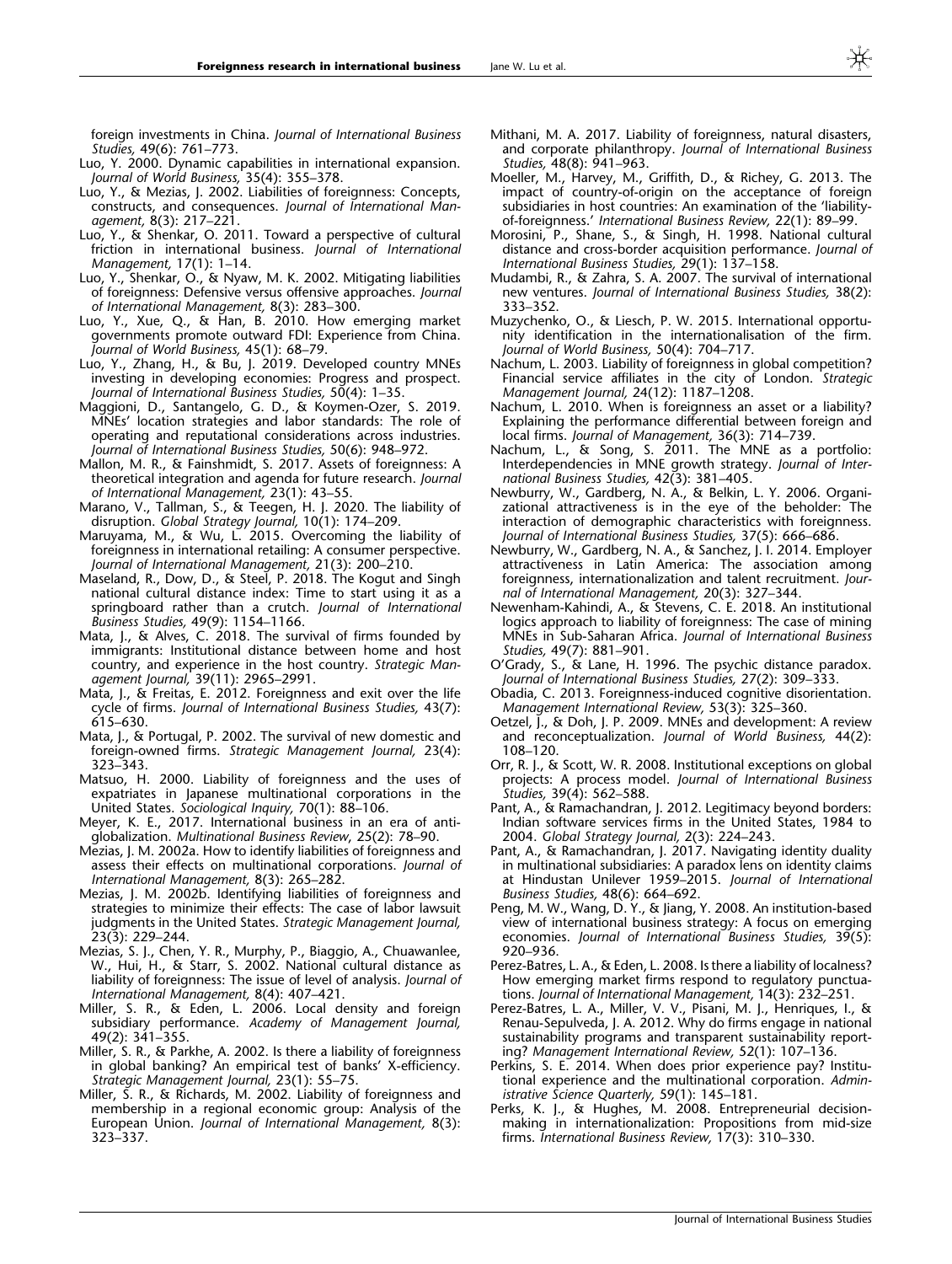- <span id="page-24-0"></span>Petersen, B., & Pedersen, T. 2002. Coping with liability of foreignness: Different learning engagements of entrant firms. Journal of International Management, 8(3): 339–350.
- Peterson, R. A., & Jolibert, A. J. P. 1995. A meta-analysis of country-of-origin effects. Journal of International Business Studies, 26(4): 883–900.
- Petrou, A. P., & Thanos, I. C. 2014. The "grabbing hand" or the ''helping hand'' view of corruption: Evidence from bank foreign market entries. Journal of World Business, 49(3): 444–454.
- Phillips, N., Tracey, P., & Karra, N. 2009. Rethinking institutional distance: Strengthening the tie between new institutional theory and international management. Strategic Organization, 7(3): 339–348.
- Pisani, N., Muller, A., & Bogățan, P. 2018. Top management team internationalization and firm-level internationalization: The moderating effects of home-region institutional diversity and firm global focus. Journal of International Management, 24(3): 239–256.
- Pla-Barber, J., Villar, C., & Madhok, A. 2018. Co-parenting through subsidiaries: A model of value creation in the multinational firm. Global Strategy Journal, 8(4): 536–562.
- Porter, M. E. 1990. The competitive advantage of nations. Harvard Business Review, 68(2): 73–93.
- Qian, G., Li, L., & Rugman, A. M. 2013. Liability of country foreignness and liability of regional foreignness: Their effects on geographic diversification and firm performance. Journal of International Business Studies, 44(6): 635–647.
- Rabbiosi, L., Gregorič, A., & Stucchi, T. 2019. Diaspora ownership and homeland firms' internationalization. Journal of International Management, 25(3): 1–15.
- Ramachandran, J., & Pant, A. 2010. The liabilities of origin: An emerging economy perspective on the costs of doing business. Advances in International Management, 23: 231–265.
- Rangan, S., & Drummond, A. 2004. Explaining outcomes in competition among foreign multinationals in a focal host market. Strategic Management Journal, 25(3): 285–293.
- Reade, C., & Lee, H. J. 2012. Organizational commitment in time of war: Assessing the impact and attenuation of employee sensitivity to ethnopolitical conflict. Journal of International Management, 18(1): 85–101.
- Regnér, P., & Edman, J. 2014. MNE institutional advantage: How subunits shape, transpose and evade host country institutions. Journal of International Business Studies, 45(3): 275–302.
- Riaz, Z., Ray, S., Ray, P. K., & Kumar, V. 2015. Disclosure practices of foreign and domestic firms in Australia. Journal of World Business, 50(4): 781–792.
- Rickley, M. 2019. Cultural generalists and cultural specialists: Examining international experience portfolios of subsidiary executives in multinational firms. Journal of Management, 45(2): 384–416.
- Rickley, M., & Karim, S. 2018. Managing institutional distance: Examining how firm-specific advantages impact foreign subsidiary CEO staffing. Journal of World Business, 53(5): 740–751.
- Rodgers, W., Alhendi, E., & Xie, F. 2019. The impact of foreignness on the compliance with cybersecurity controls. Journal of World Business, 54(6): 101012.
- Rugman, A. M., & Verbeke, A. 1992. A note on the transnational solution and the transaction cost theory of multinational strategic management. Journal of International Business Studies, 23(4): 761–771.
- Rugman, A. M., & Verbeke, A. 2001. Subsidiary-specific advantages in multinational enterprises. Strategic Management Journal, 22(3): 237–250.
- Rugman, A. M., & Verbeke, A. 2007. Liabilities of regional foreignness and the use of firm-level versus country-level data: A response to Dunning et al. (2007). Journal of International Business Studies, 38(1): 200–205.
- Saka-Helmhout, A., Deeg, R., & Greenwood, R. 2016. The MNE as a challenge to institutional theory: Key concepts, recent

developments and empirical evidence. Journal of Management Studies, 53(1): 1–11.

- Salomon, R., & Wu, Z. 2012. Institutional distance and local isomorphism strategy. Journal of International Business Studies, 43(4): 343–367.
- Schmidt, T., & Sofka, W. 2009. Liability of foreignness as a barrier to knowledge spillovers: Lost in translation? Journal of International Management, 15(4): 460–474.
- Sethi, D., & Guisinger, S. 2002. Liability of foreignness to competitive advantage: How multinational enterprises cope with the international business environment. Journal of International Management, 8(3): 223–240.
- Sethi, D., Guisinger, S., Ford, D. L., Jr., & Phelan, S. E. 2002. Seeking greener pastures: A theoretical and empirical investigation into the changing trend of foreign direct investment flows in response to institutional and strategic factors. International Business Review, 11(6): 685–705.
- Sethi, D., & Judge, W. 2009. Reappraising liabilities of foreignness within an integrated perspective of the costs and benefits of doing business abroad. International Business Review, 18(4): 404–416.
- Sethi, S. P., & Elango, B. 1999. The influence of ''country-oforigin'' on multinational global strategy: A conceptual framework. Journal of International Management, 5: 285–298.
- Sharma, P. 2015. Consumer ethnocentrism: Reconceptualization and cross-cultural validation. Journal of International Business Studies, 46(3): 381–389.
- Sharp, Z. 2010. From unilateral transfer to bilateral transition: Towards an integrated model for language management in the MNE. Journal of International Management, 16(3): 304–313.
- Shenkar, O. 2001. Cultural distance revisited: Towards a more rigorous conceptualization and measurement of cultural differences. Journal of International Business Studies, 32(3): 519–535.
- Shenkar, O., Luo, Y., & Yeheskel, O. 2008. From ''distance'' to ''friction'': Substituting metaphors and redirecting intercultural research. Academy of Management Review, 33(4): 905–923.
- Shi, W., & Hoskisson, R. E. 2012. Advantages of foreignness: Benefits of creative institutional deviance. In L. Tihanyi, T. M. Devinney, & T. Pedersen (Eds.), Institutional theory in international business and managementBingley: Emerald Group Publishing Limited.
- Shimp, T. A., & Sharma, S. 1987. Consumer ethnocentrism: Construction and validation of the CETSCALE. Journal of Marketing Research, 24(3): 280–289.
- Siegel, J., Pyun, L., & Cheon, B. 2019. Multinational firms, labor market discrimination, and the capture of outsider's advantage by exploiting the social divide. Administrative Science Quarterly, 64(2): 370–397.
- Singh, N., & Kundu, S. 2002. Explaining the growth of E-commerce corporations (ECCs): An extension and application of the eclectic paradigm. Journal of International Business Studies, 33(4): 679–697.
- Slangen, A. H., Beugelsdijk, S., & Hennart, J. F. 2011. The impact of cultural distance on bilateral arm's length exports. Management International Review, 51(6): 875–896.
- Smith, W. K., & Lewis, M. W. 2011. Toward a theory of paradox: A dynamic equilibrium model of organizing. Academy of Management Review, 36(2): 381–403.
- Sofka, W., & Zimmermann, J. 2008. Regional economic stress as moderator of liability of foreignness. Journal of International Management, 14(2): 155–172.
- Sojli, E., & Tham, W. W. 2017. Foreign political connections. Journal of International Business Studies, 48(2): 244–266.
- Stahl, G., & Tung, R. L. 2015. Towards a more balanced treatment of culture in international business studies: The need for positive cross-cultural scholarship. Journal of International Business Studies, 46(4): 391–414.
- Stahl, G., Tung, R. L., Kostova, T., & Zellmer-Bruhn, M. 2016. Widening the lens: Rethinking distance, diversity, and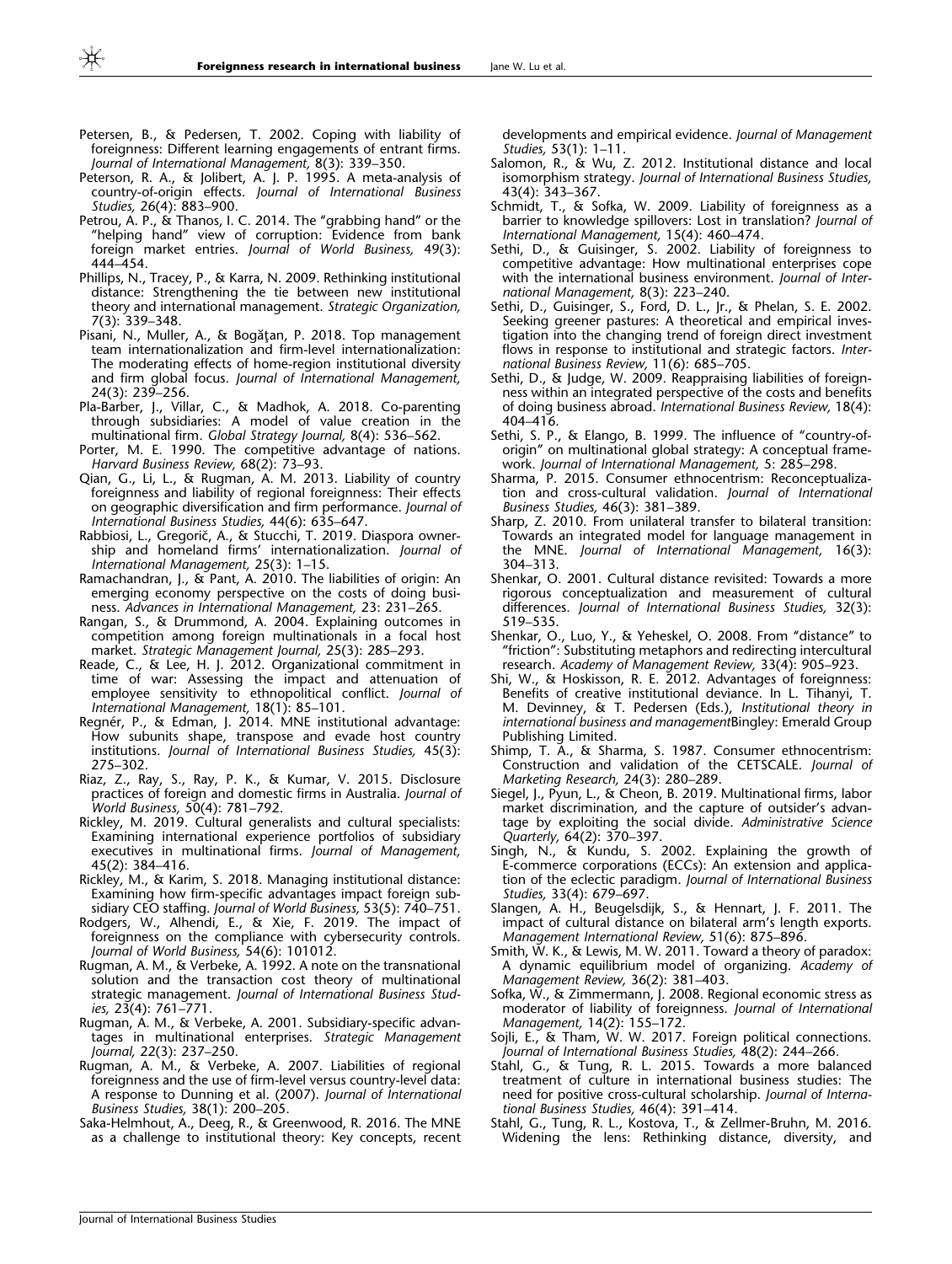<span id="page-25-0"></span>foreignness in international business research through positive organizational scholarship. Journal of International Business Studies, 47(6): 621–630.

- Stoian, C., & Mohr, A. 2016. Outward foreign direct investment from emerging economies: Escaping home country regulative voids. International Business Review, 25(5): 1124–1135.
- Stoyanov, S., Woodward, R., & Stoyanova, V. 2018. The embedding of transnational entrepreneurs in diaspora networks: Leveraging the assets of foreignness. Management International Review, 58(2): 281–312.
- Taussig, M. 2017. Foreignness as both a global asset and a local liability: How host country idiosyncrasies and business activities matter. Journal of International Business Studies, 48(4): 498–522.
- Tihanyi, L., Griffith, D. A., & Russell, C. J. 2005. The effect of cultural distance on entry mode choice, international diversification, and MNE performance: A meta-analysis. Journal of International Business Studies, 36(3): 270–283.
- Tupper, C. H., Guldiken, O., & Benischke, M. 2018. Capital market liability of foreignness of IPO firms. Journal of World Business, 53(4): 555–567.
- Un, C. A. 2011. The advantage of foreignness in innovation. Strategic Management Journal, 32(11): 1232–1242.
- Un, C. A. 2016. The liability of localness in innovation. Journal of International Business Studies, 47(1): 44–67.
- Valentino, A., Caroli, M., & Mayrhofer, U. 2018. Establishment modes and network relationships of foreign subsidiaries. International Business Review, 27(6): 1250–1258.
- Varum, C. A., & Rocha, V. C. B. 2011. Do foreign and domestic firms behave any different during economic slowdowns? International Business Review, 20(1): 48–59.
- Varum, C., Rocha, V. C., & da Silva, H. V. 2014. Economic slowdowns, hazard rates and foreign ownership. International Business Review, 23(4): 761–773.
- Verlegh, P. W. J., & Steenkamp, J. E. M. 1999. A review and meta-analysis of country-of-origin research. Journal of Economic Psychology, 20(5): 521–546.
- Villar, C., Dasí, A., & Botella-Andreu, A. 2018. Subsidiary-specific advantages for inter-regional expansion: The role of intermediate units. International Business Review, 27(2): 328–338.
- Wang, P. 2017. Syndication and foreignness: Venture capital investments in emerging and developed markets. Journal of International Management, 23(1): 1–15.
- Wöcke, A., & Moodley, T. 2015. Corporate political strategy and liability of foreignness: Similarities and differences between

local and foreign firms in the South African Health Sector. International Business Review, 24(4): 700–709.

- Wu, Z., & Salomon, R. 2016. Does imitation reduce the liability of foreignness? Linking distance, isomorphism, and performance. Strategic Management Journal, 37(12): 2441-2462.
- Wu, Z., & Salomon, R. 2017. Deconstructing the liability of foreignness: Regulatory enforcement actions against foreign banks. Journal of International Business Studies, 48(7): 837–861.
- Xu, D., & Shenkar, O. 2002. Institutional distance and the multinational enterprise. Academy of Management Review, 27(4): 608–618.
- Yang, W., & Meyer, K. E. 2020. How do local and foreign firms compete? Competitive actions in an emerging economy. International Business Review, 29(3): 101689.
- Yildiz, H. E., & Fey, C. F. 2012. The liability of foreignness reconsidered: New insights from the alternative research context of transforming economies. International Business Review, 21(2): 269–280.
- Zaheer, S. 1995. Overcoming the liability of foreignness. Academy of Management Journal, 38(2): 341-363.
- Zaheer, S. 2002. The liability of foreignness, redux: A commentary. Journal of International Management, 8(3): 351–358.
- Zaheer, S., & Mosakowski, E. 1997. The dynamics of the liability of foreignness: A global study of survival in financial services. Strategic Management Journal, 18(6): 439-463.
- Zaheer, S., Schomaker, M. S., & Nachum, L. 2012. Distance without direction: Restoring credibility to a much-loved construct. Journal of International Business Studies, 43(1): 18–27.
- Zhang, J., Jiang, J., & Noorderhaven, N. 2019. Is certification an effective legitimacy strategy for foreign firms in emerging markets? International Business Review, 28(2): 252-267.
- Zhou, L., Barnes, B. R., & Lu, Y. 2010. Entrepreneurial proclivity, capability upgrading and performance advantage of newness among international new ventures. Journal of International Business Studies, 41(5): 882–905.
- Zhou, N., & Guillén, M. F. 2015. From home country to home base: A dynamic approach to the liability of foreignness. Strategic Management Journal, 36(6): 907–917.
- Zhou, N., & Guillén, M. F. 2016. Categorizing the liability of foreignness: Ownership, location, and internalization-specific dimensions. Global Strategy Journal, 6(4): 309–329.

#### APPENDIX

| Authors                | Year*    |            |     | Journal Focus Major findings or arguments                                                                                                                                                                                      |
|------------------------|----------|------------|-----|--------------------------------------------------------------------------------------------------------------------------------------------------------------------------------------------------------------------------------|
| Zaheer                 | 1995     | AMI        | L/R | Identifies a host of LOFs for firms operating abroad and demonstrates the negative impact<br>of LOF on firm performance in the host country                                                                                    |
| Zaheer &<br>Mosakowski | 1997     | SMI        | L/R | Shows the existence of LOF and how it decreases over time by comparing the survival rates<br>of foreign and local firms. Shows that survival is affected by organizational and location-<br>related factors                    |
| Kostova &<br>Zaheer    | $1999 -$ | AMR        | L/D | MNE legitimacy is shaped by the institutional environment, firm characteristics, and the<br>process of legitimation                                                                                                            |
| Luo                    | $2000*$  | <b>IWB</b> | L/R | The three essential ingredients of dynamic capabilities – capability possession, capability<br>deployment, and capability upgrading - have become increasingly fundamental to<br>international expansion and global operations |
| Matsuo                 | 2000     | SI.        | L/R | When LOF is high, Japanese MNEs will substitute expatriates with local personnel                                                                                                                                               |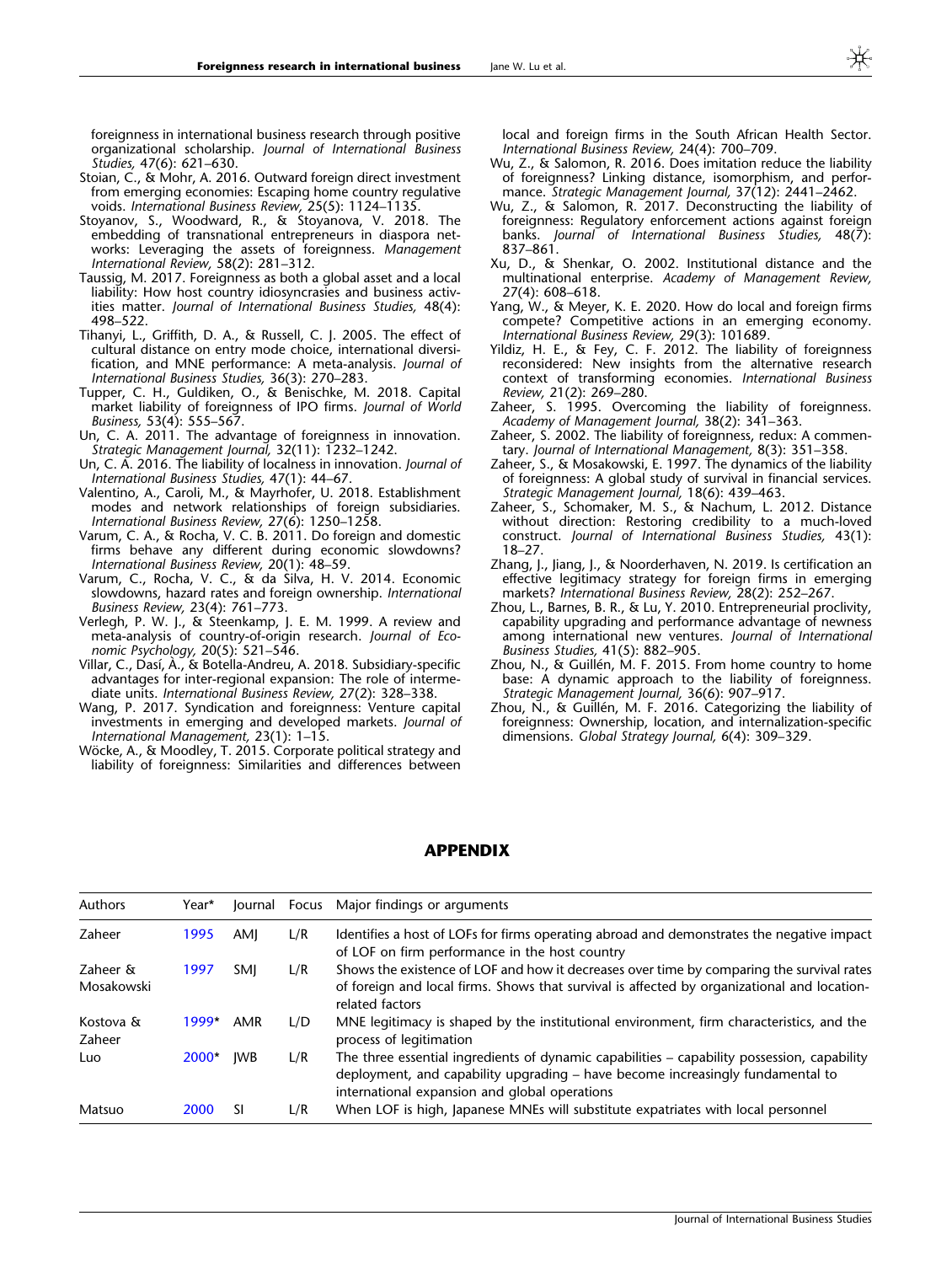| Authors                | Year*    | Journal    | Focus     | Major findings or arguments                                                                                                                                                                                                                      |
|------------------------|----------|------------|-----------|--------------------------------------------------------------------------------------------------------------------------------------------------------------------------------------------------------------------------------------------------|
| Krug &<br>Hegarty      | 2001     | SMJ        | L/D       | Reactions by managers of the acquired firm to the merger announcement, their post-<br>merger interactions with the acquiring firm's top managers, and the long-term effects of<br>the merger significantly influence their decision to leave     |
| Lu & Beamish           | 2001     | <b>SMJ</b> | L/R       | When firms first begin to invest overseas, profitability declines. But greater levels of<br>foreign investment are associated with higher performance. Alliances with partners can<br>help overcome LOF                                          |
| Calhoun                | 2002*    | JIМ        | L/D       | Foreign firms are disadvantaged in comparison to native firms by gaps in understanding<br>caused by cultural variations that impact the firm's external and internal environments                                                                |
| Eden & Molot           | 2002     | JIМ        | L/R       | Uses the obsolescing bargain model to analyze the trilateral relationship among host-<br>country government, first mover MNEs, and second mover MNEs                                                                                             |
| Hennart et al.         | 2002     | JIМ        | L         | Exits of foreign affiliates from a given host market may not necessarily provide a reliable<br>measure of LOF, especially when exit costs are low                                                                                                |
| Kostova &<br>Roth      | 2002     | AMJ        | A/D       | The institutional profile of the host country and relational context within the MNE<br>influence the adoption of an organizational practice by subsidiaries                                                                                      |
| Luo & Mezias           | 2002*    | JIM        | L/R       | Proposes defensive and offensive options to reduce LOF                                                                                                                                                                                           |
| Luo et al.             | 2002     | JIM        | L/R       | Contracts and Guanxi exert different influences on the consequences of LOF; they<br>operate as complements in reducing LOF                                                                                                                       |
| Mata &<br>Portugal     | 2002     | SMJ        | L/R       | The survival of new domestic and foreign-owned firms is determined by ownership<br>advantages, size and growth strategies, their internal organization, and industry<br>characteristics such as economies of scale and industry entry and growth |
| Mezias (a)             | $2002a*$ | JIМ        | L         | Presents a research framework to help identify a specific LOF in a focal country and<br>identifies factors that minimize the effects of that specific LOF                                                                                        |
| Mezias (b)             | 2002b    | <b>SMJ</b> | L/R       | Foreign subsidiaries face significantly more labor lawsuit judgments due to LOF                                                                                                                                                                  |
| Mezias et al.          | 2002     | JIM        | L/D       | Great caution is needed when using the national cultural distance index as a proxy for<br>LOF at the firm level                                                                                                                                  |
| Miller &<br>Parkhe     | 2002     | SMJ        | L/D       | Demonstrates the existence of LOF in the global banking industry and shows how the<br>competitiveness of the home and host countries affects the performance of foreign firms                                                                    |
| Miller &<br>Richards   | 2002     | JIМ        | L/D       | Shows the existence of LOF by comparing the performance of foreign and domestic<br>firms. Finds moderating effects of the host and home countries' competitive<br>environments on the performance of foreign firms                               |
| Petersen &<br>Pedersen | 2002     | JIМ        | L/R       | Examines how international firms reduce their LOF by learning                                                                                                                                                                                    |
| Sethi &<br>Guisinger   | 2002*    | JIM        | L/R       | LOF is the aggregated effect of the firm's interaction with all elements of the international<br>business environment. Firms that excel in environment-reading can reduce LOF                                                                    |
| Zaheer                 | 2002*    | JIМ        | L/D       | Puts forward that LOF emphasizes structural/relational and institutional costs of doing<br>business abroad                                                                                                                                       |
| Goodall &<br>Roberts   | 2003     | <b>JWB</b> | L/R       | Firms can use locally hired staff to help mitigate some of the LOF                                                                                                                                                                               |
| Nachum                 | 2003     | <b>SMJ</b> | L/A/R     | Foreign financial service firms operating in London do not suffer from LOF. Major sources<br>of competitive performance are firm-specific advantages and advantages of<br>multinationality                                                       |
| <b>Brannen</b>         | 2004     | AMR        | A/D       | Argues that foreignness can be an asset using the internationalization experience of the<br>Walt Disney Company                                                                                                                                  |
| Eden & Miller          | $2004*$  | AIM        | L/D       | LOF stresses the social costs of doing business abroad and can be decomposed into<br>unfamiliarity, relational, and discriminatory hazards, which are affected by the<br>institutional distance between home and host countries                  |
| Rangan &<br>Drummond   | 2004     | <b>SMJ</b> | L/D       | MNEs whose home countries have greatest ties to the host countries will lead in that host<br>country                                                                                                                                             |
| Harvey et al.          | 2005*    | <b>JWB</b> | L/R       | Prescribes a process to suppress the stigmatization and stereotyping of inpatriate<br>managers                                                                                                                                                   |
| Insch & Miller         | 2005     | JMI        | L/A/<br>D | Mexican and U.S. industrial buyers have different perceptions of foreignness. Foreignness<br>is a liability for U.S. buyers but an advantage for Mexican ones                                                                                    |
| Chen et al.            | 2006     | IMR        | L/D       | LOF affects MNE market entry strategies. High-LOF MNEs tend to select market seeking,<br>while low-LOF MNEs tend to select resource-seeking strategies                                                                                           |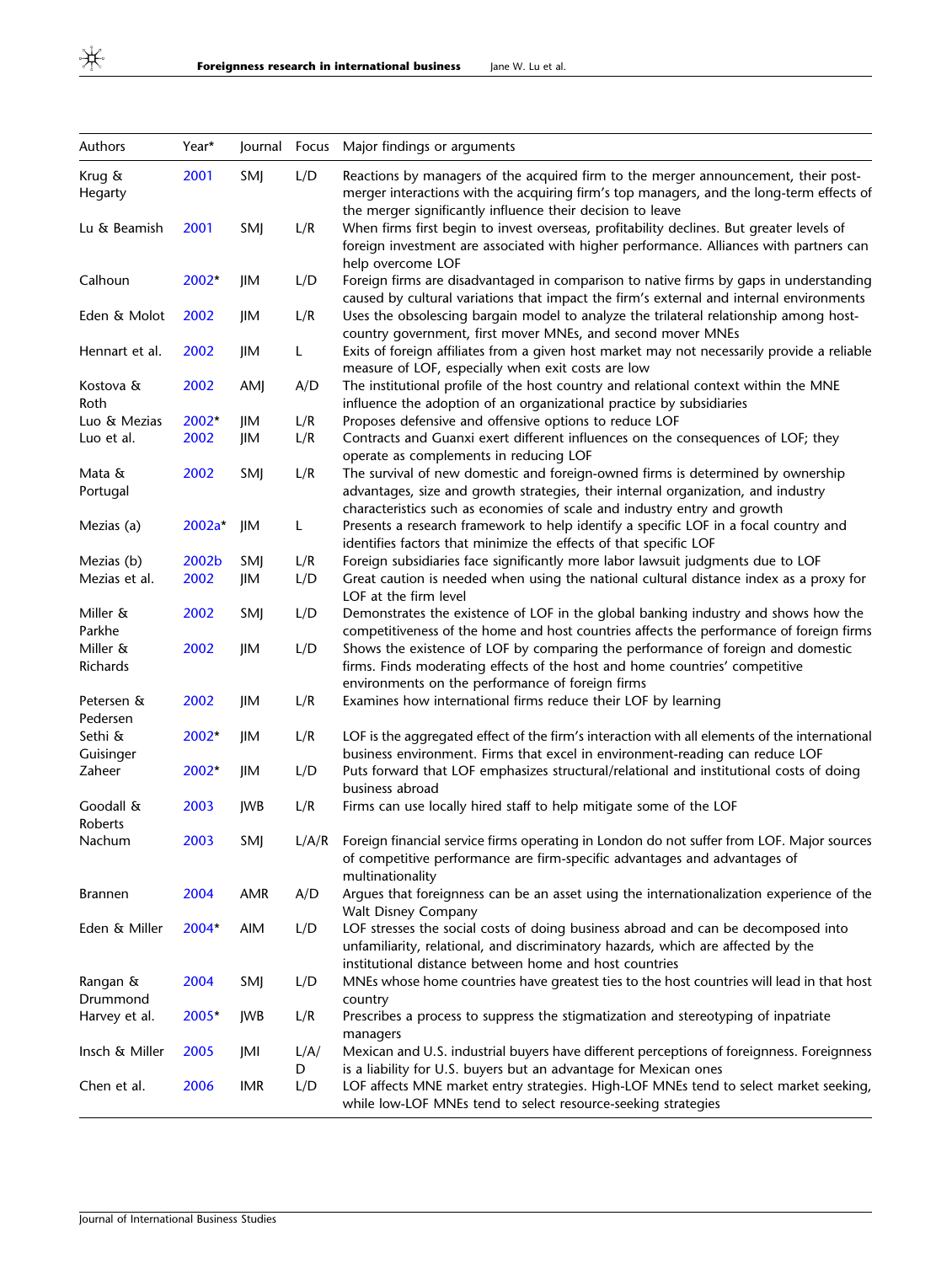$\frac{\lambda}{\lambda}$ 

| <b>Authors</b>           | Year*   | Journal Focus |             | Major findings or arguments                                                                                                                                                                                                                                                   |
|--------------------------|---------|---------------|-------------|-------------------------------------------------------------------------------------------------------------------------------------------------------------------------------------------------------------------------------------------------------------------------------|
| Miller & Eden            | 2006    | <b>AMJ</b>    | L/D         | The density of foreign subsidiaries in a host country is negatively related to their<br>performance                                                                                                                                                                           |
| Newburry et al.          | 2006    | <b>JIBS</b>   | L/D         | Foreign firms are seen as less attractive employers than international companies                                                                                                                                                                                              |
| Bunyaratavej et al.      | 2007    | JIM           | L/D         | Firms tend offshore in countries that are closer in wages to the home country and in<br>those with higher education levels and cultural similarity                                                                                                                            |
| Cuervo-Cazurra<br>et al. | 2007*   | <b>JIBS</b>   | L/R         | The causes of the difficulties in internationalization can be classified in three sets<br>based on their relationship to advantages: loss of an advantage, creation of a<br>disadvantage, and lack of complementary resources                                                 |
| Garg & Delios            | 2007    | JIМ           | L/R         | Tests if affiliation to a business group affects a subsidiary's survival chances and finds<br>that it is contingent on the development stage of the host country                                                                                                              |
| Mudambi & Zahra          | 2007    | JIBS          | L/R         | The foreign subsidiaries of international new ventures have the same survival<br>probabilities than those of gradually internationalizing MNEs                                                                                                                                |
| Lavie & Miller           | 2008    | <b>OS</b>     | L/A/<br>D   | As the internationalization of a firm's alliance portfolio increases, its financial<br>performance is expected to decline initially, then improve, and finally decline again                                                                                                  |
| Li                       | 2008    | SMJ           | Г           | Density of foreign banks in a market had a U-shaped relationship with the rate of<br>entry of U.S. banks                                                                                                                                                                      |
| Li et al.                | 2008    | <b>SMJ</b>    | L           | Although foreign and domestic firms use ties at a similar level, their performance<br>gains from tie utilization differ. Managerial ties have a monotonic, positive effect on<br>performance for domestic firms, whereas the effect is inverted U-shaped for foreign<br>firms |
| Orr & Scott              | 2008    | <b>JIBS</b>   | L/D         | Proposes a process model of how institutional exceptions arise, how they are<br>resolved, and how they typically involve three general phases: ignorance, sense<br>making, and response                                                                                       |
| Perks & Hughes           | 2008    | JIM           | L/R         | Connection with the customer, tacit knowledge, vision, and product service<br>complexity are the strongest influences on the decision to internationalize                                                                                                                     |
| Sofka &<br>Zimmermann    | 2008    | JIМ           | L/D         | Intranational regions under economic stress are more promising markets for foreign<br>car manufacturers, as the effects of LOF are significantly lower there                                                                                                                  |
| Asmussen                 | 2009    | <b>JIBS</b>   | L/D         | Proposes a multidimensional index of regional and global orientation to quantify<br>MNE geographic scope                                                                                                                                                                      |
| Elango                   | 2009    | <b>JWB</b>    | L/R         | Foreign firms on average underperform domestic firms but this disappears once<br>differences in strategic posture are taken into account                                                                                                                                      |
| Johanson & Vahlne        | $2009*$ | JIBS          | L/D         | Puts forward the need to think about liability of outsidership in addition to LOF                                                                                                                                                                                             |
| Kronborg &<br>Thomsen    | 2009    | <b>SMJ</b>    | L/A         | Finds evidence of a significant survival premium for foreign-owned companies;<br>however, the premium declines over time                                                                                                                                                      |
| Oetzel & Doh             | 2009*   | <b>JWB</b>    | L/R         | Reviews and critiques LOF and proposes an alternative conceptualization of<br>collaborative relationship between MNEs and local nongovernmental organizations                                                                                                                 |
| Schmidt & Sofka          | 2009    | JIМ           | L/D         | Investigates whether MNC subsidiaries have the same access to valuable sources of<br>host-country knowledge as domestic rivals                                                                                                                                                |
| Sethi & Judge            | 2009*   | IBR           | L/A/<br>D/R | Synthesizes the costs and benefits of cross-border operations that accrue to the<br>foreign subsidiary and advances theoretical propositions on how they impact its<br>competitive dynamics                                                                                   |
| Bae & Salomon            | $2010*$ | AIM           | L/D         | Reviews the institutional distance literature, highlighting the importance of a<br>comprehensive and unified approach to its measurement                                                                                                                                      |
| Barnard                  | 2010    | JIM           | L/R         | Emerging market MNEs can help reduce LOF by hiring local skilled personnel and<br>using specialized local suppliers                                                                                                                                                           |
| Nachum                   | 2010    | JOM           | L/A/R       | MNE affiliates enjoy advantages over purely domestic local firms, but not over<br>domestic MNEs                                                                                                                                                                               |
| Ramachandran &<br>Pant   | 2010    | AIM           | L/D         | Proposes that the concept of liability of origin is more adequate to describe the set of<br>disadvantages faced by emerging economy MNEs                                                                                                                                      |
| Sharp                    | 2010*   | JIM           | L/D         | Proposes a framework for analyzing language management in MNEs                                                                                                                                                                                                                |
| Zhou et al.              | 2010    | JIBS          | L/R         | Explores how Chinese international new ventures gain advantages through<br>entrepreneurial learning                                                                                                                                                                           |
| Boehe                    | 2011    | JIM           | L/A/R       | Explains under what conditions a service firm may use its international affiliate<br>network to build differentiation-based competitive advantage in its domestic market                                                                                                      |
| Gaur et al.              | $2011*$ | AIM           | L/R         | LOF can be separated into environmentally derived and firm-based                                                                                                                                                                                                              |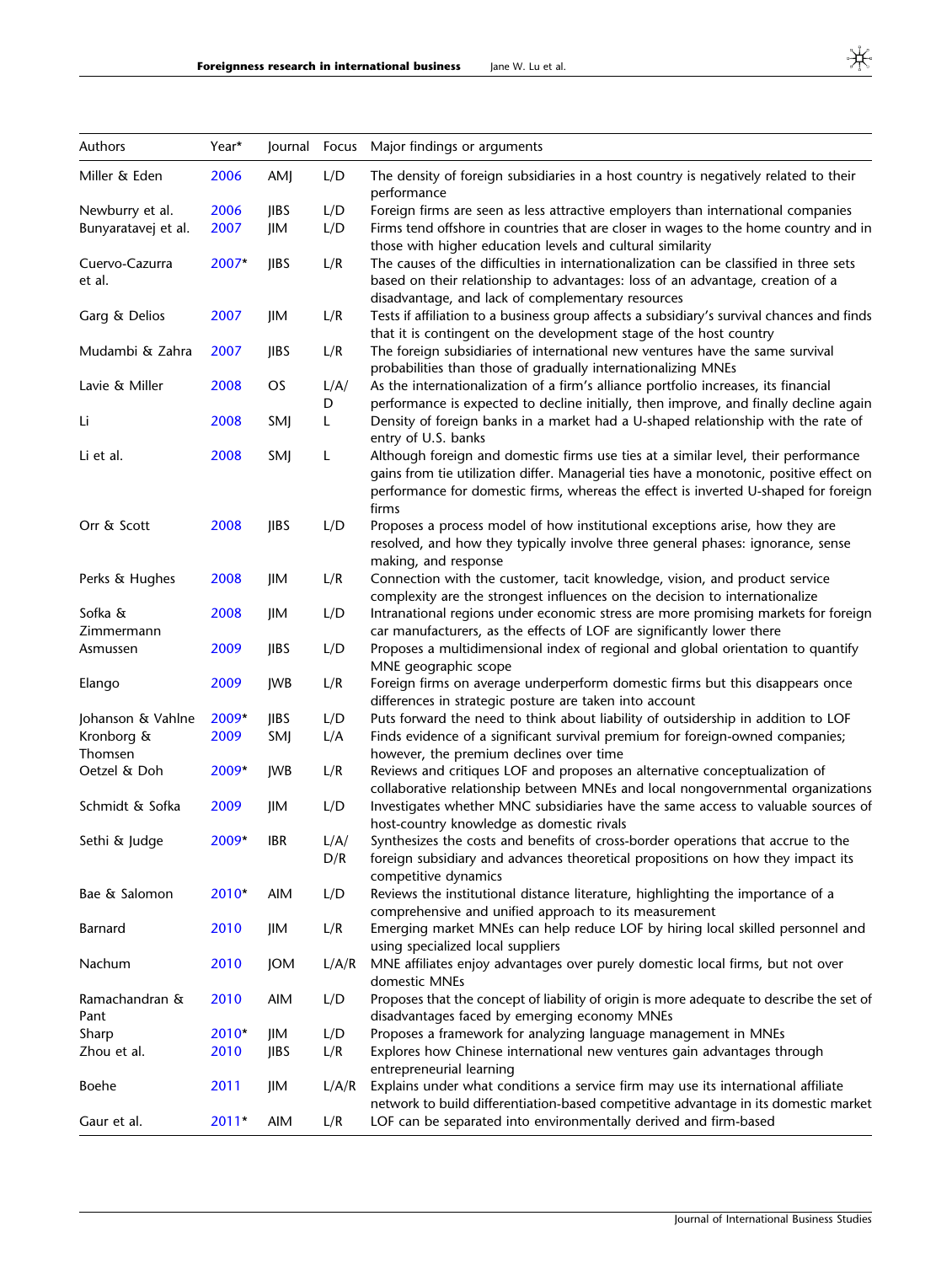| Authors             | Year*   |             |           | Journal Focus Major findings or arguments                                                                            |
|---------------------|---------|-------------|-----------|----------------------------------------------------------------------------------------------------------------------|
| Slangen et al.      | 2011    | <b>MIR</b>  | $L/A$ D   | Cultural distance negatively affects arm's length affiliate sales but positively affects<br>arm's length exports     |
| Un                  | 2011    | <b>SMJ</b>  | A         | Argues that subsidiaries of foreign MNEs are more innovative than domestic firms                                     |
| Varum & Rocha       | 2011    | IBR         | L/A/R     | Suggests that foreign ownership may positively affect sales growth during recessions                                 |
| Añón Higón &        | 2012    | RP          | L/A/      | There is a negative foreignness effect in that domestic-owned multinationals                                         |
| Manjón Antolín      |         |             | D         | outperform foreign subsidiaries. These effects are moderated by the institutional                                    |
|                     |         |             |           | distance between the home and host countries                                                                         |
| Bangara et al.      | 2012    | <b>JWB</b>  | L/R       | Founders and managers of Indian firms adopt committed modes of entry from the                                        |
|                     |         |             |           | outset to build their legitimacy and reduce their liability of outsidership                                          |
| Bell et al.         | $2012*$ | <b>JIBS</b> | L/D       | Explains why firms are facing problems when accessing capital in foreign markets,                                    |
|                     |         |             |           | and proposes a mechanism to mitigate these problems                                                                  |
| Campbell et al.     | 2012    | <b>JIBS</b> | L/D       | Foreign affiliates from more distant home countries are less likely to engage in host-                               |
|                     |         |             |           | country corporate social responsibility                                                                              |
| Denk et al.         | $2012*$ | JIM         | L         | Reviews contemporary LOF studies and suggests future research directions                                             |
| Klossek et al.      | 2012    | <b>JWB</b>  | L/R       | Shows how Chinese MNEs cope with the specific institutional hurdles in developed                                     |
|                     |         |             |           | country by entry mode strategies                                                                                     |
| Mata & Freitas      | 2012    | JIBS        | L/R       | Exit of foreign firms increases with age while that of purely domestic firms decreases.                              |
|                     |         |             |           | The footlooseness of foreign firms is due to foreignness more than to multinationality                               |
| Pant &              | 2012    | GSJ         | L/D       | Identifies five core legitimation dynamics that explain how developing country MNEs                                  |
| Ramachandran        |         |             |           | respond to challenges and acquire legitimacy in developed country markets                                            |
| Perez-Batres et al. | 2012    | <b>MIR</b>  | L/R       | Foreign firms are more likely to join national sustainability programs than local firms                              |
| Reade & Lee         | 2012    | JIM         | L/A/<br>D | Foreign firms enjoy a "foreignness advantage" as they have higher employee<br>commitment                             |
| Salomon & Wu        | 2012    | <b>JIBS</b> | L/D       | Foreign firms choose a higher level of local isomorphism as the cultural, economic,                                  |
|                     |         |             |           | and regulatory distances between the home and host countries increase, and such                                      |
|                     |         |             |           | local isomorphism is relatively enduring                                                                             |
| Yildiz & Fey        | 2012*   | IBR         | L/A/R     | Argues that difficulties and additional costs associated with foreignness are                                        |
|                     |         |             |           | dependent on the specific context of transforming economies                                                          |
| Asmussen &          | 2013    | GSJ         | L/C       | Unpacks dimensions of foreignness into cultural, institutional, and regional                                         |
| Goerzen             |         |             |           | components                                                                                                           |
| Bae et al           | 2013    | JIBS        | L/R       | Certification by Standard & Poor enables emerging market firms to overcome LOF                                       |
| Baik et al.         | 2013    | JIBS        | L/D       | Foreign institutional investors face significant LOF costs in the U.S. stock market,                                 |
|                     |         |             |           | resulting in their poor ability to forecast returns                                                                  |
| Bhanji & Oxley      | 2013    | <b>JIBS</b> | L/D       | Discusses the origins of the liability of privateness and derives implications of the dual                           |
|                     |         |             |           | liability of privateness and foreignness for partnering choices in MNEs' corporate                                   |
|                     |         |             |           | citizenship programs                                                                                                 |
| Fang et al.         | 2013    | JWB         | L/D       | Examines LOF for immigrant and native job seekers                                                                    |
| Goerzen et al.      | 2013    | <b>JIBS</b> | L/D       | Identifies three distinctive characteristics of global cities that help MNEs overcome                                |
|                     |         |             |           | the costs of doing business abroad and identifies the contingencies under which they<br>combine with firm attributes |
| Jiang & Stening     | 2013    | JWB         | A/D/      | Local Chinese firms incur a liability of localness                                                                   |
|                     |         |             | R         |                                                                                                                      |
| Lamin & Livanis     | 2013    | JIBS        | L/D       | Domestic firms have a stronger preference than foreign firm for locating in cities with                              |
|                     |         |             |           | high agglomeration economies                                                                                         |
| Moeller et al.      | $2013*$ | IBR         | L/D       | Examines the relationship between a foreign firm's country of origin and its                                         |
|                     |         |             |           | acceptance by local firms                                                                                            |
| Obadia              | 2013    | <b>MIR</b>  | L/D       | Explains why foreign cultures and environments pose difficulties for exporting firms                                 |
| Qian et al.         | 2013    | JIBS        | L/D       | Differentiates between LOF at the country and regional level and explores their joint                                |
|                     |         |             |           | effects on the performance of internationalizing firms                                                               |
| <b>Buckley</b>      | $2014*$ | JIBS        | L/D       | Demonstrates that Adam Smith's insights can improve international business theory                                    |
|                     |         |             |           | and shed light on its academic practices                                                                             |
| Gallego & Casillas  | 2014    | IBR         | L/D       | Early exporters target institutionally closer countries than late exporters                                          |
| Hashai & Buckley    | $2014*$ | GSJ         | L/D       | MNEs may emerge without possessing a competitive advantage vis-à-vis their rivals                                    |
| Kim & Jensen        | 2014    | <b>AMJ</b>  | L/D       | Domestic commercial performance and film festival participation increase                                             |
|                     |         |             |           | international film success, but their effects depend on the cultural distance between                                |
|                     |         |             |           | countries and the use of major or independent distribution in domestic and foreign                                   |
|                     |         |             |           | markets                                                                                                              |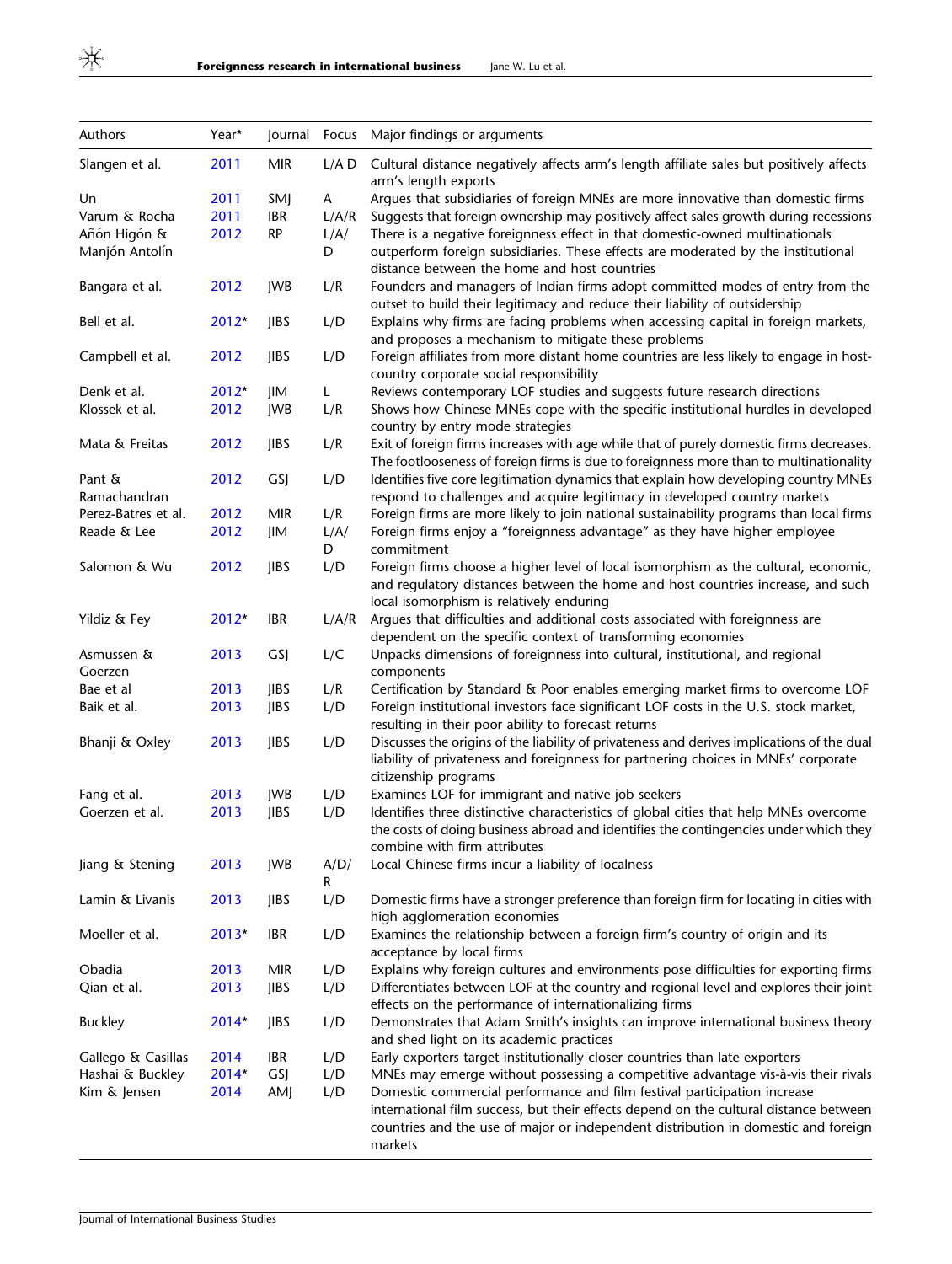| Authors                   | Year*   |             |           | Journal Focus Major findings or arguments                                                                                                                                                                                  |
|---------------------------|---------|-------------|-----------|----------------------------------------------------------------------------------------------------------------------------------------------------------------------------------------------------------------------------|
| Kuznetsov &<br>Kuznetsova | 2014    | <b>JIBS</b> | L/D       | A lack of shared concepts increases the LOF                                                                                                                                                                                |
| Newburry et al.           | 2014    | JIM         | L/A/<br>D | Foreign firms in Latin America attract more members of marginalized groups than<br>local firms                                                                                                                             |
| Petrou & Thanos           | 2014    | JWB         | L/D       | Supports a U-shaped relationship between corruption and foreign bank<br>commitment                                                                                                                                         |
| Regnér & Edman            | 2014    | <b>JIBS</b> | L/R       | Identifies four strategies used by subsidiaries to shape, transpose, and evade local<br>institutional constraints                                                                                                          |
| Varum et al.              | 2014    | <b>IBR</b>  | L/A/R     | Foreign firms weather host-country recessions better than local firms                                                                                                                                                      |
| Anderson &                | 2015    | JWB         | L/D       | The presence of Canadian province-level investment promotion agencies in China                                                                                                                                             |
| Sutherland                |         |             |           | increases the likelihood of Chinese firms locating in that Canadian province                                                                                                                                               |
| Chittoor et al.           | 2015    | <b>MIR</b>  | L/R       | The higher the ownership share of the firm's largest owner and that of foreign<br>institutional investors, the higher an Indian's firm propensity to make foreign<br>acquisitions                                          |
| Maruyama & Wu             | 2015    | JIМ         | L/R       | To overcome LOF, foreign retailers should emphasize value-for-money retail mix<br>attributes such as increasing product quality and running effective promotional<br>campaigns                                             |
| Muzychenko &<br>Liesch    | 2015    | JWB         | L/R       | Offers a behavioral model of international opportunity identification and explains<br>why some individuals identify international opportunities and overcome LOF                                                           |
| Riaz et al.               | 2015    | <b>JWB</b>  | L/R       | MNEs are more responsive to increased disclosure requirements than their local<br>counterparts if they have substantial economic interactions with local product<br>markets                                                |
| Wöcke & Moodley           | 2015    | <b>IBR</b>  | L/D       | Foreign firms are more likely than local firms to adopt adaptation and avoidance<br>corporate political strategies so as to reduce LOF                                                                                     |
| Zhou & Guillén            | 2015    | SMJ         | L/D       | Argues that the influence of the home country wanes as the firm increases its<br>geographic reach                                                                                                                          |
| Bhaumik et al.            | 2016    | IBR         | L/A/<br>D | Emerging market MNEs derive advantages from country-specific advantages such as<br>economies of scale, as opposed to traditional firm-specific advantage such as<br>technology                                             |
| Chatterji et al.          | 2016    | SMJ         | L/D       | Explores how country of origin affects government investment incentives                                                                                                                                                    |
| Crilly et al.             | 2016    | SMJ         | L/D       | LOF is minimized when firms engage in "do-good" CSR (proactive engagement<br>creating positive externalities) but is substantial when firms engage in "do-no-harm"<br>CSR (attenuation of negative externalities)          |
| Del Bosco & Misani        | 2016    | <b>JWB</b>  | L/R       | Cross-listing is associated with better environmental, social, and governance<br>performance, because cross-listed firms adopt ESG practices to mitigate LOF in<br>foreign financial markets                               |
| Demirbag et al.           | 2016    | IBR         | L/A/<br>D | Examines the impact of LOF and localness on firm efficiency in a globally integrated<br>industry in an emerging market economy                                                                                             |
| Edman(a)                  | 2016a   | JIBS        | L/A/R     | Develops an identity-based framework to explain and reconcile AOF and LOF                                                                                                                                                  |
| Edman(b)                  | 2016b   | <b>JMS</b>  | L/A/R     | Leverages identity theory to address the question of when and how foreignness acts<br>both as advantages and liabilities for an MNE subsidiary                                                                             |
| Filatotchev et al.        | $2016*$ | JIM         | L/D       | Outlines the main differences between product and capital markets and explores the<br>theoretical and empirical challenges these differences present for international<br>management scholars                              |
| Hillemann &<br>Gestrin    | $2016*$ | IBR         | L/A/R     | Revises Rugman's classic firm-specific advantage/country-specific advantage matrix<br>to reflect how firms bundle their assets with country-specific advantages                                                            |
| Husted et al.             | 2016    | JIBS        | L/A/R     | MNE subsidiaries imitate national certifications by geographically proximate firms to<br>overcome LOF, while domestic firms imitate global certifications by proximate firms<br>to overcome the disadvantages of localness |
| Li et al.                 | 2016    | JWB         | L/R       | Returnee independent directors positively impact the price premium of the foreign<br>initial public offering                                                                                                               |
| Lindorfer et al.          | 2016    | JIM         | L/D       | Builds on the LOF concept and the institutional perspective to show how equity<br>listings and subsidiary formations in the host market are linked                                                                         |
| Saka-Helmhout<br>et al.   | $2016*$ | JMS         | L/D       | Argues that MNEs offer an opportunity to examine the role of society in the<br>management of multiple institutional logics                                                                                                 |

米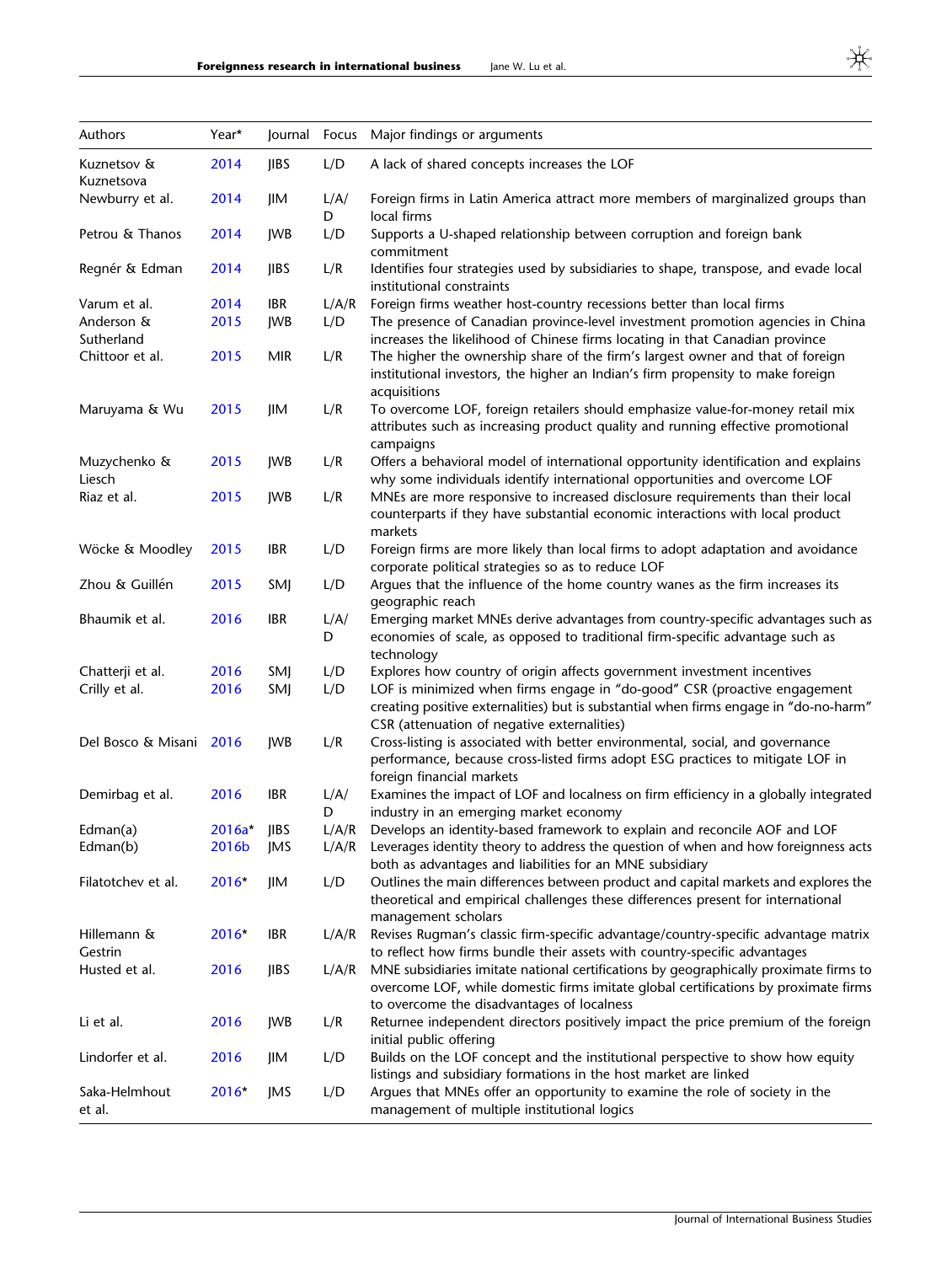| Authors                        | Year*   |             |           | Journal Focus Major findings or arguments                                                                                                                                                                                                                                                                                               |
|--------------------------------|---------|-------------|-----------|-----------------------------------------------------------------------------------------------------------------------------------------------------------------------------------------------------------------------------------------------------------------------------------------------------------------------------------------|
| Stoian & Mohr                  | 2016    | <b>IBR</b>  | L/D       | The impact of regulative voids on outward foreign direct investment varies with the<br>ownership advantages of local firms                                                                                                                                                                                                              |
| Un                             | 2016    | <b>JIBS</b> | L/A/R     | Domestic firms suffer a liability of localness or a competitive disadvantage in product<br>innovation relative to subsidiaries of foreign firms                                                                                                                                                                                         |
| Wu & Salomon                   | 2016    | SMJ         | L/D       | Foreign firms from institutionally distant home countries benefit initially from<br>selecting an isomorphism strategy. However, the benefits diminish with experience                                                                                                                                                                   |
| Zhou & Guillén                 | 2016    | <b>GSI</b>  | L/D       | Identifies product adaptation cost, discrimination cost, governance cost, and<br>appropriation hazard as important sources of the difficulties that multinationals face                                                                                                                                                                 |
| Hsu & Chen                     | 2017    | IBR         | L/D       | Location-bound advantage is positively related - and local density negatively related<br>- to foreign subsidiary performance                                                                                                                                                                                                            |
| Jiménez et al.                 | 2017    | <b>MIR</b>  | L/D       | Higher levels of host-country corruption are associated with greater probabilities of<br>failure of public-private infrastructure projects                                                                                                                                                                                              |
| Joardar & Wu                   | 2017    | IBR         | L/A/R     | Foreignness has a curvilinear relationship with entrepreneurial performance                                                                                                                                                                                                                                                             |
| Kulchina                       | 2017    | <b>SMJ</b>  | L/R       | Having foreign entrepreneurs significantly improve firm performance because of<br>their access to unique resources, their higher work incentives, and superior<br>management skills acquired at home                                                                                                                                    |
| Mallon &<br>Fainshmidt         | $2017*$ | JIМ         | A         | Offers a theoretical integration of AOF, coalescing insights from institutional theory,<br>the resource-based view, and transaction cost economics                                                                                                                                                                                      |
| Mithani                        | 2017    | <b>JIBS</b> | L/R       | The performance gains of post-disaster philanthropy were stronger for MNEs than<br>for domestic firms                                                                                                                                                                                                                                   |
| Pant &<br>Ramachandran         | 2017    | <b>JIBS</b> | L/R       | MNE subsidiary managers may use logic ordering and logic bridging to navigate<br>identity duality over time                                                                                                                                                                                                                             |
| Sojli & Tham                   | 2017    | <b>JIBS</b> | L/R       | Foreign political connections create large firm value and improve access to foreign<br>markets                                                                                                                                                                                                                                          |
| Taussig                        | 2017    | <b>JIBS</b> | L/A/R     | Foreignness can be a liability for accessing local resources but an asset for accessing<br>global ones                                                                                                                                                                                                                                  |
| Wang                           | 2017    | JIМ         | L/R       | Foreign firms are more likely to syndicate, compared with domestic ones, when focal<br>investments are less mature, or when local markets are riskier and less capitalized                                                                                                                                                              |
| Wu & Salomon                   | 2017    | <b>JIBS</b> | L/D       | Explores the regulatory liabilities that foreign firms face and how host-country<br>institutions generate specific liabilities                                                                                                                                                                                                          |
| Alkire & Meschi                | 2018    | <b>MIR</b>  | L/D       | Managers are more likely to resign if their firm is acquired by one based in an<br>emerging economy than by one from their home country or a Western developed<br>country                                                                                                                                                               |
| Bucheli & Salvaj               | 2018    | GSJ         | L/D       | Conducts a historical analysis of MNE strategies of creating connections with a host<br>country's elite as a way to legitimize their operations in contexts characterized by<br>long-term political, social, and economic changes                                                                                                       |
| Buchner et al.                 | 2018    | <b>JIBS</b> | L/D       | Cross-border investments significantly underperform compared with equivalent<br>domestic investments                                                                                                                                                                                                                                    |
| Estrin et al.                  | 2018    | <b>JWB</b>  | L/D       | Emerging economy MNEs are deterred by distance and weak intellectual property<br>protection and attracted to countries with a large market size and a large diaspora of<br>fellow nationals                                                                                                                                             |
| Guo et al.                     | 2018    | IBR         | L/D       | Guanxi, an informal process used to build trust between individuals, can reduce<br>uncertainty around contract enforcement in China                                                                                                                                                                                                     |
| lurkov & Benito                | 2018    | JIBS        | L/R       | Predicts a nonlinear relationship between domestic alliance network embeddedness<br>and MNE geographic scope                                                                                                                                                                                                                            |
| Khan & Lew                     | 2018    | IBR         | L/R       | The entrepreneurial orientations of founders and their network development<br>capabilities (sensing), specialized product focus and niche market development<br>(seizing), and transformation and renewal capabilities (reconfiguration) are the key<br>capabilities that enhance the post-entry survival of international new ventures |
| Mata & Alves                   | 2018    | <b>SMJ</b>  | L/D/<br>R | Firms founded by immigrants have a lower survival rate than those founded by locals                                                                                                                                                                                                                                                     |
| Newenham-<br>Kahindi & Stevens | 2018    | JIBS        | L/R       | MNEs can overcome LOF by co-creating new institutional logics rather than<br>conforming to existing ones                                                                                                                                                                                                                                |
| Pla-Barber et al.              | 2018    | GSJ         | L/R       | Proposes a model of co-parenting characterized by the sharing of parenting roles<br>and distribution of responsibilities between headquarter and springboard<br>subsidiaries                                                                                                                                                            |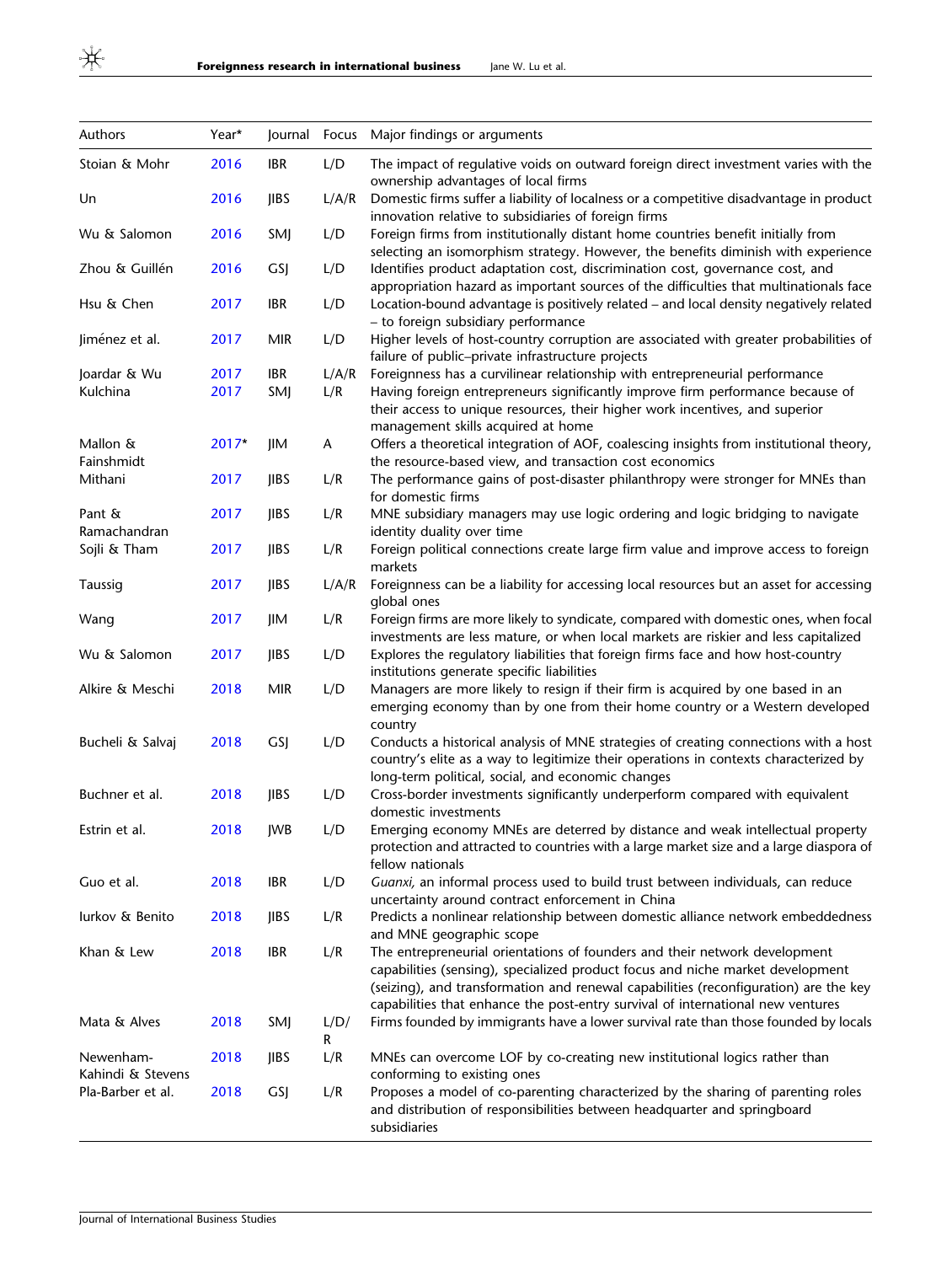| Authors              | Year* | Journal     |           | Focus Major findings or arguments                                                                                                                                                                                     |
|----------------------|-------|-------------|-----------|-----------------------------------------------------------------------------------------------------------------------------------------------------------------------------------------------------------------------|
| Rickley & Karim      | 2018  | <b>JWB</b>  | L/R       | As institutional distance increases, firm-specific advantages from multinationality,<br>regional agglomeration, and host-country experience substitute for the host market<br>insight of local CEOs                   |
| Stoyanov et al.      | 2018  | <b>MIR</b>  | A/R       | Foreign entrepreneurs capitalize on their ethnic identity to gain skills and capabilities<br>that enable them to operate in a new and strange environment                                                             |
| Tupper et al.        | 2018  | <b>JWB</b>  | L/A/<br>D | Shows that capital market LOF for initial public offering firms diminishes after one<br>year and turns into capital market AOF after three years                                                                      |
| Valentino et al.     | 2018  | <b>IBR</b>  | L/D       | Acquired subsidiaries are more directly involved in business relationships, whereas<br>greenfield subsidiaries pay more attention to social relationships before building<br>business networks                        |
| Villar et al.        | 2018  | <b>IBR</b>  | L/R       | Explores the distinctive deployment of resources and capabilities by springboard<br>subsidiaries to develop an intermediate role within MNEs                                                                          |
| Caussat et al.       | 2019  | <b>MIR</b>  | L/R       | Explores how French multinational banks respond to LOF challenges in India using<br>rhetoric proactive strategies                                                                                                     |
| Dash & Ranjan        | 2019  | JIM         | L/R       | While emerging market MNEs adopt relatively balanced effectual-causal actions to<br>mitigate the liability of multinationality, they are more effectual than causal in<br>mitigating LOF and liabilities of origin    |
| García-García et al. | 2019  | <b>MIR</b>  | L/D       | Uses an institution-based approach to propose that increases in international<br>dispersion lead to profitability downturns                                                                                           |
| Gu et al.            | 2019  | <b>JCF</b>  | L/D       | Extends LOF to capital markets and finds that institutional distance increases the cost<br>of debt and frequency of foreign bond issuance helps to mitigate LOF                                                       |
| Kim                  | 2019  | <b>SMI</b>  | L/R       | Hiring outside lobbyists helps foreign MNEs get US defense contracts                                                                                                                                                  |
| Kline & Brown        | 2019  | JIM         | L/R       | Foreign franchise systems were significantly more likely to lobby U.S. federal<br>government agencies than were domestic firms                                                                                        |
| Lewis & Bozos        | 2019  | <b>JWB</b>  | L/D       | Acquirers can reduce their risk by trading internal and deal-level risk factors<br>(information asymmetry and moral hazard) against external and country-level risk<br>factors (LOF and double-layered acculturation) |
| Maggioni et al.      | 2019  | <b>JIBS</b> | L/D       | Foreign investors choose locations with specific labor standards for reputational and<br>operating reasons                                                                                                            |
| Rabbiosi et al.      | 2019  | JIM         | L/R       | Proposes equity ownership as a form of connection between home-country firms<br>and diaspora members                                                                                                                  |
| Rickley              | 2019  | JOM         | L/D       | The variety and specificity of previous educational and professional international<br>experiences of managers helps them manage the LOF arising from institutional<br>distance                                        |
| Rodgers et al.       | 2019  | <b>JWB</b>  | A/D       | Demonstrates that differences in language and relational social capital reduce<br>auditor compliance with standards                                                                                                   |
| Siegel et al.        | 2019  | ASQ         | A/R       | Multinationals can improve the profitability and productivity of their subsidiaries by<br>aggressively hiring excluded groups, such as women in Korea                                                                 |
| Zhang et al.         | 2019  | <b>IBR</b>  | L/D       | Certification is an effective strategy to improve the profitability of foreign firms in<br>emerging markets                                                                                                           |

AIM Advances in International Management, AMJ Academy of Management Journal, AMR Academy of Management Review, ASQ Administrative Science Quarterly, GSJ Global Strategy Journal, SMJ Strategic Management Journal, IBR International Business Review, IMR International Marketing Review, JCF Journal of Corporate Finance, JIBS Journal of International Business Studies, JIM Journal of International Management, JMI Journal of Managerial Issues, JMS Journal of Management Studies, JOM Journal of Management, JWB Journal of World Business, MIR Management International Review, OS Organization Science, RP Research Policy, SI Sociological Inquiry, SMJ Strategic Management Journal.

\*Indicates conceptual or review papers. L = studies focusing on LOF; A = studies focusing on AOF; D = studies focusing on drivers of foreignness; R = studies focusing on responses to foreignness.

米